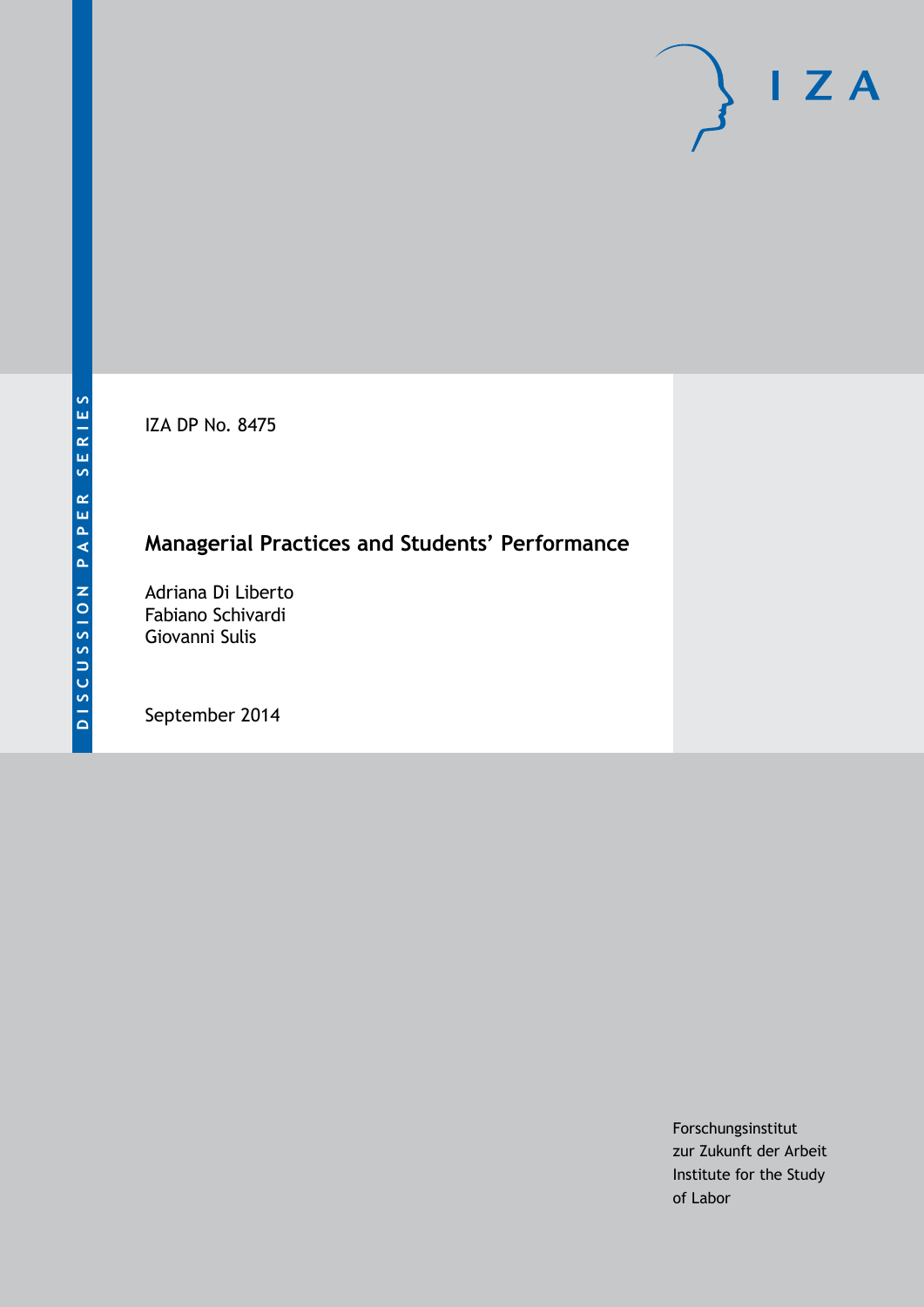# **Managerial Practices and Students' Performance**

### **Adriana Di Liberto**

*University of Cagliari, IZA and CRENoS*

### **Fabiano Schivardi**

*Bocconi, IGIER, EIEF and CEPR*

### **Giovanni Sulis**

*University of Cagliari and CRENoS*

Discussion Paper No. 8475 September 2014

IZA

P.O. Box 7240 53072 Bonn **Germany** 

Phone: +49-228-3894-0 Fax: +49-228-3894-180 E-mail: [iza@iza.org](mailto:iza@iza.org)

Any opinions expressed here are those of the author(s) and not those of IZA. Research published in this series may include views on policy, but the institute itself takes no institutional policy positions. The IZA research network is committed to the IZA Guiding Principles of Research Integrity.

<span id="page-1-0"></span>The Institute for the Study of Labor (IZA) in Bonn is a local and virtual international research center and a place of communication between science, politics and business. IZA is an independent nonprofit organization supported by Deutsche Post Foundation. The center is associated with the University of Bonn and offers a stimulating research environment through its international network, workshops and conferences, data service, project support, research visits and doctoral program. IZA engages in (i) original and internationally competitive research in all fields of labor economics, (ii) development of policy concepts, and (iii) dissemination of research results and concepts to the interested public.

IZA Discussion Papers often represent preliminary work and are circulated to encourage discussion. Citation of such a paper should account for its provisional character. A revised version may be available directly from the author.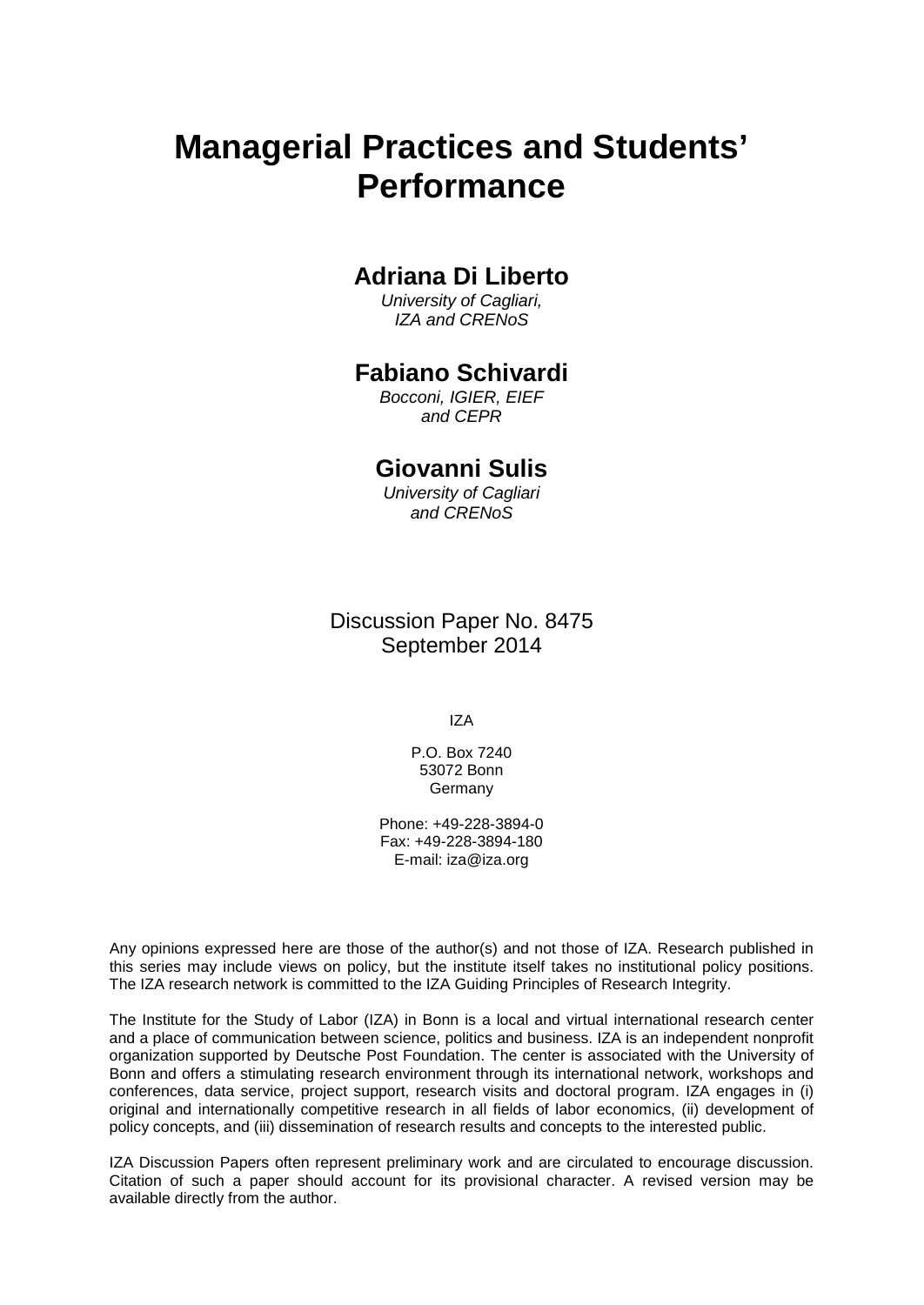IZA Discussion Paper No. 8475 September 2014

## **ABSTRACT**

## **Managerial Practices and Students' Performance[\\*](#page-1-0)**

We study the effects of managerial practices in schools on students' outcomes. We measure managerial practices using the World Management Survey, a methodology that enables us to construct robust measures of management quality comparable across countries. We find substantial heterogeneity in managerial practices across six industrialized countries, with more centralized systems (Italy and Germany) lagging behind the more autonomous ones (Canada, Sweden, the UK, the US). For Italy, we are able to match organizational practices at the school level with students' outcomes in a math standardized test. We find that managerial practices are positively related to students' outcomes. The estimates imply that if Italy had the same managerial practices as the UK (the best performer), it would close the gap in the math OECD-PISA test with respect to the OECD average. We argue that our results are robust to selection issues and show that they are confirmed by a set of IV estimates and by a large number of robustness checks. Overall, our results suggest that policies directed at improving students' cognitive achievements should take into account principals' selection and training in terms of managerial capabilities.

JEL Classification: L2, I2, M1, O32

Keywords: management, productivity, school principals, cognitive skills

Corresponding author:

Adriana Di Liberto Department of Economics and Business University of Cagliari Viale S. Ignazio da Laconi 78 **Cagliari** Italy E-mail: [diliberto@unica.it](mailto:diliberto@unica.it)

Preliminary version of a paper prepared for the 60th Panel Meeting of Economic Policy, October 2014. We thank Daniele Checchi, Gianfranco De Simone, Andrea Gavosto, Erik Hanushek, Victor Lavy, Angelo Paletta, Paolo Sestito, Marco Sideri, John Van Reenen and seminar participants at the University of Cagliari, University of Padova, 2013 AIEL Conference (Rome), 2013 Brucchi Luchino Conference (Rome), 2014 RES Conference (Manchester), 2014 ESPE Conference (Braga), *10 Years of the World Management Survey* Conference (Cambridge, MA) for very useful comments and discussions. We thank Renata Lemos and Raffaella Sadun for their support in the World Management Survey data collection process and Barbara Dettori for help with the PISA data. We also thank INVALSI and in particular Patrizia Falzetti for providing the data on students outcomes. Sulis acknowledges hospitality at the Center for Labor Economics at Berkeley University. We are solely responsible for all the remaining errors. Financial support from the Regione Sardegna, Legge 7/2007 – grant CUP F71J09000300002, and from the Fondazione Giovanni Agnelli is gratefully acknowledged.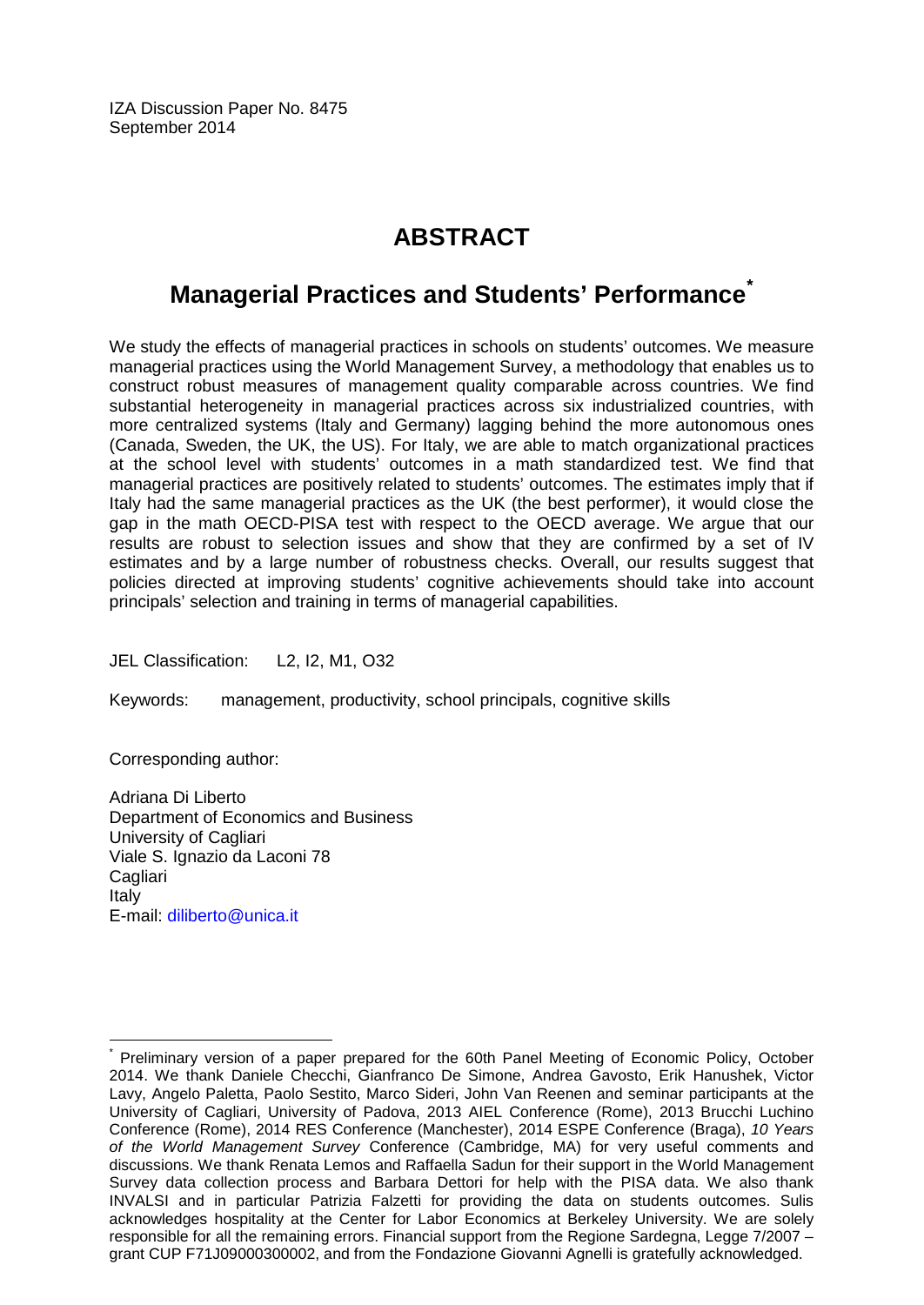#### 1 Introduction

The importance of human capital for economic growth is one of the most uncontroversial facts in economics (Lucas, 1988; Barro and Lee, 1994). And human capital is in a large part "produced" in school. It is therefore not surprising that the debate on the determinants of students' performance, and on policies that can improve them, is very lively. However, despite a large amount of work, this debate is far from having reached robust conclusions. Hanushek and Woessmann (2011) review the available empirical studies and conclude that "evidence from both within and across countries points to the positive impact of competition among schools, of accountability and student testing, and of local school autonomy in decision making." However, these factors are conducive to better students' achievement only in well-developed school systems (Hanushek, Link, and Woessmann, 2011). In fact, only when schools are well managed students can benefits from decentralization, while giving autonomy to badly run institutions can indeed worsen students' outcomes.

Indeed, there is a growing attention regarding the role of school principals (SPs in what follows) as managers in charge of running the school (Bloom et al., 2014). However, we still know relatively little on this issue, because assessing the role of managerial practices on students' outcomes is a difficult task, mostly due to the challenges of measuring such practices. Thus, while there is a large qualitative literature stressing the importance of the role of SPs and leadership on school's outcome, only few recent studies have attempted to quantify the role played by the SPs on students' outcomes. This paper addresses this question. We collect data on school managerial practices through extensive phone interviews of around 400 Italian SPs of upper secondary schools. The interviews are based on the World Management Survey (Bloom and Van Reenen, 2007, 2010b) data collection method, that allows to score the managerial practices adopted in a given institution. The survey covers 23 specific managerial activities that can be combined to obtain a synthetic measure of management quality and also grouped into five specific management areas: operations, monitoring, targets, incentives and leadership. The double blind and open questions techniques implemented in the World Management Survey enables to obtain high quality data that control for typical problems of self-assessment bias. It has been applied to a large number of both private firms and public institutions in health and education (Bloom et al., 2012, 2014). The data collection method is standardized and allows for meaningful comparisons across countries. This type of data is increasingly used in academic research (Bloom and Van Reenen, 2010a).

We first compare the managerial practices for six countries for which data are available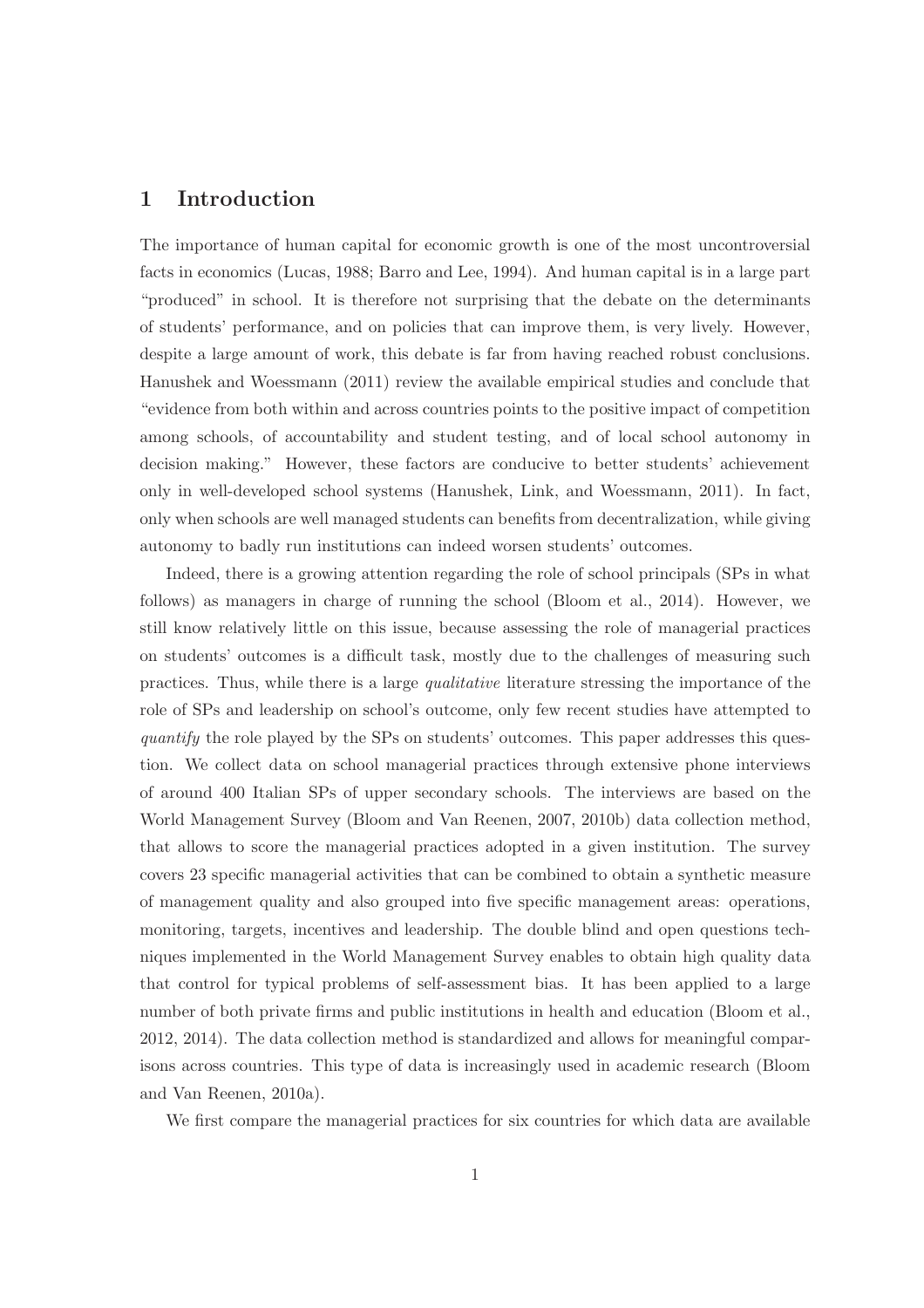(Canada, Germany, Italy, Sweden, the UK and the US). We find substantial heterogeneity in managerial practices across countries, with more centralized systems (Italy and Germany) lagging behind the more autonomous ones, as also found by Bloom et al. (2014). We also show that these cross country differences are not simply due to different institutional constraints that each national schooling system imposes on SPs. For example, we find that the gap of Italian schools practices is not lower in areas where the institutional constraints are less of an issue, such as in planning and monitoring the school objectives, compared to areas in which they are much more binding in some countries than in others, such as in terms of hiring and firing teachers. This suggests that the observed cross country heterogeneity in the quality of managerial practices is at least partially due to difference in underlying SPs abilities. This in turn can be attributed to the different selection and/or the training mechanisms in place in different countries.

For the Italian data, we are able to match the indicators of managerial practices with tenth grade students' results in a standardized math test administrated by the INVALSI, the Italian institute in charge of evaluating schools' performance. The Italian case is an interesting one to study the effects of SPs' managerial practices on students' outcomes. First, there is substantial geographical heterogeneity in both quantitative (educational attainments) and qualitative (cognitive skill tests results) educational outcomes. Second, as we argue in detail in the paper, the process of assignment of SPs to schools greatly reduces endogeneity concerns, according to which the most capable SPs are assigned to the best schools. In fact, we have access to a rich set of covariates at the school, SP, and individual student level, that should control for the most likely selection issues. Moreover, SPs are assigned through an informal process based mostly on seniority, a characteristic we can control for. Finally, we use the reforms of the Italian school system to construct an IV regression.

Our baseline model is an OLS regression of students' performance on the indicator of overall managerial practices (obtained as the mean of all the areas surveyed in the interview), controlling for a large number of school, SPs and students' characteristics. Data on students' performance are the test scores for Maths expressed as percentage of right answers. We find that the indicator of managerial practices has a positive coefficient of 2.24, significant at 10%. Given that the test results are between 0 and 100, with a sample average of 49.04, the estimated coefficient can be readily interpreted in terms of increased test score results. It implies that a unit increase in the indicator of managerial practices (which has mean 2.01 and s.d. of .5) would improve the students' average test score results by 4.6%,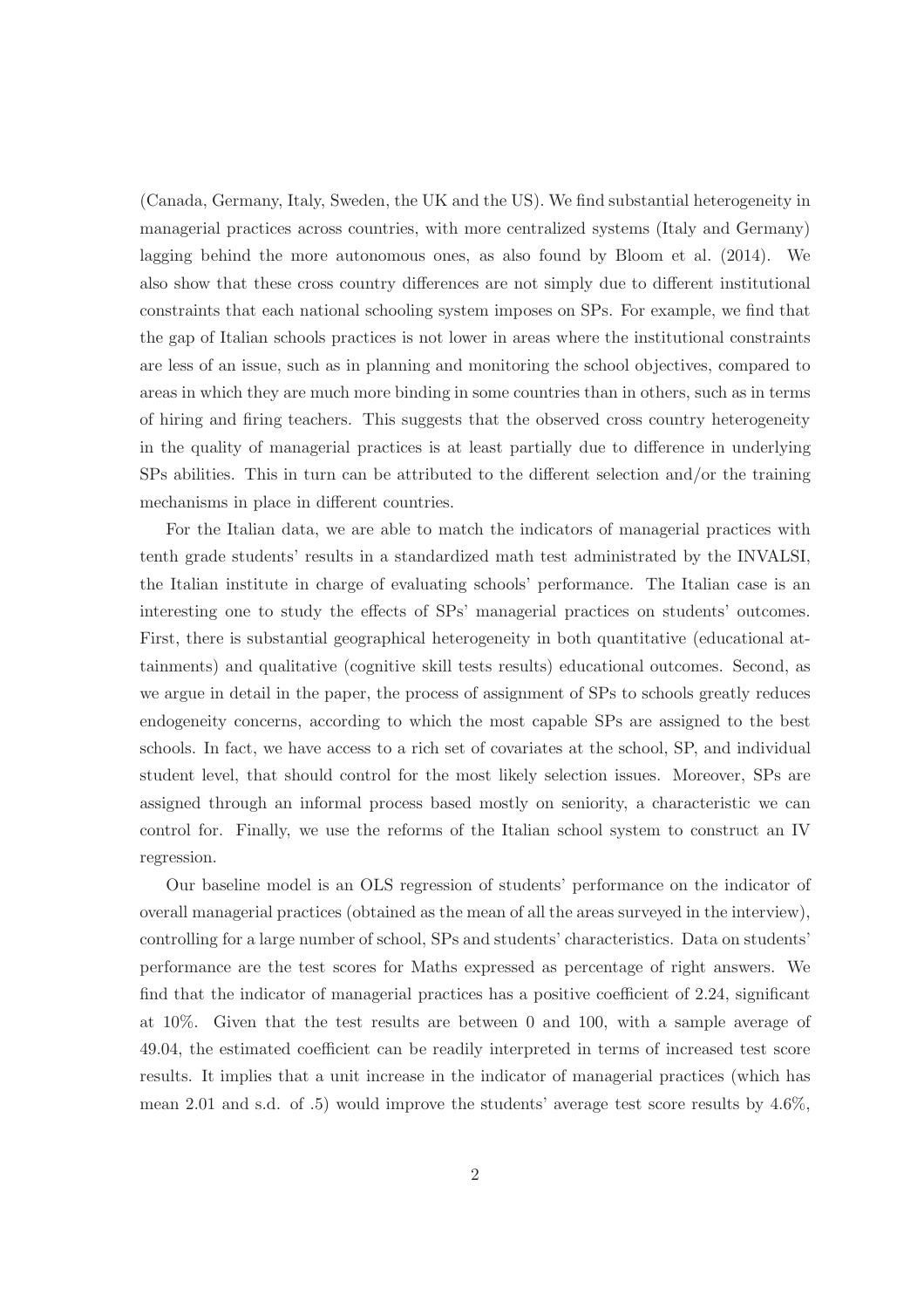approximately the distance of Italian students from the OECD average in the standardized OECD PISA tests. While a unit increase in managerial practices is clearly substantial, it is also approximately the distance from the average value in Italy and the UK, the country with the highest score.

In terms of specific areas of managerial practices, we find that the effects are positive in all categories, although statistically significant only for leadership and monitoring activities of school processes. In particular, the fact that we find no significant effect on the incentives section (People), that includes human resource management, is consistent with the high degree of institutional constraints that Italian SPs face on this subject.

We perform several robustness checks. First, we use the fact that, starting in 2006, a new national competition was introduced that also explicitly assesses managerial skills. This reform should have an impact on managerial skills of those that became SPs afterwards, while being unrelated to the assignment to specific schools (conditional on controls). We use a dummy for those who became SP after 2006. The IV results confirm the OLS ones, with the effect becoming substantially larger. Second, since students' sorting is more likely to arise in more densely populated areas where schools are in competition, we run a separate analysis for isolated vs non isolated schools. The results are at odds with the sorting explanation. We also replicate our analysis on different sub-samples, namely, of low and high socioeconomic background students, finding that managerial practices impact students performance more in the first category of schools. We consider how the effect of managerial practices varies depending on the importance of institutional constraints, finding that this is indeed the case, and check if cheating behaviour may be driving our main results, ruling out this possibility. We also show that managerial practices affect the distribution of test scores within the school uniformly, shifting the whole distribution to the right. Finally we consider an alternative students' outcome variable and check if good practices play a role on the probability of students lagging behind in the age/grade ladder. All these exercises confirm that management quality is an important input of our estimated education production function.

Our last exercise is to compare the management indicators of the WMS with those that can be obtained from the OECD PISA survey, which contains a section where SPs self assess the quality of management and the degree of autonomy of the school. This is a less demanding way to assess practices and it is available for a large set of countries. It is therefore useful to check if the two surveys supply a similar picture. Unfortunately, this does not seem to be the case. Both the direct comparison between PISA and WMS indicators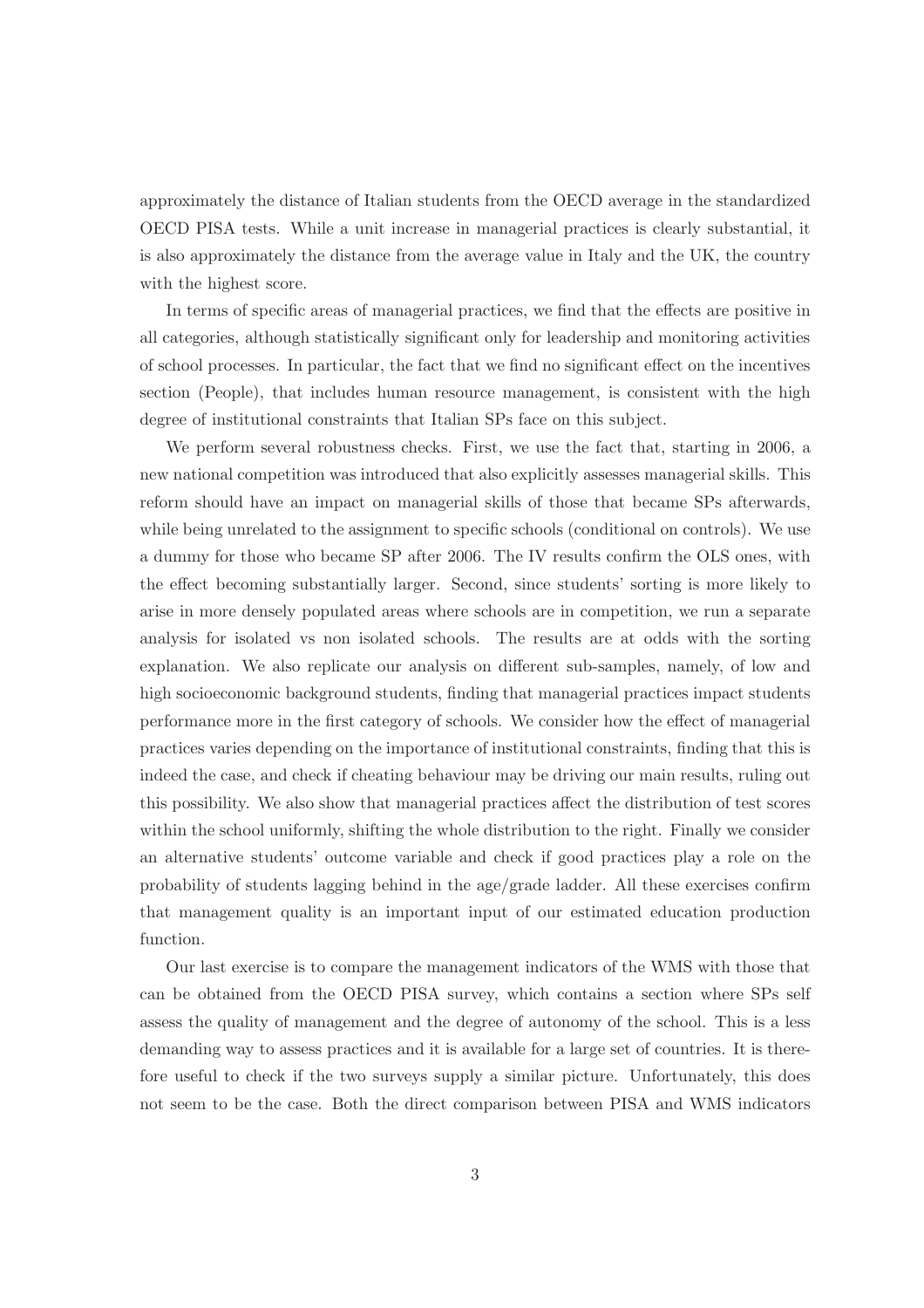and the regression analysis based on PISA management variables reveal marked differences between the two surveys. These disparities are likely to be due to both methodological differences in data collection and possible mis-measurement of the self-reported PISA managerial indices. They suggest that self assessment cannot substitute the direct assessment of SPs managerial capabilities by a third party.

The rest of the paper is organized as follows. In Section 2 we review the related literature. Section 3 describes the World Management Survey and discusses the channels of action of SPs. Section 4 compares the survey results for the six countries. We describe the students' data and the additional controls in Section 5 and the identification and the empirical design in the following Section 6. Section 7 discusses the main results and Section 8 the extensions and robustness checks. We also compare our management data with the existing measures of school principals leadership provided by the OECD PISA project in Section 9 and finally conclude in Section 10.

#### 2 Literature review

The role of the SPs on students' learning is increasingly identified as crucial. Most existing analysis on the role of the SPs on students' performance has been qualitative and only few recent studies have attempted to quantify the role played by the SPs in the results obtained by the students during their school career.<sup>1</sup> This is due, at least in part, by measurement problems since the identification of SPs efficiency is a difficult empirical issue and results may change significantly depending on the methodology adopted.<sup>2</sup> Most quantitative studies use the value added approach, a methodology already introduced to estimate the effect of individual teachers on student performance but employed also outside the education framework to identify the role of CEOs in firms productivity.<sup>3</sup>

Using data collected between 1995 and 2001 for a sample of Texas schools, Branch, Hanushek, and Rivkin (2012) estimate the role of principals on student academic achievement using the semi-parametric approach provided by Bertrand and Schoar (2003) in their study of corporate management styles.<sup>4</sup> They find significant variation in principal quality

<sup>&</sup>lt;sup>1</sup>One of the first studies is Brewer (1993).

<sup>&</sup>lt;sup>2</sup>Loeb, Kalogrides, and Béteille (2012) compare three measures of SP quality calculated with standard value added methodologies with alternative survey measures of SP performance and find low correlation across the different indicators.

<sup>3</sup>See Chetty, Friedman, and Rockoff (2011) and Rivkin, Hanushek, and Kain (2005) for teachers and Bertrand and Schoar (2003) for CEOs efficiency estimates.

<sup>&</sup>lt;sup>4</sup>They calculate different measures of SPs efficiency. A first estimate is obtained by introducing effectsby-school principal in a regression model that uses as dependent variable the results on cognitive tests (in both math and reading for students from three to eight grade), while a second specification is obtained by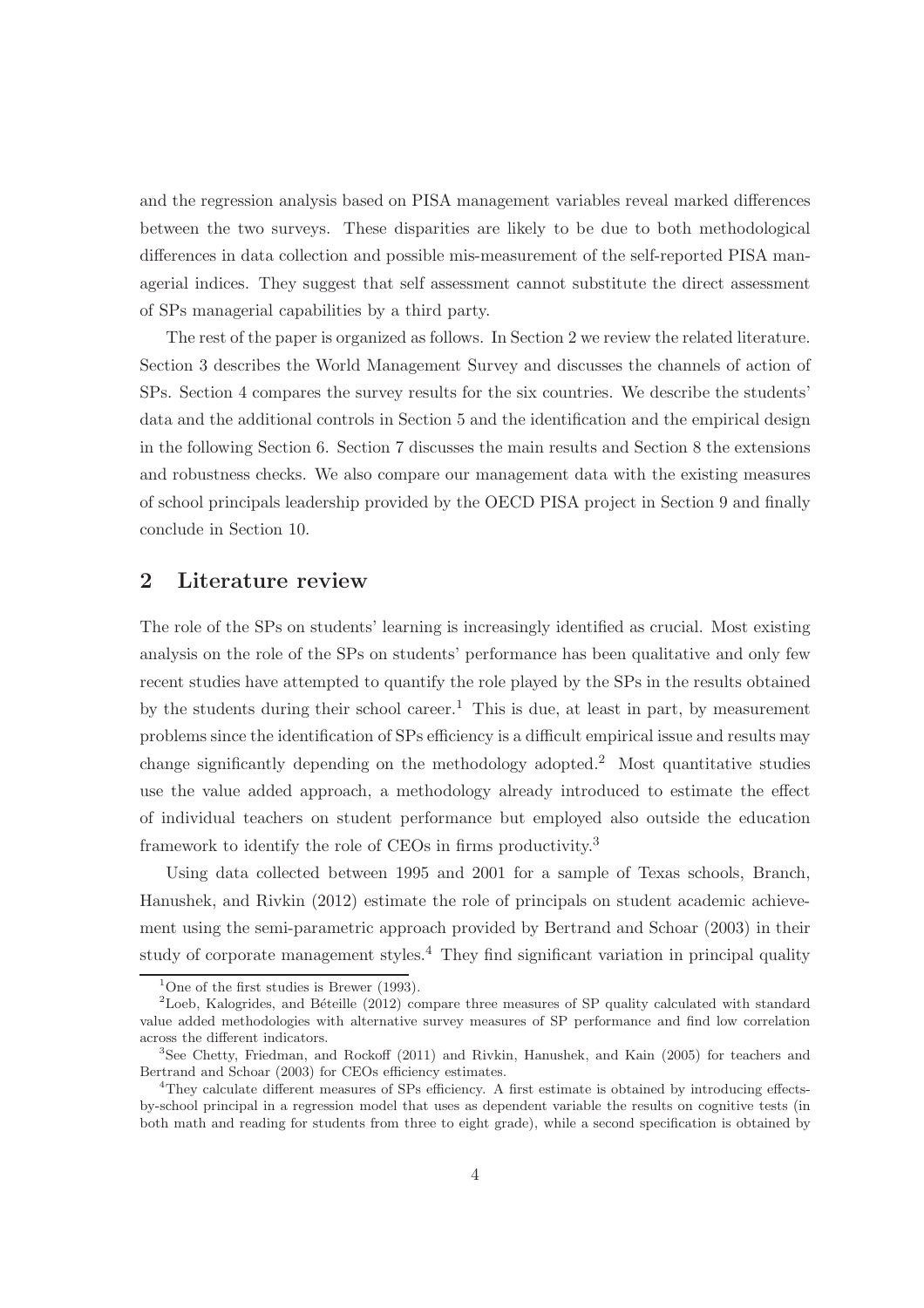and identify a large effect, similar to that found for teachers, of principal leadership on student outcomes.<sup>5</sup> Moreover, SPs quality variance appears to be larger for more disadvantaged schools suggesting that the leadership skills have larger effects in these schools. Significant effects of SPs on students test results have also been found in Coelli and Green  $(2012)$  for Canada and Böhlmark, Grönqvist, and Vlachos  $(2012)$  for Sweden. Together with students' test outcomes, the latter study also finds that SPs quality significantly affects alternative school outcomes variables and find that SPs in smaller schools have a larger effect on students' test results.<sup>6</sup>

Li (2012) focuses on the labor market dynamics of the principals and shows as testbased accountability systems may significantly change SPs incentives and, through that, their allocation decisions, with unintended consequences on disadvantaged students. In particular, she uses data from the No Child Left Behind (NCLB) policy as implemented in North Carolina that introduced formal sanctions for schools and principals missing specific students' performance targets.<sup>7</sup> This analysis suggests that the relative change in the riskreward structure of low versus high-performing schools introduced by the new test-based accountability system decreased the average quality of principals serving disadvantaged schools. In fact, principals' pay does not fully adjust to compensate the risks, inducing more able SPs, who are more likely to have the option of working elsewhere, to depart these schools.<sup>8</sup> Thus, even if one goal of the NCLB policy was to increase the competencies of most disadvantaged students, this study shows that this induced allocation effect may produce exactly the opposite result. The importance of SPs incentives is also investigated by Lavy (2008) who finds that the increase in the salary of high schools principals in Israel led to significant improvements in students' academic achievements.<sup>9</sup>

adding to the previous regression model school fixed effects.

 $5$ Their lower bound results imply that a principal in the top 16 percent of the quality distribution (or one standard deviation above average) would lead each year to student gains that are 0.05 s.d. or more higher than average for all students in the school. For results on the impact of teachers see Rockoff (2004) and Rivkin, Hanushek, and Kain (2005) among the others.

<sup>&</sup>lt;sup>6</sup>Specifically, these alternative outcome variables are grade inflation, wage dispersion, the presence of a gender balanced teaching staff, teachers retention rates and teachers on long-term sick leave.

<sup>7</sup>Performance targets, called Adequate Yearly Progress, are set dividing students into 9 demographic subgroups. They require that students in each subgroup reach a particular threshold for reading and math scores. If only one subgroup fails to make this target, the entire school is declared failing. Data shows that for disadvantaged schools it was difficult to improve test scores among every low-performing demographic subgroup.

<sup>8</sup>Unlike other states, North Carolina already had an accountability program in place before the introduction of NCLB but performance targets and sanctions were less binding for principals/schools. Using a different sample, Branch, Hanushek, and Rivkin (2012) do not find strong evidence of more effective leaders having higher probability of exiting more disadvantaged schools.

 $^{9}$ On this see also Cullen and Mazzeo (2008) and Brewer (1993).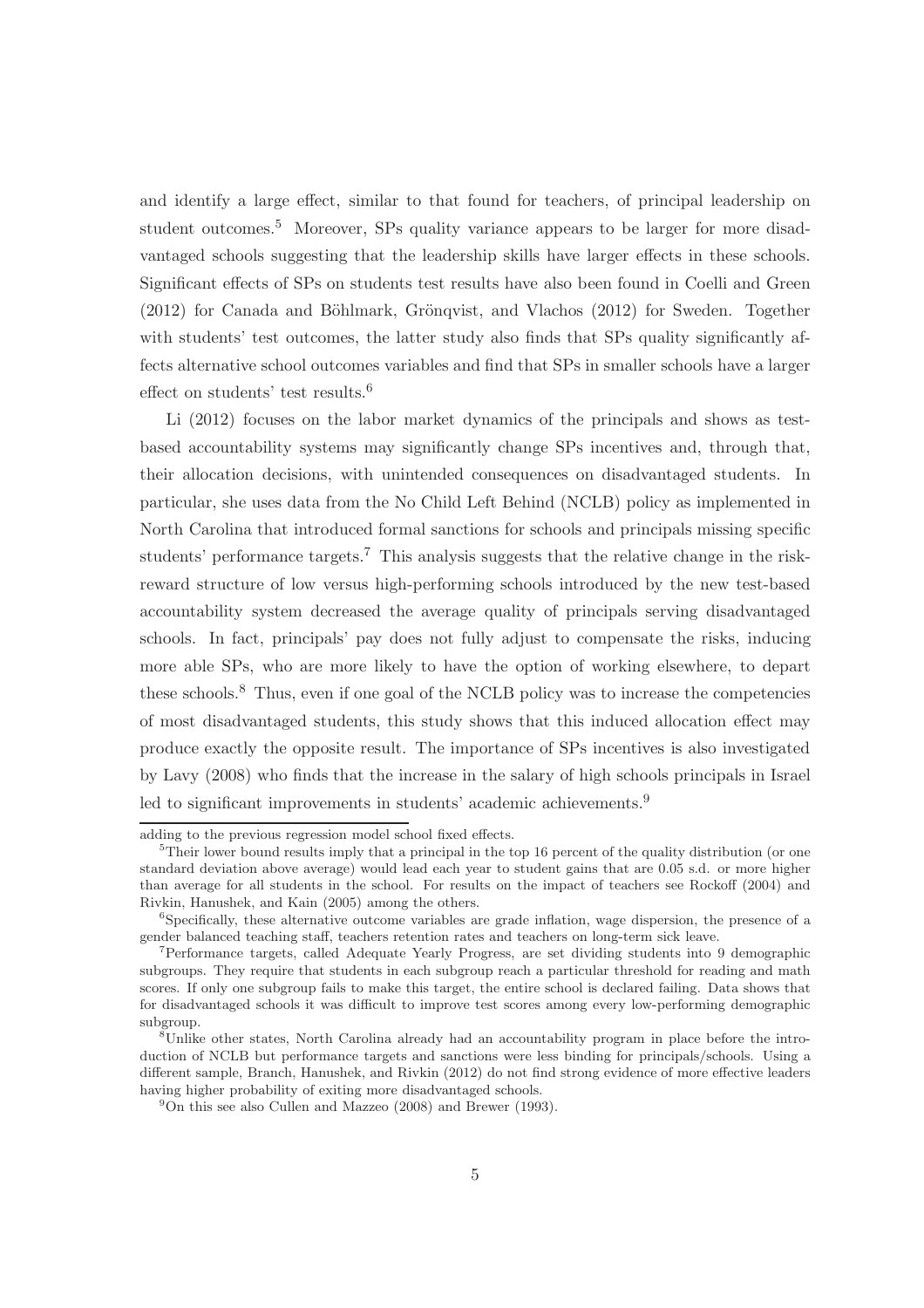Unlike the first, the second strand of literature goes more in depth about the specific SPs managerial practices and activities using both teachers/parents survey responses based upon personal perceptions of the principal or SPs self-assessment surveys. In fact, recent studies criticize the excessive attention paid by education scholars to the role played by the SP in supporting teaching activities and conversely stress the importance of more managerial activities. Grissom and Loeb (2011) exploit the answers given to a questionnaire submitted to 314 SPs in the district of Miami who were asked to provide a self-evaluation on a scale from 1 to 4 for the effectiveness in leading the school in 42 specific tasks and find that the more strictly managerial and organizational skills have the greatest impact on educational attainment. Their results are also compared with the answers given by SP's assistants to the same questionnaire as well as alternative indicators of teachers and parents satisfaction with school quality.<sup>10</sup>

In general, both the value added and the survey responses approaches to estimate the SPs effectiveness may be subject to criticisms. In particular, the former approach exploits SPs turnover across schools and requires large longitudinal data sets to observe a sufficient number of principals switches to convincingly identify their quality. This is done to reduce concerns about conflating principal and other school effects that would be present including stayers, that is, principals who are only observed in one school. However, even when long panel data are available, self selection problems may still arise since SPs are not not likely to be randomly assigned to schools: if SPs systematically move in best performing schools (in terms of student test achievement gains) value-added measures of principal efficiency are still biased.<sup>11</sup> Second, value added measures do not control for the possibility that SPs quality change over time with tenure and experience.<sup>12</sup> Third, they produce an overall measure of the SPs impact but they do not tell much about what SPs actually do to influence student learning.<sup>13</sup> As seen above, the survey approach overcome the latter criticism. However, the use of these type of indices raises the concerns over mis-measurement since they suffer from

 $10R$ obinson, Lloyd, and Rowe (2008) conduct two separate meta-analyses and find significant effect of both instructional leadership activities and of more specific management activities on students academic performance.

 $11$ In this case, such problems conflate the true SP effect with other factors for test results change. However, Li argues that compared to teachers value-added measures "...these concerns are less of a problem in the context of studying principals. While principals have substantial knowledge about the test scores and other characteristics of students in their own school and may use this information in assigning teachers to classrooms, they have less information about the test score gains of students at other schools and are thus less likely to use this information in their own mobility decisions." Li (2012), p.17.

 $12$ On this see Li  $(2012)$ .

<sup>&</sup>lt;sup>13</sup>This approach enables Branch, Hanushek, and Rivkin (2012) to investigate the relationship between the observed patterns of teacher exits and principals quality.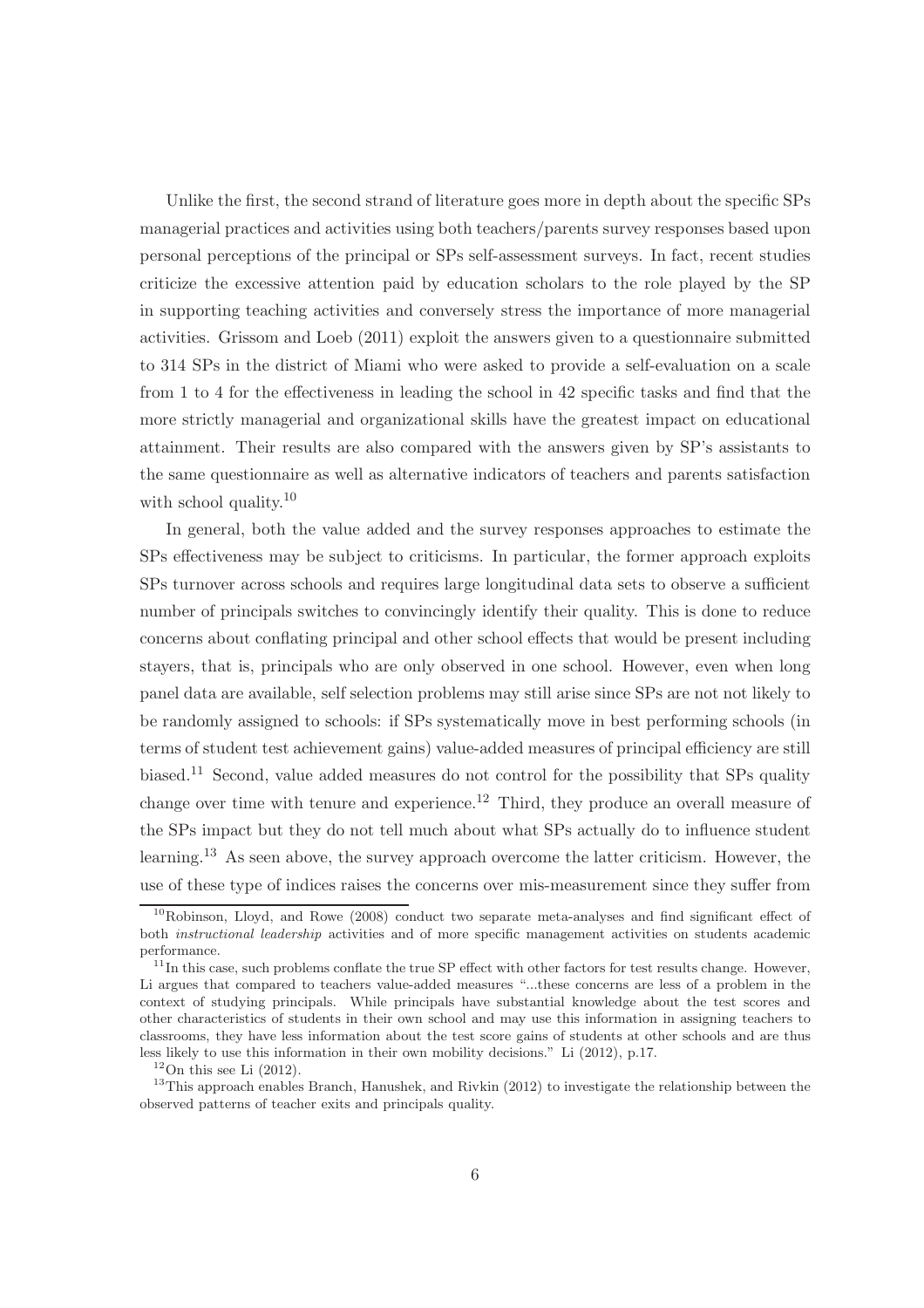being based either on (teachers/parents) perceptions or suffer from the typical problems of self-assessment bias.<sup>14</sup>

### 3 The role of SPs managerial practices in schools

In this section we first describe how we measures managerial practices and then we discuss the channels through which they can affect students outcomes.

#### 3.1 The World Management Survey

As highlighted in the previous section, the main difficulty encountered when analyzing the effect of SPs on school outcomes is to provide a reliable quantitative measure of SPs' abilities in terms of leadership capacity and organizational skills. While there is an established literature that suggests that such components are important determinants of firms productivity differentials across countries and sectors (Bloom and Van Reenen, 2007, 2010b, 2011), good data on managerial practices in the public sector are hardly available (Bloom et al., 2012, 2014). As a matter of fact, previous studies dealing with the role of SPs and based on the "survey approach" suffer from severe limitations, mostly related to mis-measurement of managerial abilities and self-assessment bias.

Obtaining a robust measure of managerial practices that doesn't suffer from such problems is not a simple task. Bloom and Van Reenen (2007) discuss in detail the main challenges. First, measuring management requires a definition of "good" and "bad" managerial practices which is possibly not contingent on the specific production environment (firms, hospitals, schools) and applicable to different units. Second, managers' responses to survey questions should be unbiased and there should be no preconceptions of interviewers about the performance of the production unit analyzed. Finally, when collecting data on managers operating in the public sector, additional problems related to the institutional constraints limiting their activity should be, to some extent, taken into account.

In this paper we use the survey tool proposed within the international project World Management Survey (WMS henceforth) to obtain quantitative measures of managerial practices adopted by SPs operating in the Italian secondary school system (Bloom et al., 2014). Such innovative tool, initially developed by Bloom and Van Reenen (2007) for the manufacturing sector and subsequently adapted for the service and public sector, is based on a telephone double-blind survey technique and comprises a set of open ended questions

<sup>14</sup>"...on average principals rated themselves highly on most tasks, a pattern consistent with other principal self-assessment tools." Grissom and Loeb (2011), p. 1100.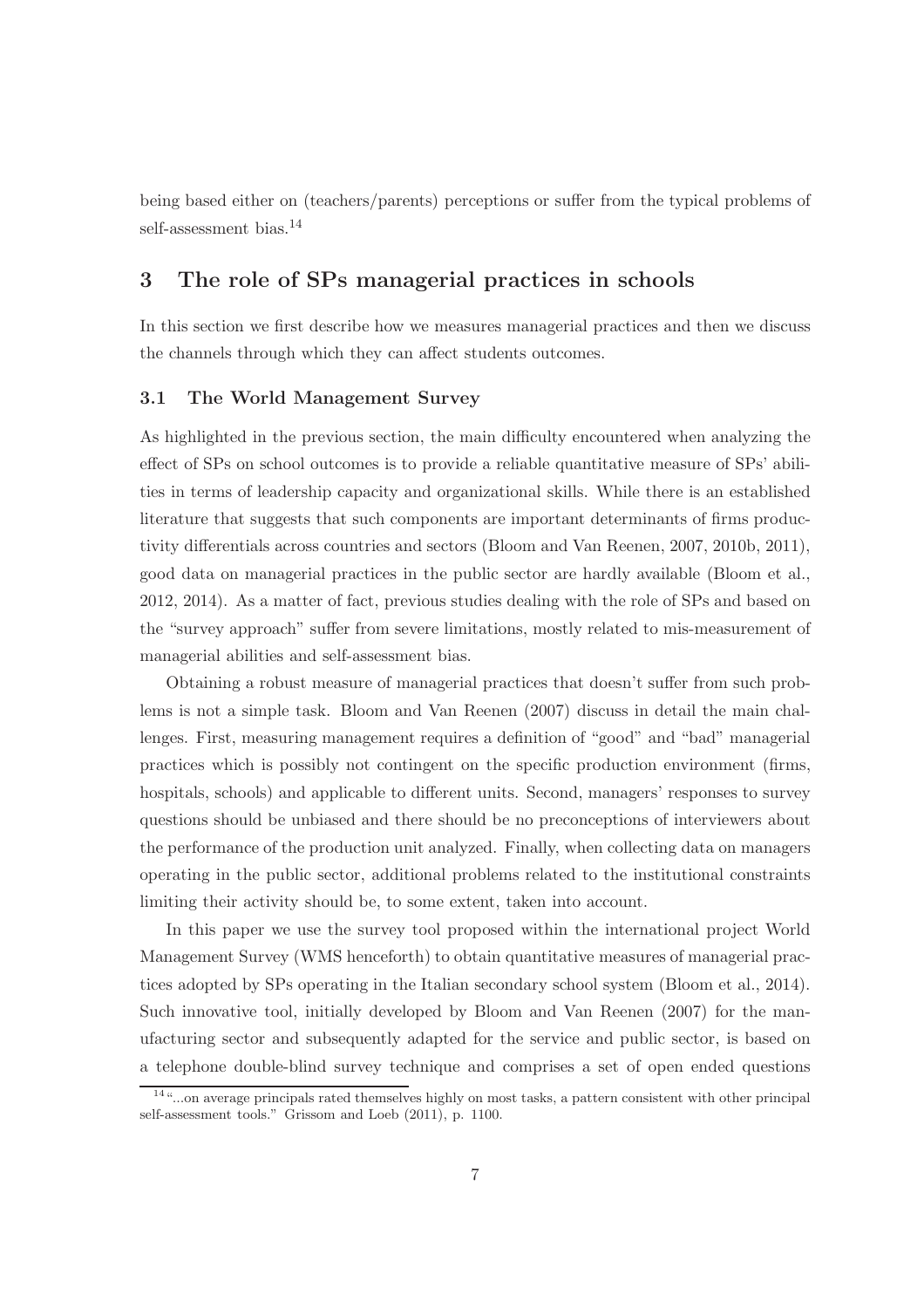that are subsequently evaluated using a scoring grid (Bloom and Van Reenen, 2011, 2010a; Bloom et al., 2012). Qualitative answers of SPs are then recoded into quantitative measures with a score ranging between 1 (worst) to 5 (best managerial practices). The aim of the questionnaire is not that of measuring the intrinsic abilities of the SP, or practices that are too contingent to the specific environment, but the quality of managerial practices adopted. In fact, such approach identifies managerial practices that are common across units, such as schools or firms, and focuses on the solutions adopted by principals/managers to solve specific problems.<sup>15</sup>

The questionnaire, that is reported in Table A2 in the Appendix, comprises five sections that consider different key areas of management practices.<sup>16</sup> The first section is Leadership (three questions) and measures the leadership capacity of the SP jointly with a clear definition of roles and responsibilities within the school. The second section is Operations (four questions) and is concerned with the standardization of instructional processes, personalization of teaching and adoption of best practices within the school. The third dimension is Monitoring (five questions) and focuses on the monitoring of performance and reviewing the results, the dialogue between components within the school and the consequences of anomalies in the processes. The fourth section is Targets (five questions) and has the objective to assess the managerial capacity of SPs to identify quantitative and qualitative targets, their interconnection and their temporal cascade. Finally, the fifth dimension is People (six questions) and it is specifically concerned with human resource management, ranging from promoting and rewarding employees based on performance, removing poor performers, hiring best teachers, and trying to keep the best ones.<sup>17</sup>

The remaining part of the questionnaire collects data on the main principal and school characteristics. We collected information on demographic characteristics of the SP such as gender, age, tenure in school, experience in post, marital status, teaching field of specialization and place of birth. We also obtained data on the number of students in the school, number of teachers and administrative staff, number of schools in competition, type of school, religious orientation and ownership (private versus public), presence of possible

<sup>&</sup>lt;sup>15</sup>Although the survey is very similar across different sectors, there are differences in terms of specific sections and questions included. We will discuss this issue in more detail in next sections.

<sup>&</sup>lt;sup>16</sup>The overall management index that we use in the empirical application is calculated as the average of scores obtained in each question. Moreover we calculate an average score for each section of the questionnaire. See sections 4 and 7 below for further details.

<sup>&</sup>lt;sup>17</sup>The WMS international survey on education is based on 23 questions (Bloom et al., 2014)). We include two additional questions for the Italian case. The first addresses the SPs ability in fund raising activities. The second is specific to ICT adoption in schools. To ease comparability with cross-country data, we exclude these two specific questions from the calculation of our main index of managerial practices.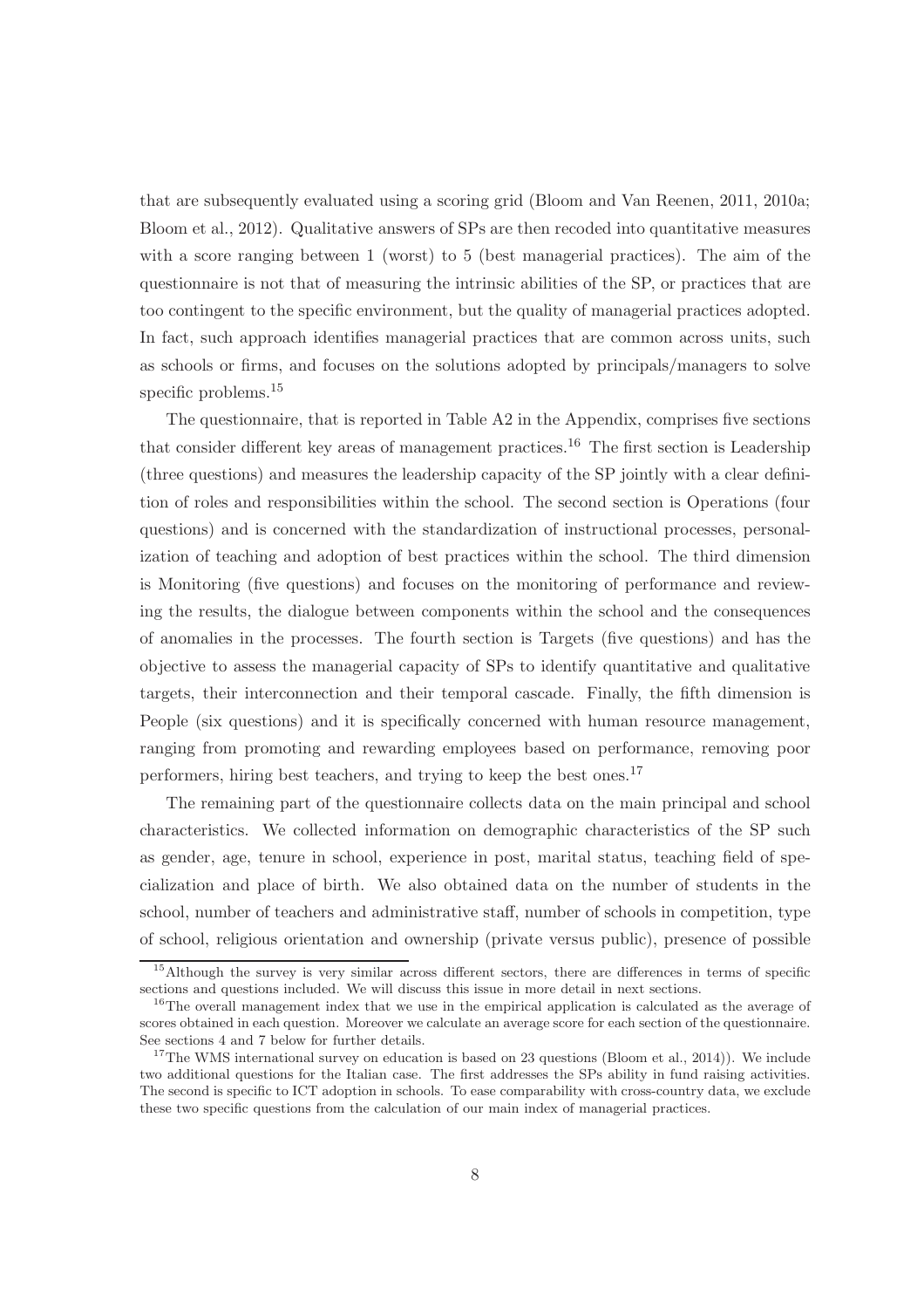selection criteria for students, type of administrative procedures needed for hiring teachers and to increase the number of students.

We collected our data on managerial practices during the period from February to May 2011, with a team of five analysts and two managers that were adequately trained and monitored by the international WMS team. During the training period the team was first prepared to the principles and techniques of the WMS project, then a series of pilot interviews were conducted to familiarize with interview techniques, the questionnaire and the scoring grid. Most importantly, a very large fraction (about half) of the interviews subsequently conducted by the analysts were double scored by the managers or by another analyst. In order to reduce difference in scoring across analysts, some of the interviews were jointly scored by the whole team. The final sample is representative of the population of Italian upper secondary schools.<sup>18</sup>

#### 3.2 How do managerial practices affect students' outcomes?

Education scholars recognize an important but often indirect role of the SPs through their influence on teachers. Schools are complex organizations, and SPs are seen as the leaders who set the conditions through which teachers make a more direct impact on students' performance. That is, their contribution to students learning is done by shaping the conditions and climate in which teaching and learning occur. A notable advantage of the WMS tool is that it enables to distinguish the specific channels identified by the literature through which SPs affect students' outcomes. We next describe such channels, how they relate to the measures of practices obtained through the WMS and discuss how they are likely to play out in the Italian institutional environment.

The quality of teachers is considered as one of the primary channels (Hanushek and Rivkin, 2006). The degree of autonomy in the recruitment of new staff and dismissal of the existing one varies by country, since collective bargaining agreements may prevent principals from engaging in firing/hiring low/high performing teachers.<sup>19</sup> The six questions on the WMS survey section on incentives and human resource management (see the People section, Table A2) ask if rewards or punishments are awarded as a consequence of welldefined and monitored individual achievements and how the school actively controls the number and types of teachers, staff and leadership needed to meet goals. In terms of

<sup>&</sup>lt;sup>18</sup>In Appendix B we explain in detail the selection of the sample, the response rates and we show that there are no significant differences in terms of observable characteristics between the principals/schools that granted the interview and those who refused to participate.

<sup>&</sup>lt;sup>19</sup>The schooling system is largely dominated by the public sector and collective bargaining agreements are usually binding in most countries. See Loeb, Kalogrides, and Béteille (2012) and Bloom et al. (2012, 2014).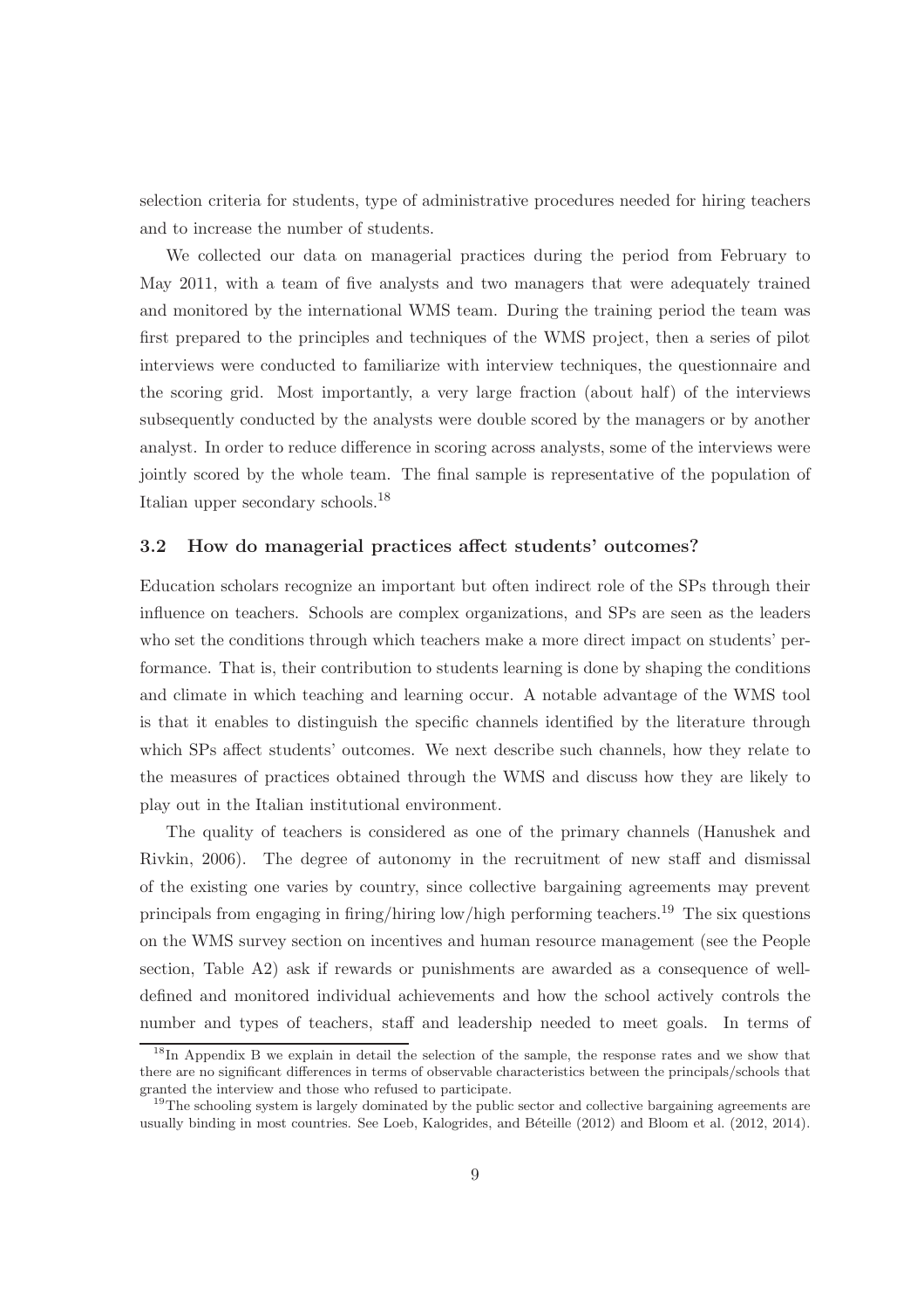hirings and firings and wage determination, Italian SPs have very limited autonomy since both teachers' allocation and salaries are set at the central level. The WMS survey by design measures actual practices rather than the intrinsic ability of the SP and this implies that institutional constraints will impact on the quality of the managerial practices adopted and on the score obtained by the SPs. Thus, we expect all Italian SPs to obtain low scores in this area of management, while differences across Italian SPs would reflect their ability to apply more informal rather than formal incentives to both select and incentivate teachers and staff.

A second channel focuses on the role of SPs in promoting the introduction of organizational innovations that enable teachers to work more effectively. Indeed, Italian SPs have certainly some discretion in designing the organizational structure of the school they lead, and the impact of institutional constraints on the managerial practices adopted is lower that for human resource management. The set of questions included in both the Targets and Monitoring areas of the WMS focus on these issues. In details, the Targets section of the survey examines mainly the type of targets set by the school in terms of students outcomes. As also stressed by Branch, Hanushek, and Rivkin (2012), public sector CEOs in general and, thus, also SPs, do not necessarily have a well-defined objective function. This is certainly the case for Italian SPs, since they do not have any direct incentive to maximize schools test results and, even at aggregate school level, test results are not made public. The five questions on Monitoring included in our survey focus on the tracking of school performance, reviewing performance with teachers and staff and acting accordingly (e.g., making sure that, if a problem is identified, the appropriate actions to solve it are adopted). It also includes questions on whether school performance data are regularly tracked, reviewed with appropriate frequency, and communicated to the staff (see Table A2 for details).

Organizational innovations also include specific activities that facilitate and improve the quality of teaching and learning. These are also called by education scholars instructional leadership activities (Robinson, Lloyd, and Rowe, 2008; Grissom and Loeb, 2011) and the WMS section on Operations is the one that best identifies these practices. It includes four questions that focus on how the SP deals with different aspects of instructional planning process designed in a school. The main ones are the alignment of instructional strategies across teachers, the capacity to meet specific student needs and how the school provides information and connects students and parents with adequate resources to support students learning. In order to obtain a high score in this area the SP has to specify that when implementing these managerial practices she/he makes use of data and of comprehensive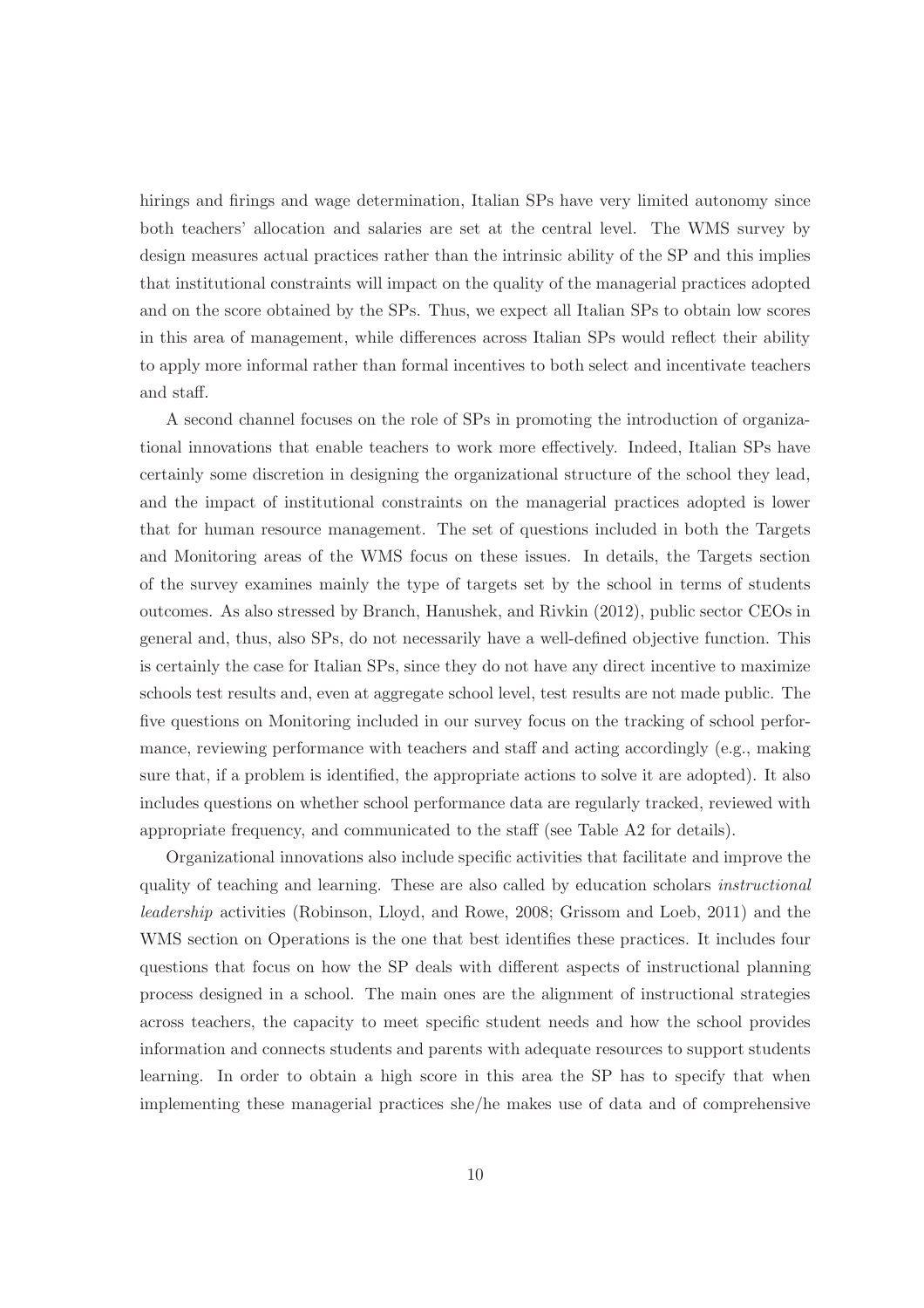monitoring. For example, if we focus on the fourth question (see "Adopting Educational Best Practices" in Table A2), the maximum score is obtained by SPs that provide the school staff with specific opportunities to collaborate and share best practice techniques and also supports their monitored implementation in the classroom, while the minimum is obtained when SP answers reveal only minimal understanding or monitoring of improved practices and learning techniques.

Fourth, motivation of the teaching staff, or *transformational leadership*, is also considered an important aspect of the SP work and consists of "...the ability of some leaders...to engage with staff in ways that inspired them to new levels of energy, commitment, and moral purpose." (Robinson, Lloyd, and Rowe, 2008, p. 639). The WMS questions on Leadership capture some of these aspects. In general, they are aimed to capture something that is difficult to measure, that is, all activities that SPs perform to informally stimulate/incentivize teachers' work. They also ask whether the SP have clearly identified roles and responsibilities within the school and if there is any internal formal accountability system in place.

Finally, there are other possible paths through which SPs may affect students' outcomes that are not directly captured by the WMS questions.<sup>20</sup> In particular, SPs may play an important role in determining students' discipline and/or in allocating teachers and students more or less effectively across classes, two activities that are identified by the literature as affecting students' performance. For example, in Lazear (2001) more discipline is usually associated with less disruptions and better students' results, and it represents an important factor to explain the better outcomes obtained by Catholic schools students. Second, consider a setting in which the SPs objective function is to maximize the overall school test score results and the way students are allocated to teachers is a choice variable of the principals, who may assign teachers to students in a way that maximizes average students' performance in the school, i.e. better teachers to a more 'difficult' pool of students. In this case, we should still observe effects of managerial practices on students' performance. Indeed, even if these factors are not specifically measured by the WMS questions, they are nevertheless indirectly captured by them. Both discipline and an efficient allocation of teachers across classes can only be implemented in a well-organized and monitored environment, since it involves guidelines and rules and the monitoring of students' behavior.

 $20$  For more on this see Hallinger and Heck (1998).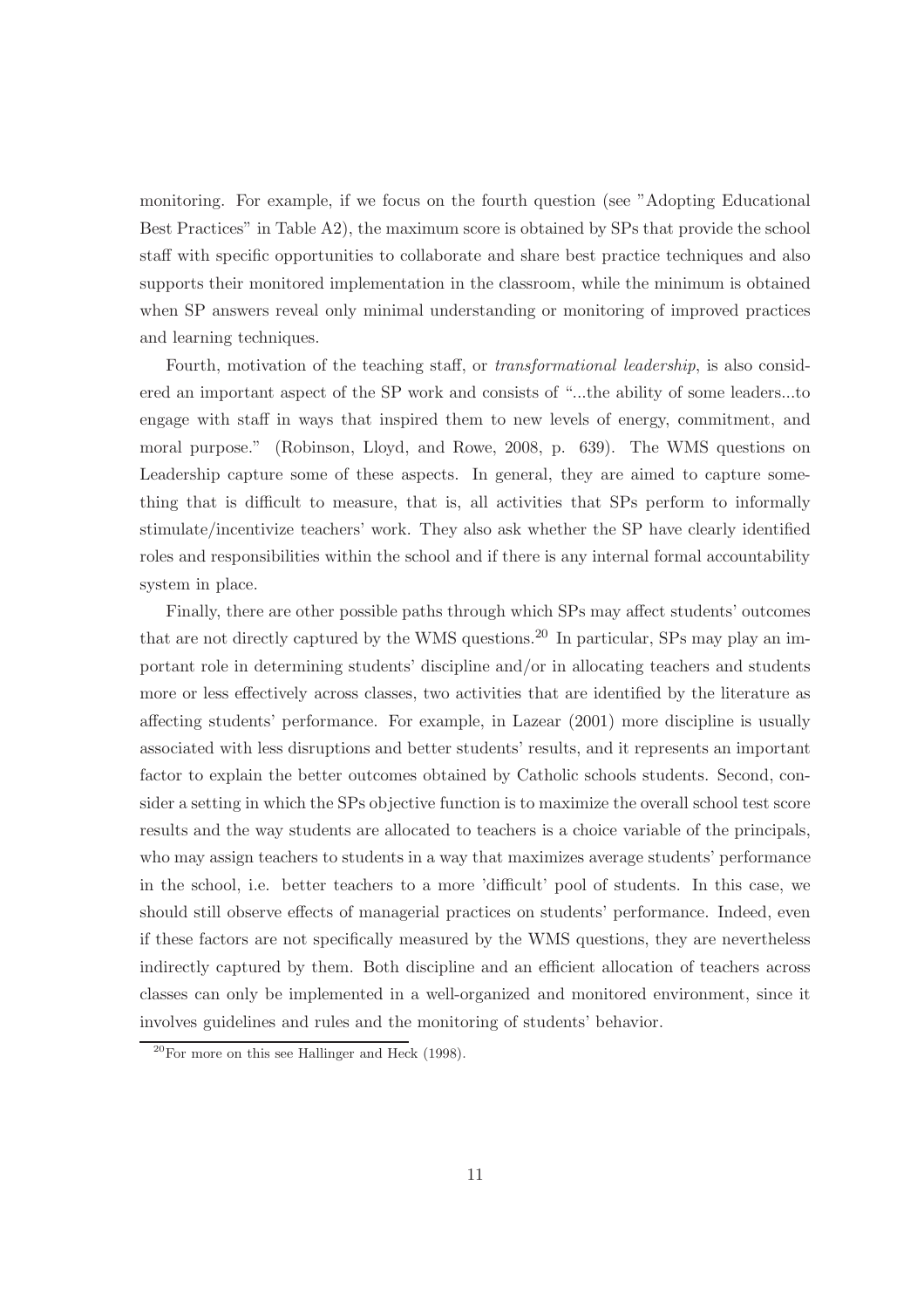#### 4 Cross country comparisons

In addition to Italy, the same survey on the education sector has been previously run in Canada, Germany, Sweden, the UK and the US (Bloom et al., 2012, 2014). In this section we compare the measures of managerial practices across such countries. Given the standardized data collection process, the indicators are in fact fully comparable across countries. Given that the econometric analysis of the effects of managerial practices on students' outcomes will be performed for Italy, the only country for which we have students' outcomes data, in what follows we benchmark the discussion on this country.

Cross country differences in the quality of managerial practices can stem from two main sources. First, as seen above managerial practices are clearly influenced by institutional constraints, especially by school legislation and regulations regarding the employment contracts in the public sector. There is indeed a large degree of cross-country heterogeneity in autonomy and accountability of SPs (Pont et al., 2008). For example, in terms of hirings and firings and wage determination, the countries in our sample can be divided into three groups: in the US and the UK SPs have a large degree of autonomy, in Sweden and Canada they have a good degree of autonomy but are subject to some restrictions, particularly on the firing side, and in Germany and Italy they have very limited autonomy. In particular, in Italy teachers are allocated at the central level and cannot be removed by SPs. This will impact on the quality of the managerial practices adopted by the SPs. An institutional framework that greatly constraints human resource management therefore generates low scores in such areas, independently from the intrinsic ability of the principals. A second possibility is that managerial practices are on average (say) of lower quality in a certain country because SPs are intrinsically less capable, depending both on the selection process and on training. It is important to shed light on the relative weight of these possible sources of heterogeneity. The policy implications for improving managerial practices are in fact very different depending on the answer to this question. In the first case, it is to review the institutional framework within which SPs operate. In the second, one should question the selection and training process of SPs.

We begin the analysis with the overall indicator of the quality of managerial practices, Management, obtained as the average of all the questions and reported in Figure 1. With an average of 2.01, the managerial skills of Italian school leaders are significantly lower than those of other countries. The British SPs achieve the highest score, just below 3, followed by Sweden (2.79), Canada (2.80), the US (2.74) and Germany (2.56).

In addition to the average, it is useful to analyze its distribution to evaluate the hetero-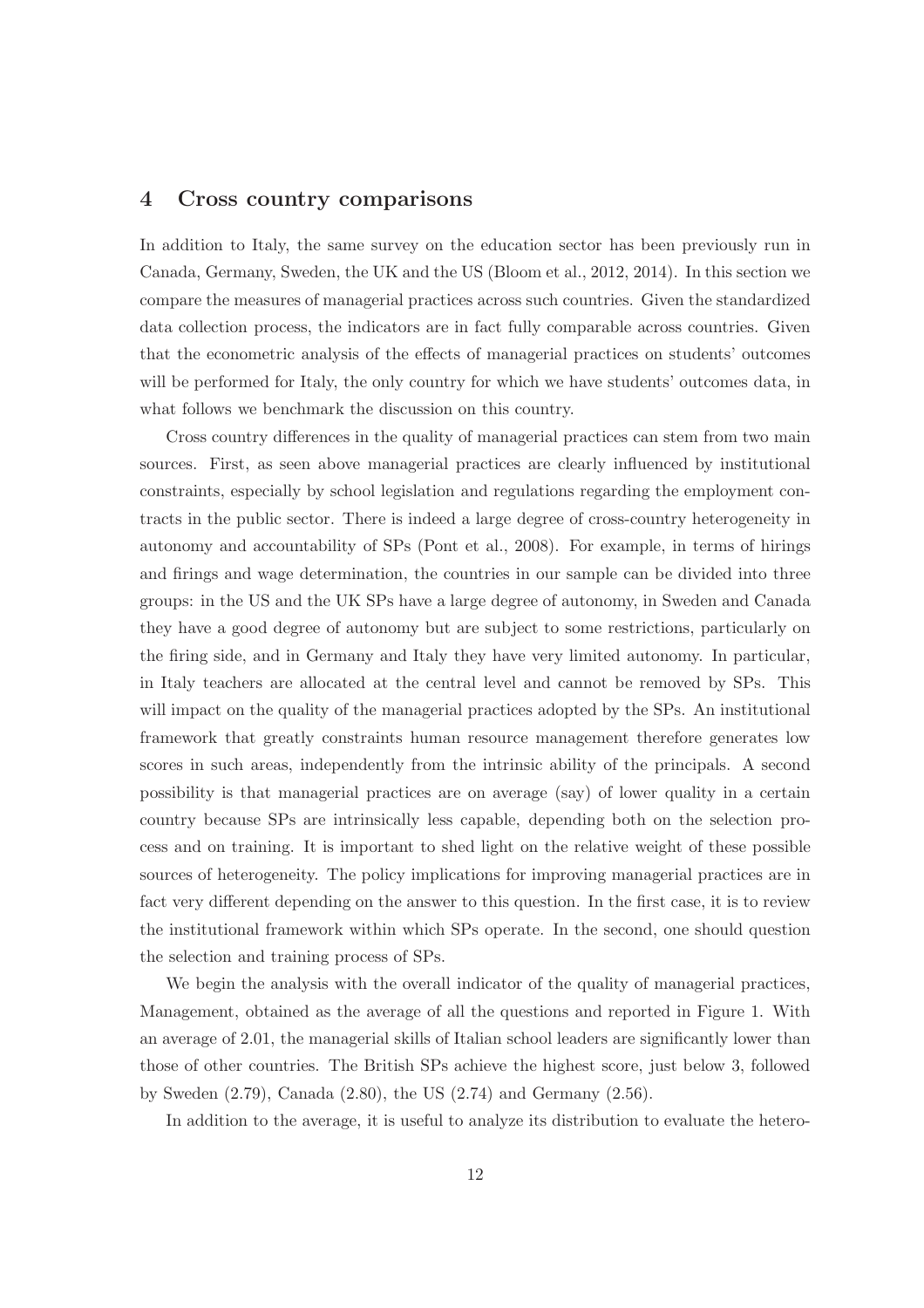geneity of managerial skills of the SPs within each country. To explore this aspect, following Bloom et al. (2012, 2014), in Figure 2 we report the distribution of the variable for each country. In Italy it is highly concentrated on low values: a significant proportion of Italian SPs implement low-quality management practices. In contrast, in other countries the distribution indicates a significantly higher "minimum" level of management skills, with few SPs with values less than 2, especially in the case of Sweden and Great Britain. Table 1 reveals a similar trend in terms of percentiles. Italy displays the highest interquartile range: the ratio between the ninetieth and the tenth percentile is equal to 1.98 against an average value for all the other countries of approximately 1.5. This is consistent with the idea that in this country there is little control in establishing a minimum level of managerial ability to become a SP.

One way to determine the relative importance of institutional constraints vis-a-vis intrinsic differences in ability is to analyze the results of the survey for the individual subsections. The basic idea is that institutional constraints are likely to be differently binding for different areas of school management. For example, as argued above, there are substantial differences in the constraints in the hiring/firing process of teachers across countries. On the contrary, in all countries there is ample autonomy in terms of monitoring and organization of school processes. If differences in institutional constraints are a major driver of the Italian low performance, we should find that this is mostly concentrated in the areas in which such constraints are more binding.

When we consider the five macro indicators of managerial practices described in the previous section, we find that Italy ranks last in all of them. Moreover, the distance from the other countries tend to be similar across areas. This is a first indication of the fact that the differences in managerial practices cannot be simply attributed to the institutional setting in which SPs operate. This indication is confirmed by a more disaggregated analysis. We take each one of the questions and assign a score from 1 (low) to 3 (high) measuring the degree of institutional constraints.<sup>21</sup> We then correlate the degree of constraints with the delay of Italy with respect to the other countries. Contrary to the institutional constraints assumption, we find a negative correlation, meaning that the distance between Italy and other countries is higher in areas where SPs have a greater degree of freedom. We reach a similar conclusion when comparing public to private schools within country: we do not find that SPs in private schools do relatively better in activities in which the institutional constraints are more stringent for public schools.

 $^{21}$ To save on space, here we only report the main results, referring the interested reader to the Appendix A and Table A1 for all the details.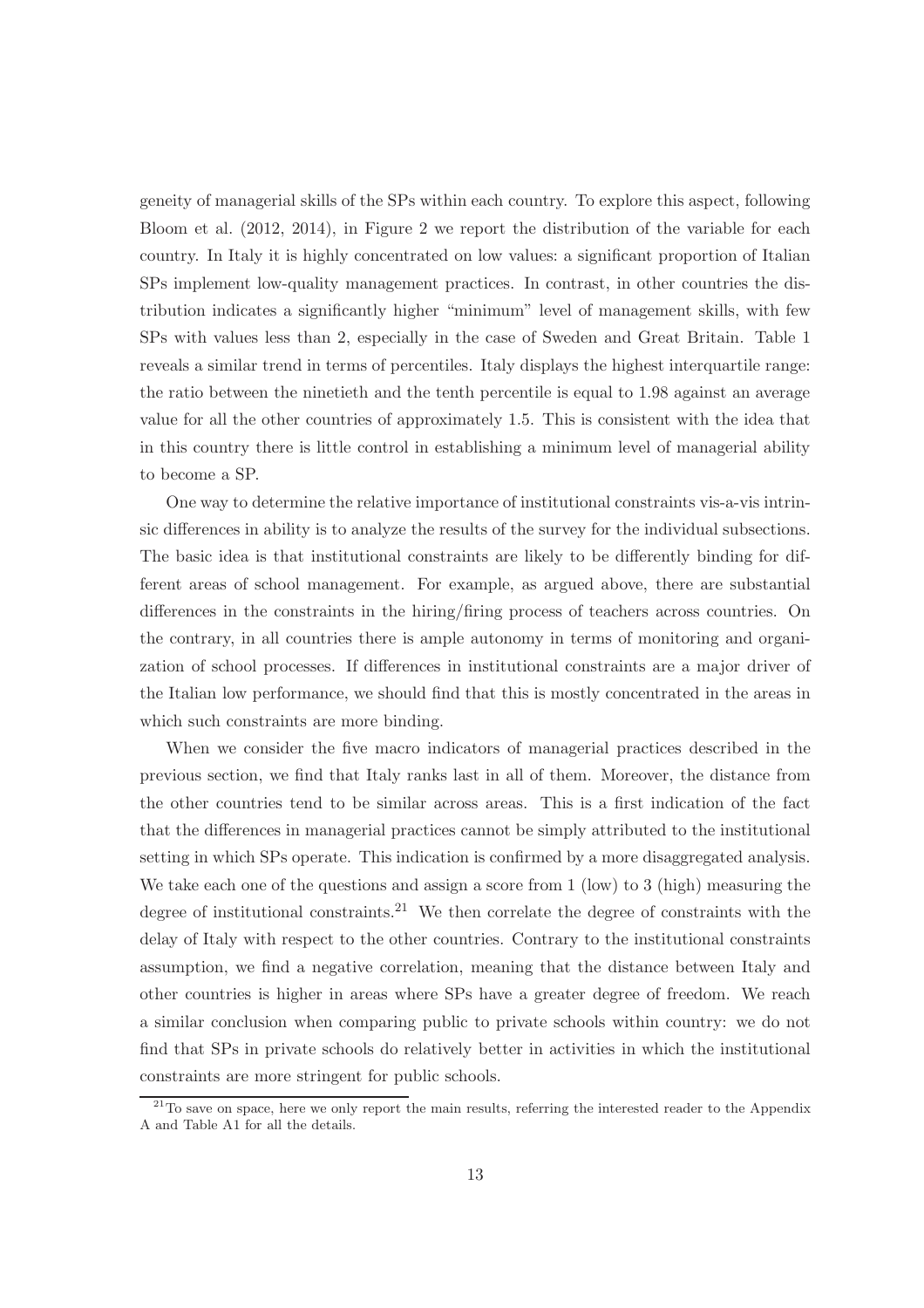All in all, this section indicates that Italian SPs score substantially below those of the other five countries in terms of managerial practices. Moreover, such delay cannot be explained simply by differences in the constraints that SPs face in their activities. Rather, they can be attributed to an overall lower quality of managerial practices, due in particular to a large share of SPs with very low scores. This signals that, to improve the managerial quality of Italian SPs, reforming the institutional setting granting schools more autonomy will not be enough: it will also be important to devote specific attention to the selection and training process of SPs.

### 5 Students' performance measures and additional individuallevel data

Our second source of data is the database provided by the National Institute for the Evaluation of the Educational System of Instruction and Training (INVALSI henceforth), a government agency that carries out a yearly evaluation of students attainment in both Mathematics and Language. The INVALSI standardized tests are compulsory for all Italian schools and students, both public and private, attending specific grades of schooling. In our analysis we focus on the 2010-11 school-year data for tenth grade upper secondary school students.<sup>22</sup>

The 2010-11 was the first school year that these evaluation tests were performed by upper secondary school students.<sup>23</sup> For this reason, the Language test has been intentionally designed by INVALSI to be easier than normal while, conversely, the Math test has been left to a standard level of difficulty in order to precisely measure all skill levels, including the highest.<sup>24</sup> Thus, we exclude the Language test data from our analysis and focus only on the normalized test scores values in Mathematics, obtained as percentage of right answers.

The INVALSI questionnaire is also designed in order to collect detailed information about the student's background and family characteristics. <sup>25</sup> In our analysis we include the

 $22$ Tests are carried out also by students attending the second and fifth grade (in primary schools) and the sixth and eighth grade (in lower secondary). The Italian school system starts at age six with five years of primary school (grades 1 to 5) followed by three years of lower secondary school (grades 6 to 8). Upper secondary education lasts three to five years depending on the type of school chosen.

 $^{23}$ Even if the Italian high school system is based on three main differentiated curricula (Vocational, Technical and Lyceum) both the Language and Mathematics tests and their administration procedures were identical for all schools and students. In fact, similarly to the OECD PISA, the INVALSI standardized tests aim to measure how far students have acquired some of the knowledge and skills essential for full participation in the knowledge society.

 $^{24}$ On this see INVALSI (2011), p.25. Language and Mathematics test scores are very differently distributed and only math is distributed along the whole scale of skill.

<sup>&</sup>lt;sup>25</sup>Information is collected through a "Family Questionnaire" sent to each family before the test, a "Student"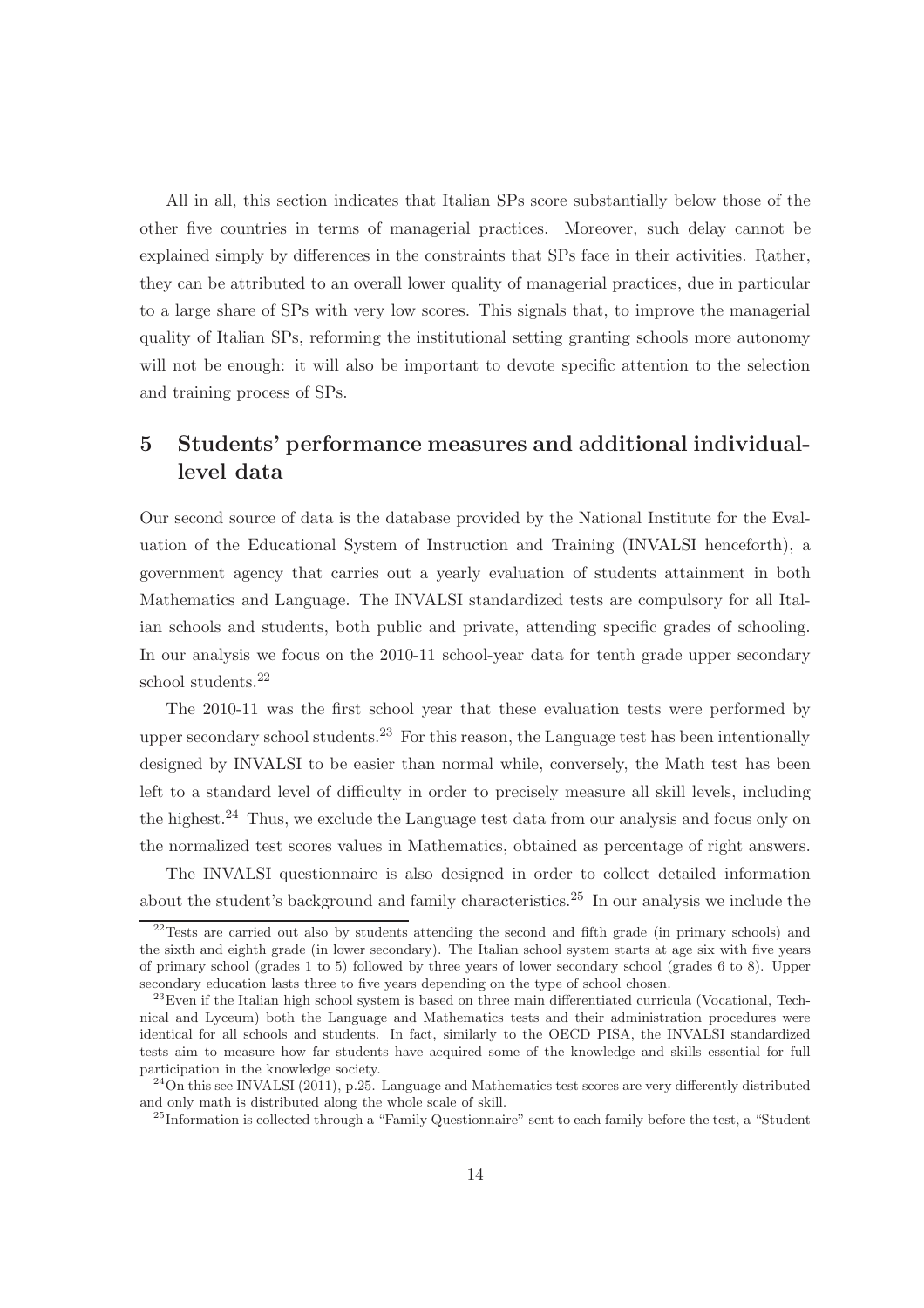following additional students demographic information: gender, citizenship (native, first and second generation immigrant students), grade retention and an index of socioeconomic background.<sup>26</sup> The latter is calculated based on the parents' occupational status, their educational attainment levels and different measures of household possessions including cultural possessions such as home educational resources and the number of books. This ESCS index for students socioeconomic background is analogous to the same one computed by OECD for the PISA test. The individual scores of this index are obtained by a principal component analysis, with normalized zero mean and unit standard deviation.<sup>27</sup>

Our WMS survey dataset on principals and schools is therefore matched to the INVALSI dataset through an anonymous school identifier. Table 2 sums up the major characteristics of these additional variables for our overall sample. We find that our sample is not significantly different from the INVALSI 10th grade students census one (data in brackets) in terms of observable characteristics. As expected, the figure for female students is  $50\%$ , while the percent of correct answers our sample students get on the math test is 48.59 (it is 48 for census data). Moreover, first and second generation immigrant students represent respectively,  $6\%$   $(5.2\%)$  and  $2\%$   $(2.4\%)$  of our sample and the percentage of retained students is  $22\%$  ( $22\%$ ).<sup>28</sup> Thus, only the presence of first generation immigrant students is somewhat oversampled. Finally, both the mean value and the standard deviation of the ESCS index confirm that, even in terms of students socio-economic background, our sample is not biased.

Finally, in order to control for other catchment area characteristics we also use additional data at municipal level provided by the Italian National Institute of Statistics (ISTAT).<sup>29</sup> This dataset enables us to construct a proxy for the wealth level of the school catchment area using data on per capita bank deposit, and to control whether a school is located in densely, intermediate density or sparsely populated areas. As expected for grade 10 students, data in Table 2 show that most upper secondary schools are located in densely populated areas,

Questionnaire" filled by each student the first day of the test and, finally a students general information part compiled from school administrative staff.

<sup>&</sup>lt;sup>26</sup>More precisely, first generation are students born abroad of foreign-born parents, while second generation students are native-born children of foreign-born parents. Our dummy retained student is equal to one when if the student is older than "regular" students, that is, if, at the end of 2011, he/she is older than 16 years old.

 $27$ They are the scores for the first principal component. The index is calculated considering the whole sample of tenth grade upper secondary school Italian students. See also INVALSI (2011) and OECD (2012) for details.

<sup>&</sup>lt;sup>28</sup>Note that this retained students dummy includes also non-native students that are allocated to a lower grade on the basis of their language skills and not on the basis of a simple age rule.

 $^{29}$ These data are provided by ISTAT in the *Atlante statistico dei comuni* dataset.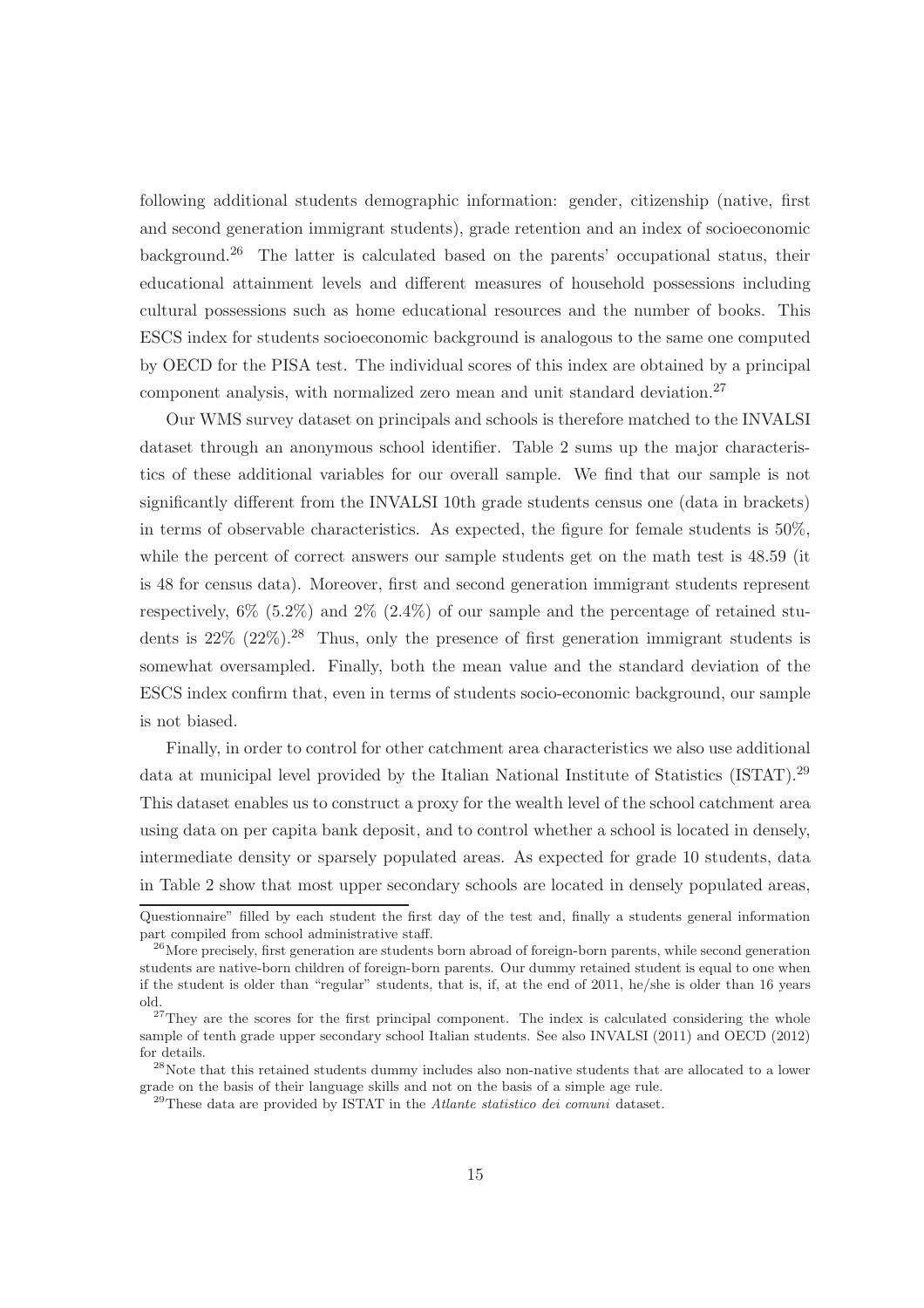with only 11% located in rural areas.

### 6 Empirical framework and identification

We study the effects of managerial practices on students' outcomes using a simple regression setting of the form:

$$
y_{ij} = \alpha + \beta Manag_j + \gamma X_{ij} + \delta Z_j + v_{ij}
$$
\n<sup>(1)</sup>

where  $y_{ij}$  is an indicator of performance of student i attending school j, Manag<sub>j</sub> is the indicator of managerial quality for school j,  $X_{ij}$  is a set of individual students' controls,  $Z_j$ are school, SP and local controls.

Our basic analysis will use OLS regressions. The main problem with this approach is the potential endogeneity of managerial practices. In particular, three selection issues can invalidate the causal interpretation of the  $\beta$  coefficient. First, it might be that more capable SPs self select into schools with better students; second, better teachers might self-select in schools with better managerial practices; third, better students might also do so. We take particular care in addressing the endogeneity concerns.

In terms of SPs self-selection, our data include an extremely rich set of students, SPs and schools controls. We include in all regressions controls for socio-economic characteristics of the students and of the municipality where the school is located, for school types, for SPs demographics. This allows us to control for the most likely sources of endogeneity. For example, assume that more capable SPs self-select into the more prestigious "liceo classico", where students tend to perform better in the standardized test. This is not a problem in our setting. In fact, given that we include a full set of school type dummies, we only use within school type variability of students outcomes to identify the effects of managerial capabilities on students' achievements. The same occurs if one is concerned that more capable SPs self-select in schools with students from high income families, as we control for students socioeconomic background.

A second reasons that reduces endogeneity concerns is related to the process through which principals are assigned to schools. For their first assignment, school principals express up to three preferences, choosing among the vacant schools. Afterwards, they can ask to be transferred to a different school. Actual assignments are made by the Regional School Authority (RSA). There is no formal procedure that the RSA must follow. In practice, RSA try to accommodate SPs requests, but have to fill in the positions for the schools that were not chosen by any principal.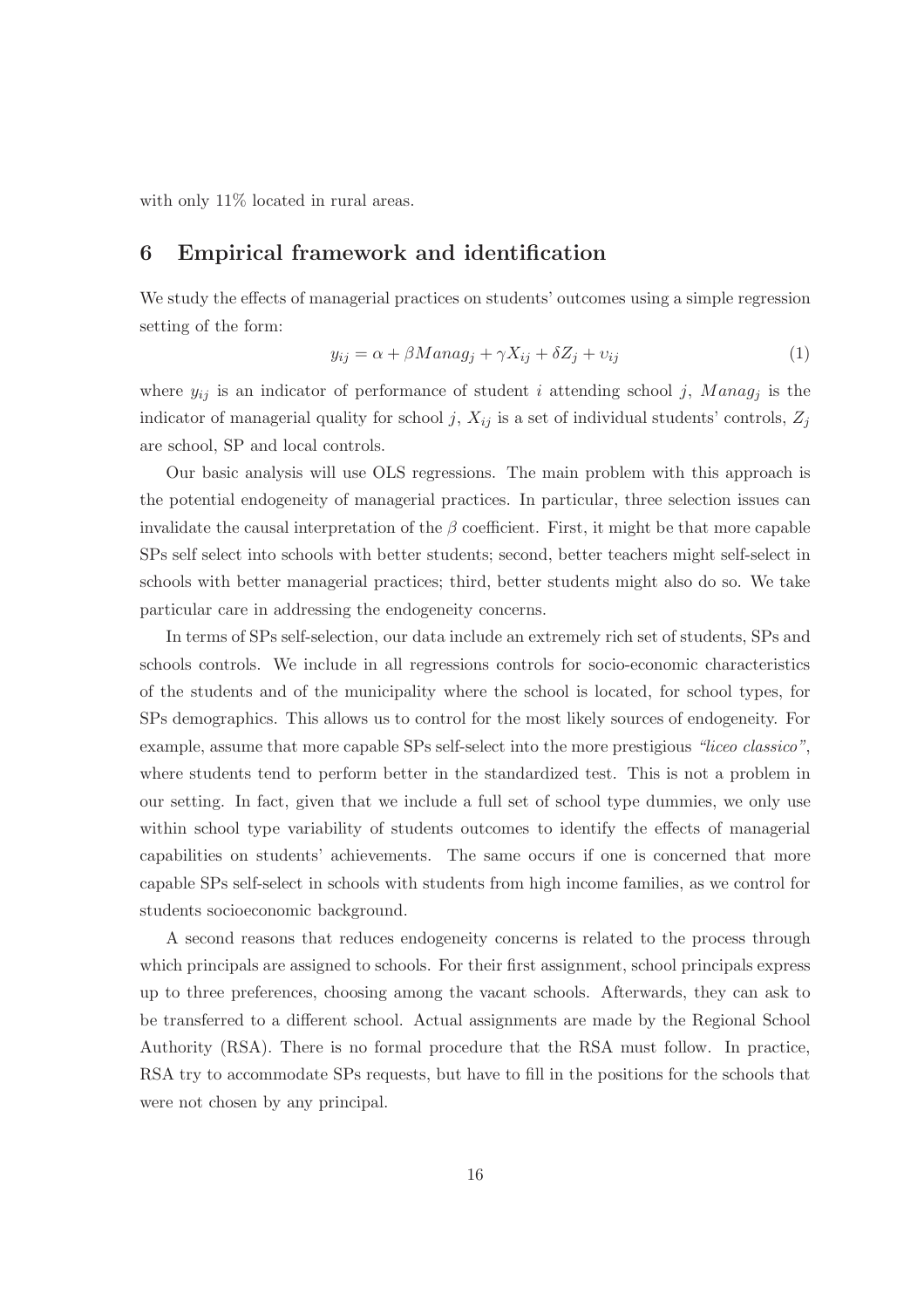Selection issues are unlikely to be at play for SPs that are assigned a school that they have signalled as preferred. In general, the Italian school accountability system does not promote any obvious self-selection process of better SPs in schools with higher ability students. First, there is no reward explicitly linked to students' outcomes in standardized tests. Formal selfevaluation procedures are just starting to be introduced in the Italian system and students' achievements and results cannot be used for external evaluation and are not even made public at the school level. Second, SP salaries are set by nationwide schedules and depend almost completely on experience and seniority. Indeed, the main concern of the SP is school attractiveness, as the number of students determines the budget, the number of professors etc. that the SP administrates. If enrollment falls below a certain threshold, the school may be merged with another one. Third, even if SPs would actually want to manage schools with better performing students, there is little reason to believe that assignments reflect managerial abilities. In fact, informal conversations with RSA representatives suggest that assignments are based mostly on seniority, i.e., more senior SPs are more likely to get their preferred school. Given that we control for seniority, and that seniority does not seem to be a major determinant of managerial ability, even in this case endogeneity concerns are not likely to be crucial. Finally, given the generally low mobility rate of Italian workers, a major issue in the school choice decision is likely to be distance from residence.<sup>30</sup>

Selection problems might be more relevant for the schools that are not chosen by the SP but assigned by the RSA. These might indeed be exceptionally "difficult" schools, for which the RSA exerts some informal pressure on SPs that have signalled to be particularly social responsible to take up those schools. In this case, the RSA might try to allocate more capable SPs to more problematic schools. To control for this possibility, in the survey we asked SPs if they were assigned to a school they requested, i.e., they have chosen. In 80 percent of cases this is indeed the case. We use this as our basic sample, excluding SPs that manage a school they did not request.<sup>31</sup>

Although we argue that the selection mechanism is unlikely to give rise to serious endogeneity concerns, we cannot completely rule out this possibility. We will also perform a set of IV regressions and focus on the institutional changes that should determine exogenous

<sup>&</sup>lt;sup>30</sup>There is widespread evidence of low willingness to move in the Italian labor market. For example, according to a 1995 survey of the National Institute of Statistics, more than 40% of unemployed workers were unwilling to take a job outside the municipality of residence and only 22% were ready to move anywhere Faini, Galli, and Rossi (1996). Specific evidence on teachers' mobility can be found in Barbieri, Rossetti, and Sestito (2011).

 $31$ In terms of the sample characteristics Table 3 shows that this selection does not cause any significant change: for each variable, both sample averages and standard deviations are almost identical to those reported in Table 2 for the full sample case.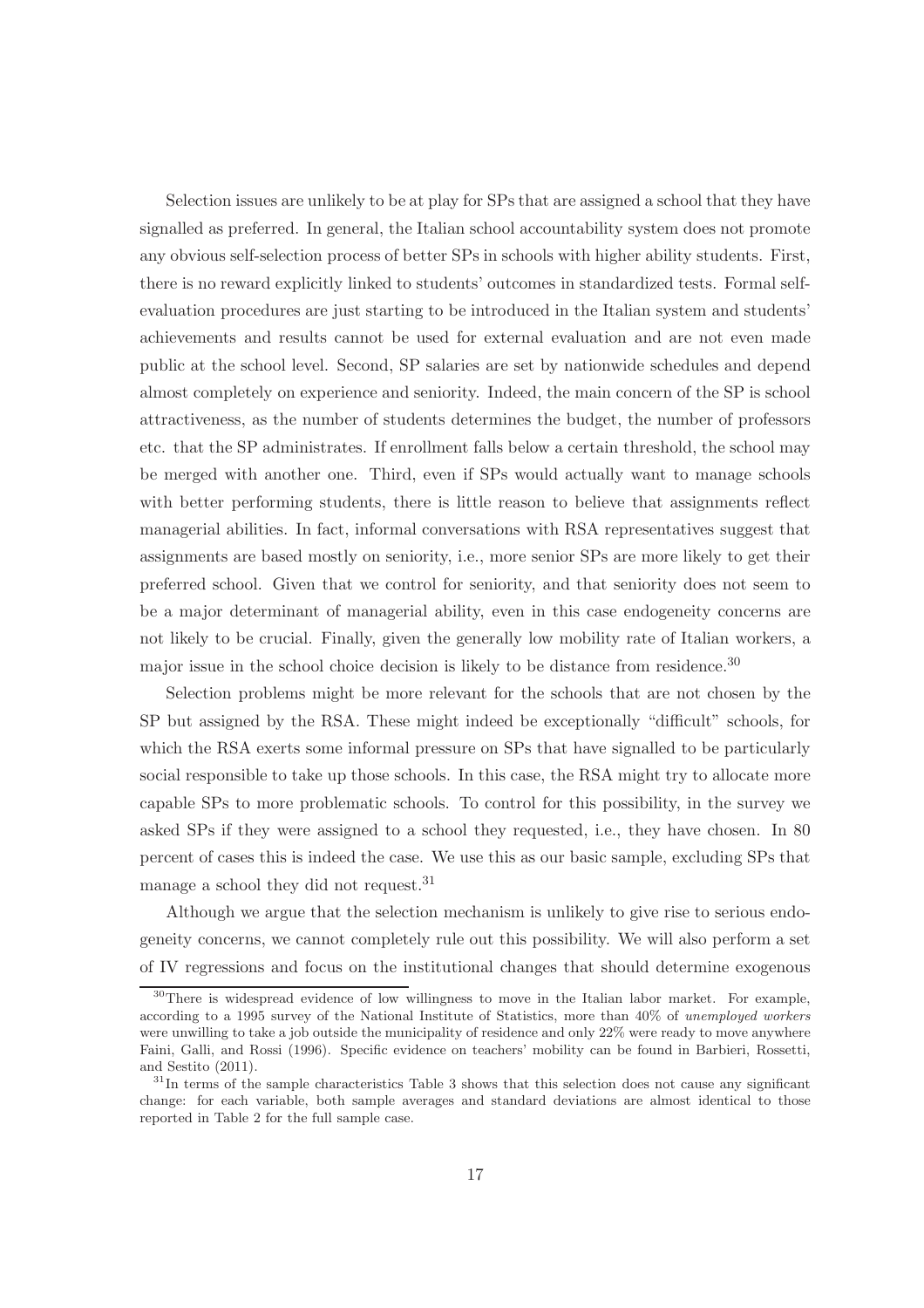shifts in SPs managerial abilities. Since 2000, Italian schools have enjoyed greater organizational autonomy and SPs became also school managers with full responsibility over the school budget. Before that, the main role of SPs was that of "instructional leader" rather than of manager and the national competition to acquire the status of upper secondary SP was school-type specific, that is, one could not transfer from Lyceums to a Vocational school. However, it was only in 2004 that a new national competition was introduced to become SP, while the newly selected SPs have been appointed from 2006 onward. Thus, in principle, managerial skills and specific training in human resource management were required to become SP and we can exploit this institutional change in our identification strategy.

A second source of selection is that teachers might choose to move to better managed schools. However, this is not a problem in our framework: rather, it is exactly a key channel through which good managerial practices should operate. Indeed, a SP implementing good managerial practices can affect teachers behavior both through a selection and a treatment effect. Both of these channel are measured by our survey. For example, there are a series of questions on attracting/retaining talents: a good practice is one that operates along this dimension. The same is true in terms of motivating and monitoring behavior: a good practice is one that stimulate effort from teachers. Attracting and retaining better teachers by offering them a well-functioning working environment is one of the key effects of good managerial practices.

A more serious concern is that the best students might choose to attend schools with better managerial practices. Again, this concern is alleviated by the large set of individual controls we insert in the regressions. In addition, we will address this concerns in Section 8 exploiting the heterogeneity of students by comparing the results for isolated school vs. those with other schools in competition within the school catchment area.

### 7 Main results

To investigate the relationship between SP's managerial skills and students' outcomes we estimate a standard education production function where student test performance in mathematics is modeled as a function of SP managerial skills and a set of additional variables that control for personal characteristics (age, gender and tenure in school), students' characteristics (gender, socio-economic background, native/I or II generation immigrants, grade retention), school and teachers characteristics (size, type, competition, private/public, teachers turnover) and catchment area characteristics (urbanization, per capita bank deposit and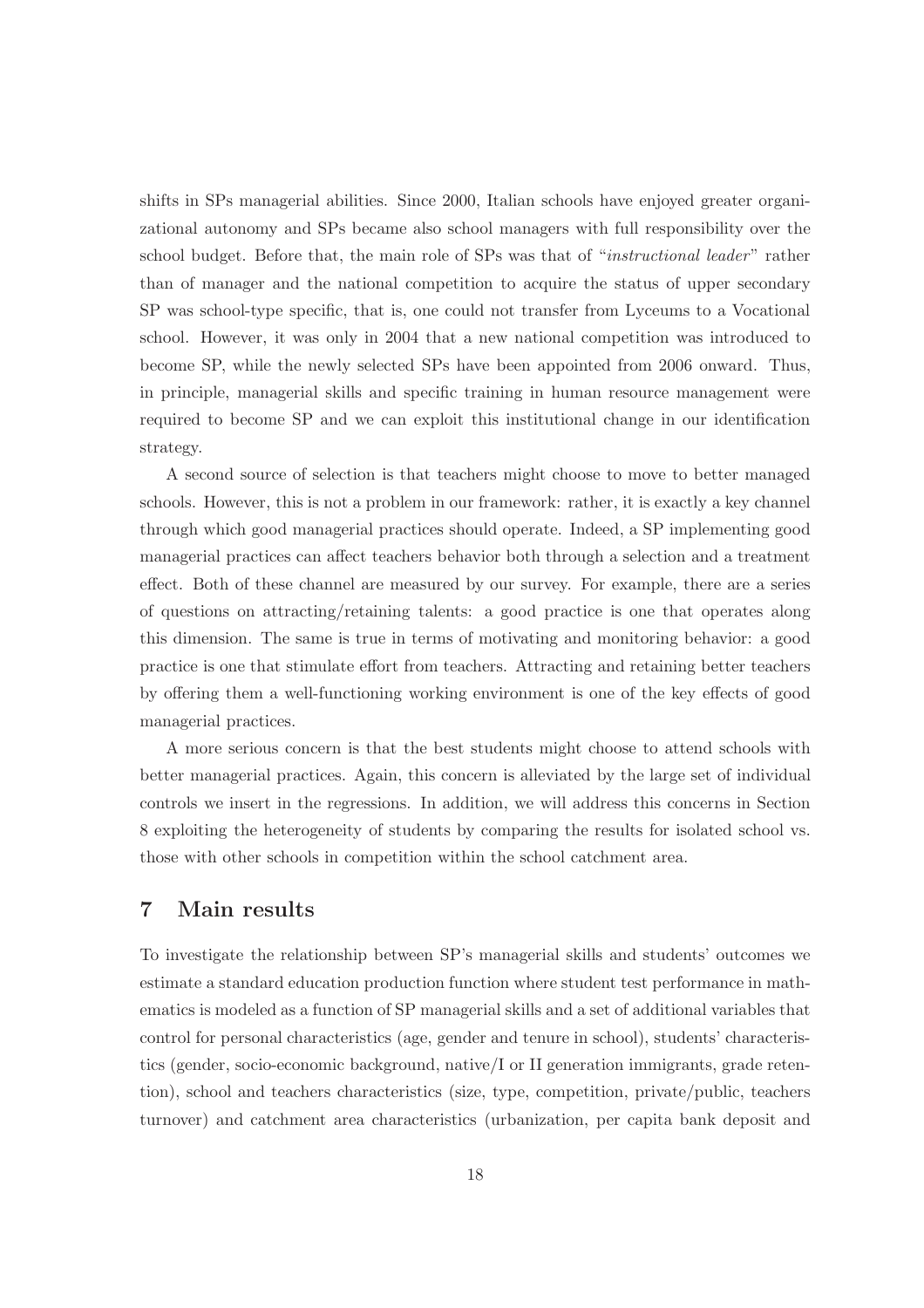regional dummies). We first discuss the results for the management variables and then move on to the other controls.

#### 7.1 Management variables

We set the scene in Table 4 where we show the OLS results when we alternatively use our six different measures of managerial practices, in addition to the full set of controls. This sample includes 27775 students that are attending schools with principals that lead a school they requested/chosen.<sup>32</sup> Robust standard errors, clustered at principal/school level, are reported in parenthesis. We start in column 1 with our main SP's management practices indicator that represents an overall measure of managerial ability. Results on Management implies that, holding all the other independent variables constant, Italian SPs management practices play a positive role for students' performance. In particular, since our dependent variable ranges from 0 to 100, the estimated coefficient value implies that a one unit increase in our management score is expected to increase our average students test score results by more than 2 points, on a mean of 49 out of 100. To give a sense of the magnitude of a unit increase in management, Table 3 shows that the standard deviation of this variable is around .5. More interesting, a unit increase in our management score almost corresponds to the difference between the mean score of all Italian SPs (2.01) and the mean score obtained by the UK SPs sample (2.98). This meas that, if Italian SPs would have on average the same managerial ability of the UK SPs, students's test scores would increase by around 4.6%.

In columns 2 to 6 we investigate the effects of the various dimensions of managerial practices. Column 2 focuses on Leadership, the area of management identified by the education literature as an important channel through which SPs may influence teachers behaviour and, thus, students' outcomes. In general, leadership skills are described as the ability of some SPs to engage with the school's staff in ways that motivate them to high levels of efforts and commitment. As discussed above, questions on Leadership ask whether the SP have clearly identified roles and responsibilities within the school and if there is any internal formal accountability system in place. Our analysis confirms that Leadership represents an important area of management for SPs: the estimated coefficient is 2.72, significant at the 5% level.

A second area of management that seems to matter for students' outcome is monitoring

<sup>&</sup>lt;sup>32</sup>We report specific descriptive statistics for the sample used in regressions in Table 3. Note that averages and standard deviations are very similar to those reported in Table 2 for the overall sample, that also includes SPs that have not chosen the school.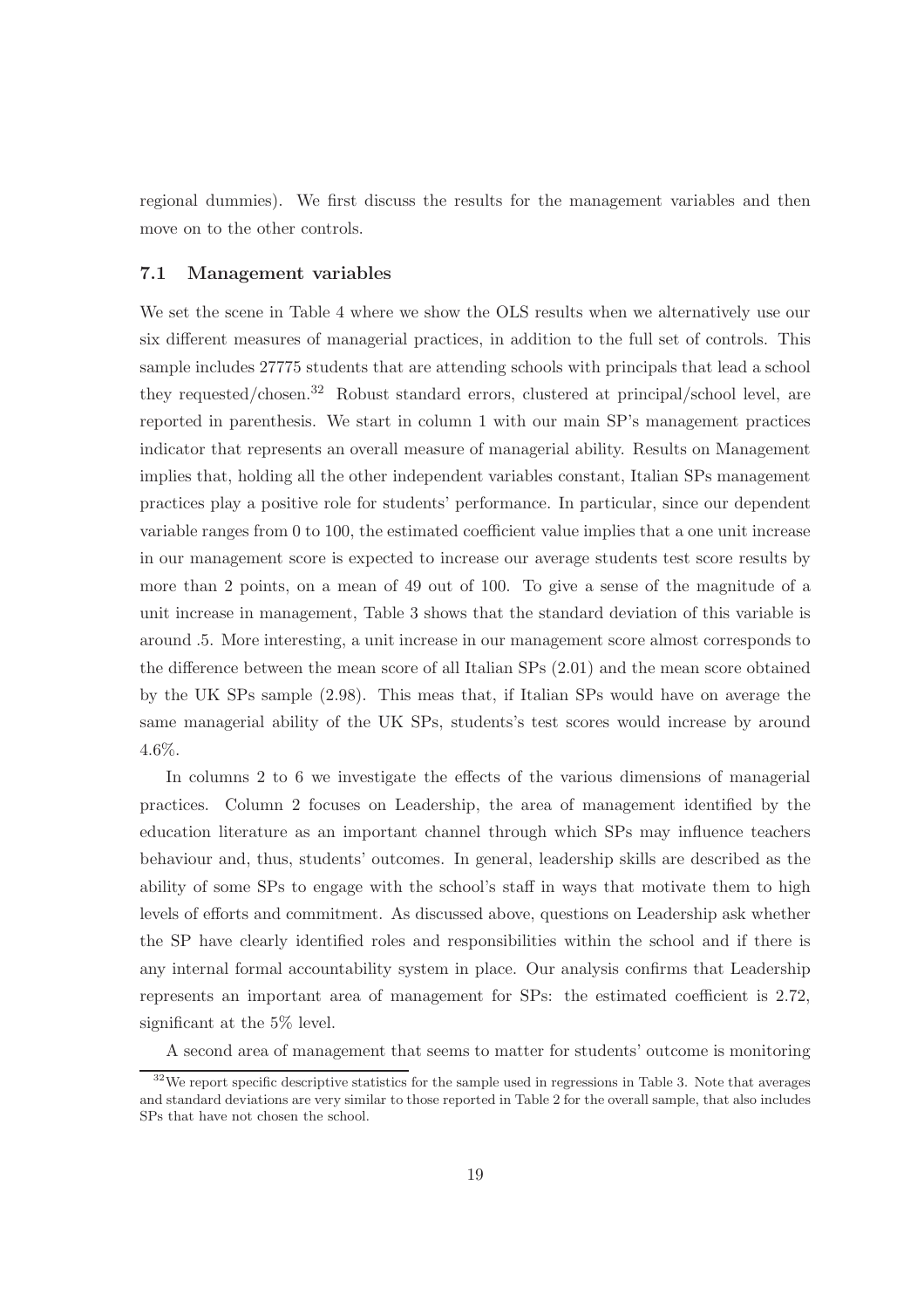of school processes. Column 4 suggests that tracking of school performance, reviewing performance with teachers and staff, and the remaining specific managerial skills identified by Monitoring implies a positive and significant coefficient.

Conversely, the remaining individual managerial practices deliver less precise indications and all coefficients are positive but not statistically significant. Column 3 includes our measures on Operations, a management practice which concerns the standardization of the teaching process, the customization of teaching, the use of data in school management and the adoption of best practices. As discussed in Subsection 3.2, compared to other areas of management considered, this is perhaps the one that is closest to the so called instructional leadership whose importance in the education literature is highlighted in several works. Column 5 includes results on Targets that examines mainly the type of targets set by the school in terms of students' outcomes, their realism and whether they are given consistently throughout the school organization. Compared to other countries, Targets represents the individual management area where Italian SPs obtain both the lowest score (1.77) and the largest gap with the best performer country (UK, 2.97 points). Our last management area includes People (column 6) or the incentives section that focus on promotion criteria, pay and bonuses, and fixing or firing bad performers. This is an area in which institutional constraints are likely to be particularly binding, so it is not surprising to find the lowest coefficient of all areas.

Finally, since the different domains might also be correlated, for each area of management we have also replicated the previous analysis introducing an additional control calculated as the average of the remaining managerial domains.<sup>33</sup> Results, available upon request, fully confirm the reported findings.

#### 7.2 Other controls

We now turn our attention to examining the results obtained on our additional regressors. In general, we do hardly observe any difference on each of these regressors among our six different specifications. First of all, we focus on three additional SP characteristics, that is, age, gender (women make up 37% of our sample) and tenure in school. Previous studies that quantitatively examine the role of school leaders show mixed evidence regarding the

<sup>&</sup>lt;sup>33</sup>In particular, we may have complementarity across managerial practices areas: i.e. the institutional constraints on hiring/firing might therefore affect also the Italian SPs incentives to do monitoring. However, this is not necessarily the case. For example, the cross country PISA survey data on school leadership do not show any obvious complementarity, with countries ranking low on SPs autonomy in hiring and firing, and high on teachers monitoring.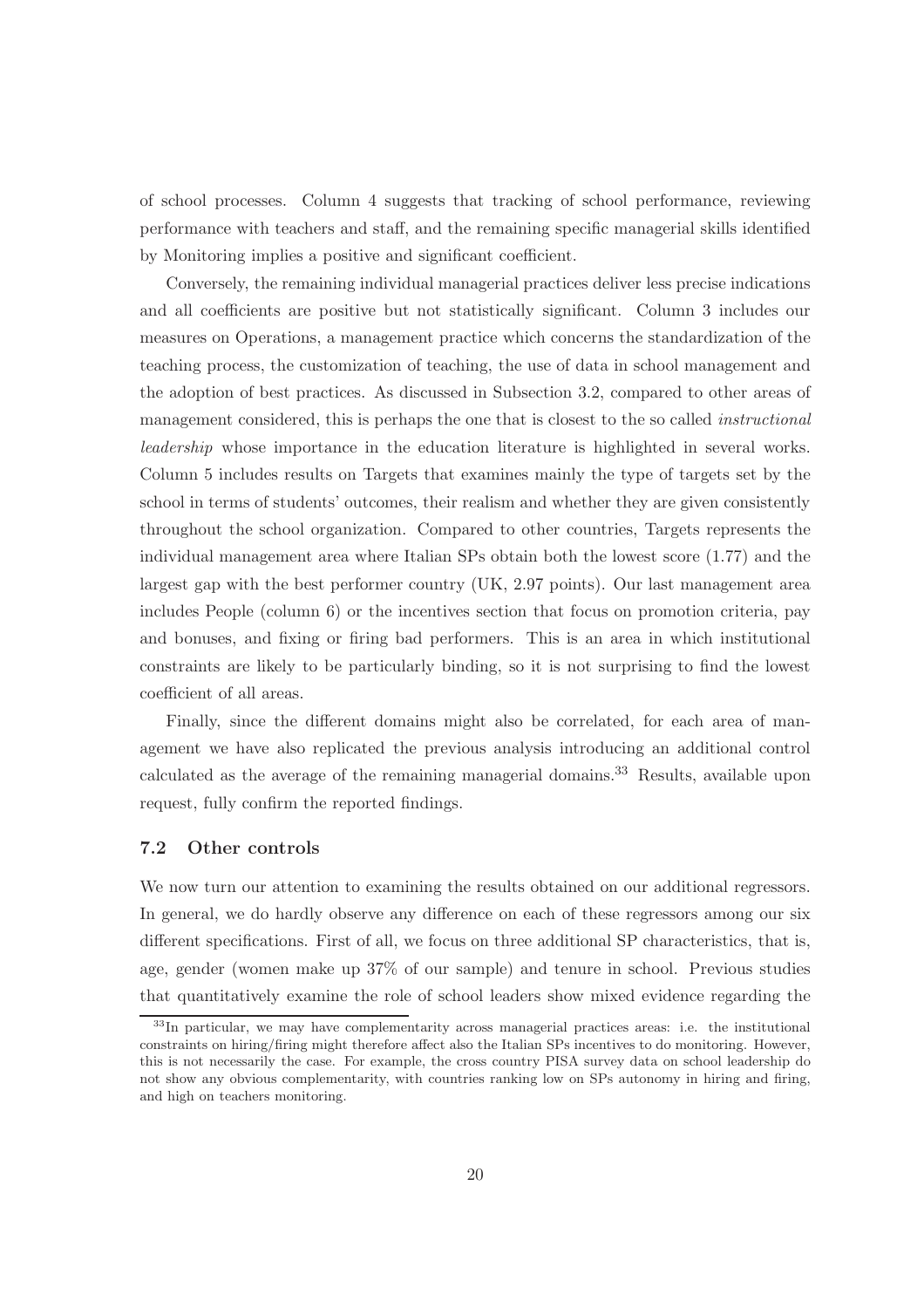relationship between school performance and principal characteristics.<sup>34</sup> Principal's age is important since, as said above, anecdotal evidence suggests that the more prestigious schools are assigned by the RSA to older SPs as a sort of end of career benefit. Thus, even if we are focusing on the specific sample of SPs that have chosen the school where they operate, it is still possible that younger SPs end up in less prestigious ones. Tenure should control for the possibility that the overall impact of SPs on a specific school increases over time as it takes time for SPs to implement new policies. Thus, without this control our management variables could also capture variation in SPs quality related to differences in length of tenure. Overall, it seems difficult to identify specific SPs demographic characteristics that are good or bad in terms of student performance. In fact, additional principal characteristics, including age, do not seem to matter for students educational outcomes.

Results found in Table 4 for the remaining indicators are largely consistent with the literature. One important exception is the private schools dummy that shows a negative and significant coefficient, implying that private school students' performance on standardized tests is worse than that of public Italian school students. This should come as no surprise since, unlike most industrialized countries, private schooling in Italy is associated with poorer rather than better outcomes. As suggested by Brunello and Rocco (2008), one of the main reasons is that the large part of Italian private schools focus more on the recovery of less able students than on across the board high quality education. That is, Italian families often choose private, including religious, schools, to obtain degrees from less demanding private institutions.<sup>35</sup>

Second, as found in previous studies on the Italian case, our results on schools characteristics reveal a significant role for the educational track. Italian upper secondary school tracking is determined by the presence of differentiated curricula rather than by a formal assignment process to academic or vocational courses depending on students' past performance or on alternative selection processes. Therefore, Italian students choose schools that specialize in each of the three main curricula: Lyceum, Technical and Vocational.<sup>36</sup> In particular, the vocational/academic intensity is at its lowest/highest level in the Lyceum (with

 $34$ In particular, studies that use the value added approach often find that the vast majority of variation in educator (both principals and teachers) quality cannot be explained by their observed characteristics. On this see Li (2012).

<sup>35</sup>See for example OECD (2012). OECD PISA data show that in 16 OECD countries and 13 partner countries and economies, students in privately managed schools tend to perform better than students in publicly managed schools, but Italy is one of the very few exceptions.

 ${}^{36}$ Due to this mechanism, in addition to their cognitive abilities (test scores, grade repetition, previous marks), Italian students sorting is also significantly driven by the family background. See Brunello and Checchi (2007). Recent evidence shows that the learning divide due to family background originates in the early stages of the schooling process, in particular in lower secondary schools. See De Simone (2013).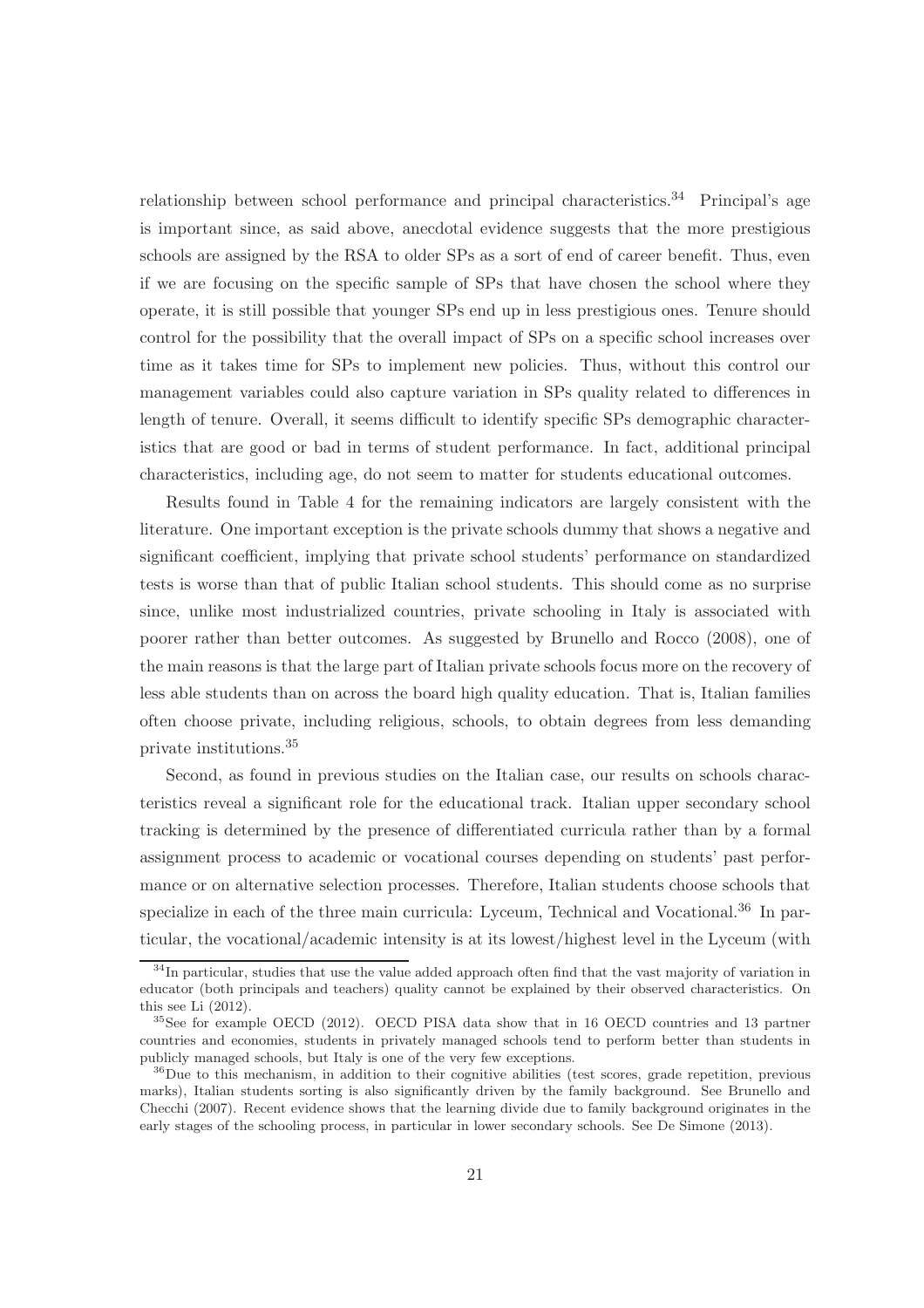almost no vocational component) and at its highest/lowest level in Vocational schools. In between these two curricula there is the curriculum offered by Technical schools. Moreover, only Vocational schools can last for 3 rather than 5 years, even if graduates from all three school types, after five years, may continue to tertiary education. In sum, there are significant differences in terms of programs and curricula as well as in the average test scores of students across the three types of schools.

Among additional type of school controls, we introduce another dummy variable, "Istituto Superiore", that identifies if a school offers different types of curricula.<sup>37</sup> The coefficient is always negative and significant. This could be an indication that this type of schools, that constitute 37% of our sample, are more complex and difficult to manage and this may affect students' outcomes.<sup>38</sup> Further, we also find that both school size and school competition do not significantly affect students' test results.<sup>39</sup> We finally include a measure of teacher's turnover. Italian principals have almost no control over new hires or teachers' transfers thus we only have voluntary transitions. This variable too is not significant.

Third, we presents estimates of students' characteristics. The results obtained are very much consistent with the literature. In general, cross country analysis shows that mathematics gender gaps results in favor of boys are rather unstable and rapidly evolving, with countries with a more gender-equal culture often showing a nil or even reversed gender gap.<sup>40</sup> Our analysis confirms past results on Italian data with the presence of a significant "gender gap" in terms of boys outperforming girls in mathematics.

As expected, the index of socioeconomic background is positively strongly associated with student achievement. Although it does not include any specific data on family income, this variable is created on the basis of the occupational and educational level of the student's parents, home educational and cultural resources. Further, estimates confirm that children of immigrants face important gaps in math, with first-generation immigrants representing the most disadvantaged group. Note that significant immigration flows in Italy only started in the Nineties but, from then on, have risen sharply over the last decade and almost 8% of students in our sample are first or second generation immigrants. We also include a dummy that captures if a student is repeating the grade or if she/he is a retained students and find, as expected, a negative and significant coefficient.

<sup>&</sup>lt;sup>37</sup>In this case, the school type is identified at class rather than school level.

<sup>38</sup>These schools include combinations of different types of curricula and are usually located in rural areas. <sup>39</sup>Schools (and teachers) facing a direct competition may exert more influence and put more efforts to improve students outcomes, while Böhlmark, Grönqvist, and Vlachos (2012) suggest that principals in smaller schools have a larger influence on students' academic results.

 $^{40}$ Guiso et al. (2008). For example, OECD PISA results report some male advantage in all rounds although not in all countries. See Eurydice (2010).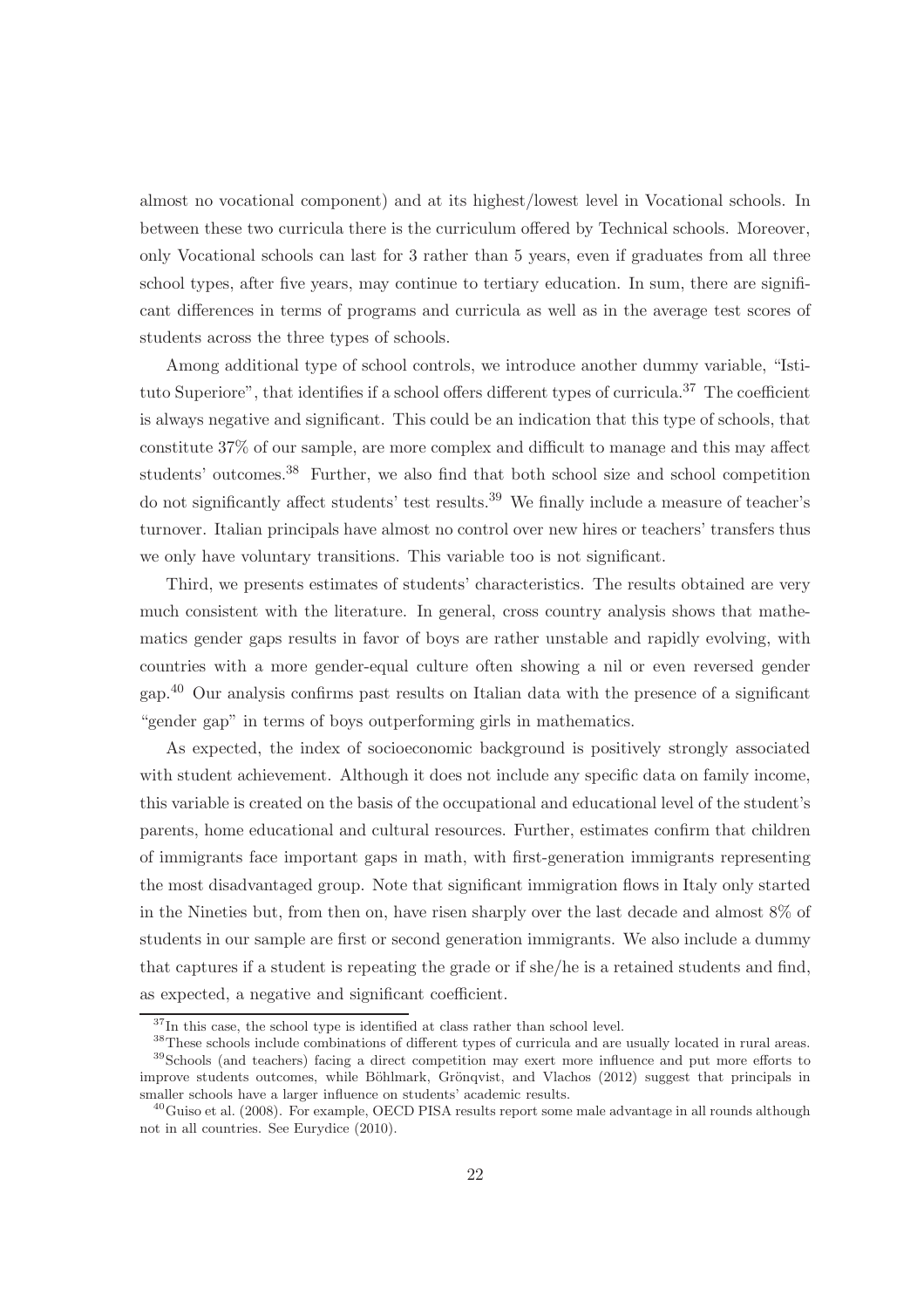In terms of catchment area characteristics, we construct three dummies for whether a school is located in densely populated, intermediate density or sparsely populated areas. None of this measures significantly affect math test scores. Conversely, the log of per capita bank deposit, a proxy for the wealth level of the school catchment area, is always positive and significant. We also include regional dummies. In fact, previous studies show that geographical location is an important determinant of Italian students test scores, with students in the North-East area usually outperforming the others, and those from the South being substantially behind (Cipollone, Montanaro, and Sestito, 2010; Bratti, Checchi, and Filippin, 2007). Results (available upon request) confirm this pattern. Moreover, regional dummies are important also because they enable us to control for possible local differences in principal's allocation rules. In fact, as said above, since SPs' actual assignments are made by each Regional School Authority, both formal and informal assignment rules differ across the different areas and our dummies should capture at least part of this sorting.

#### 8 Robustness and Extensions

#### 8.1 Endogeneity and Sorting

In this section we perform a set of robustness checks of the basic results discussed above. We first address selection issues. If SPs' managerial skills are not orthogonal to the unobserved component of students' test scores, OLS results are clearly biased. Ex-ante, the direction of the bias could go either way. On one side, better SPs might be able to choose schools with better students. This would imply an upward bias of the OLS regressions. On the other, the informal pressure exerted by the RSA on good SPs to take up "difficult" schools may had an impact also on those SPs who declared in our survey to have chosen the school. In this case, OLS estimates would suffer from a downward bias.

To control for the possible endogeneity of managerial practices we exploit the new national competition introduced in 2006 to become SP. The competition was based on an exam that included testing specifically for managerial skills: that is, the SPs appointed from 2006 onward might have had better managerial abilities than those selected before the reform. We therefore use a dummy equal to 1 for SP appointed after 2006 as an instrument for management. The rank condition requires that such reform had an impact on the managerial capabilities of SPs selected after the reform was implemented. The exclusion restriction requires that being selected after the reform does not systematically correlate with the students' outcomes of the schools such SPs are assigned to (again, conditional on the rich set of observables, as well as on SPs characteristics, such as age, clearly correlated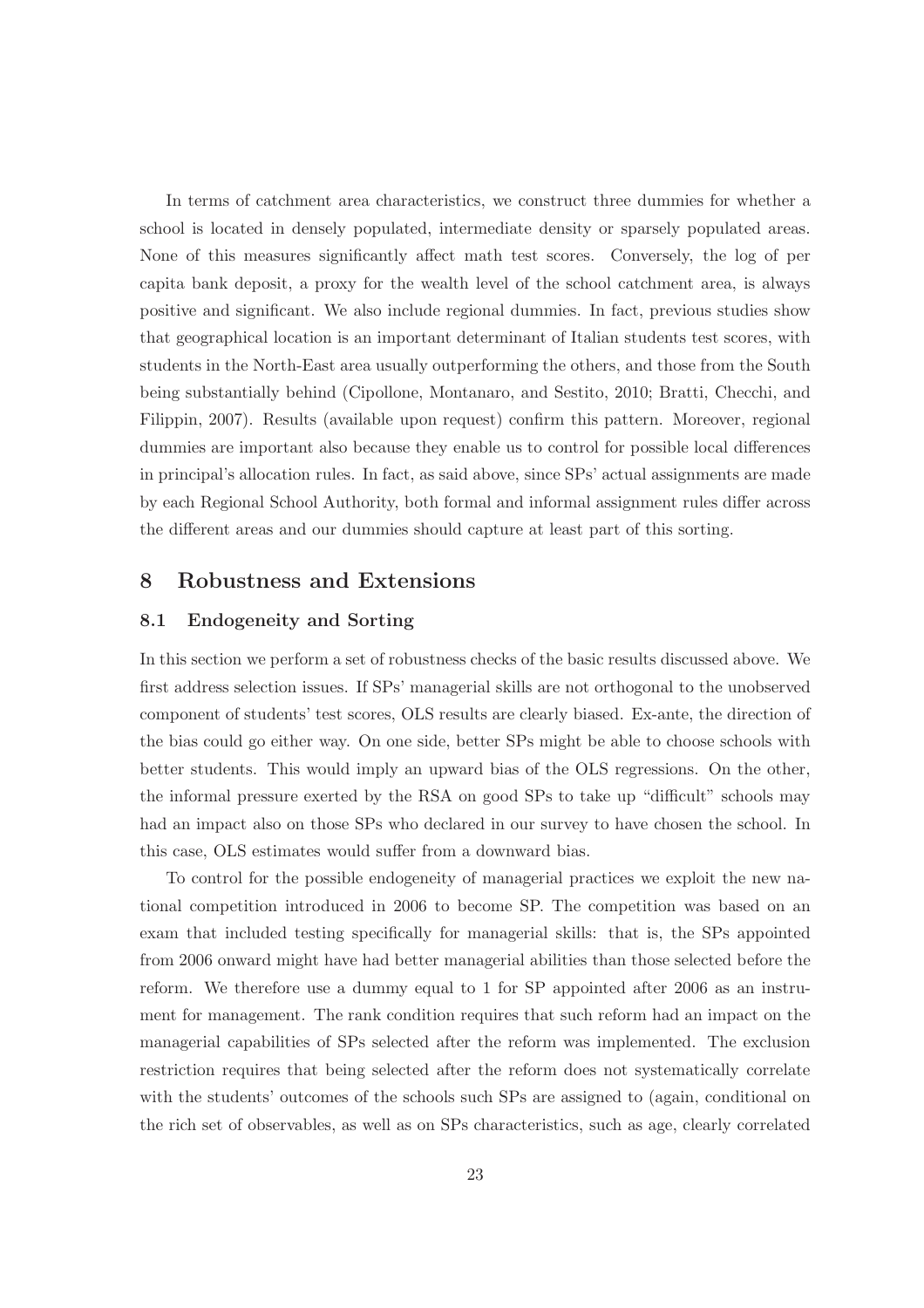with the instruments). We deem both assumptions as reasonable.

Using this model specification, results on the intent to treat regression and first-stage regression are as expected. The former results show a significant and positive relationship between post-2006 SPs and students outcomes. The idea is that this relationship reflects the effect of the new selection rules on management and first stage results support this hypothesis, with the positive and significant sign of our instrumental variable also on the first stage. To save on space we do not include these results here but only show in Table 4 the second stage results when we alternatively include our six different proxies of managerial practices.

The point estimates of the IV regression reported in Table 5 suggest that, if anything, the OLS largely underestimate the importance of managerial practices. The coefficients on Management, Monitoring and Targets are all significant and larger than the OLS estimates. This is exactly what would result from a process of nonrandom allocation between good SPs and schools with low performing students as previously described. However, we stress that these results need to be interpreted with caution. In fact, the Kleibergen-Paap F statistic signals weak instruments problems. In general, as a rule of thumb, to confirm that our instruments are relevant we should find a first-stage F-statistic larger than ten, but in all columns we find significantly lower values. We therefore create confidence intervals robust to weak instruments that we include among results. For most management areas the Anderson-Rubin AR confidence intervals are conclusive in suggesting a positive effect of management on students results, even if we are still unable to predict the magnitude of the effect, as the interval is very large. Two exceptions are Leadership and Operations that show a disjoint pair of confidence intervals. We take these results as corroborating the OLS ones of a positive effect of managerial practices on students' outcomes, but, given the weak instrument problem, acknowledge that the point estimate have to be taken with a grain of salt.

Our instrumental variable approach is mainly aimed at solving endogeneity issues arising from SPs self-selection. As pointed out in Section 6, a second concern is that the best students might choose to attend schools with better managerial practices. A simple descriptive evidence shows that the average quality of managerial practices adopted in schools attended by disadvantaged students is almost identical to that observed in high socioeconomic background schools (respectively, 2.01 and 2.09). Second, the characteristics of the Italian upper secondary school system should help to mitigate this problem. Unlike primary or lower secondary schools, in Italy the main students sorting mechanism is across the dif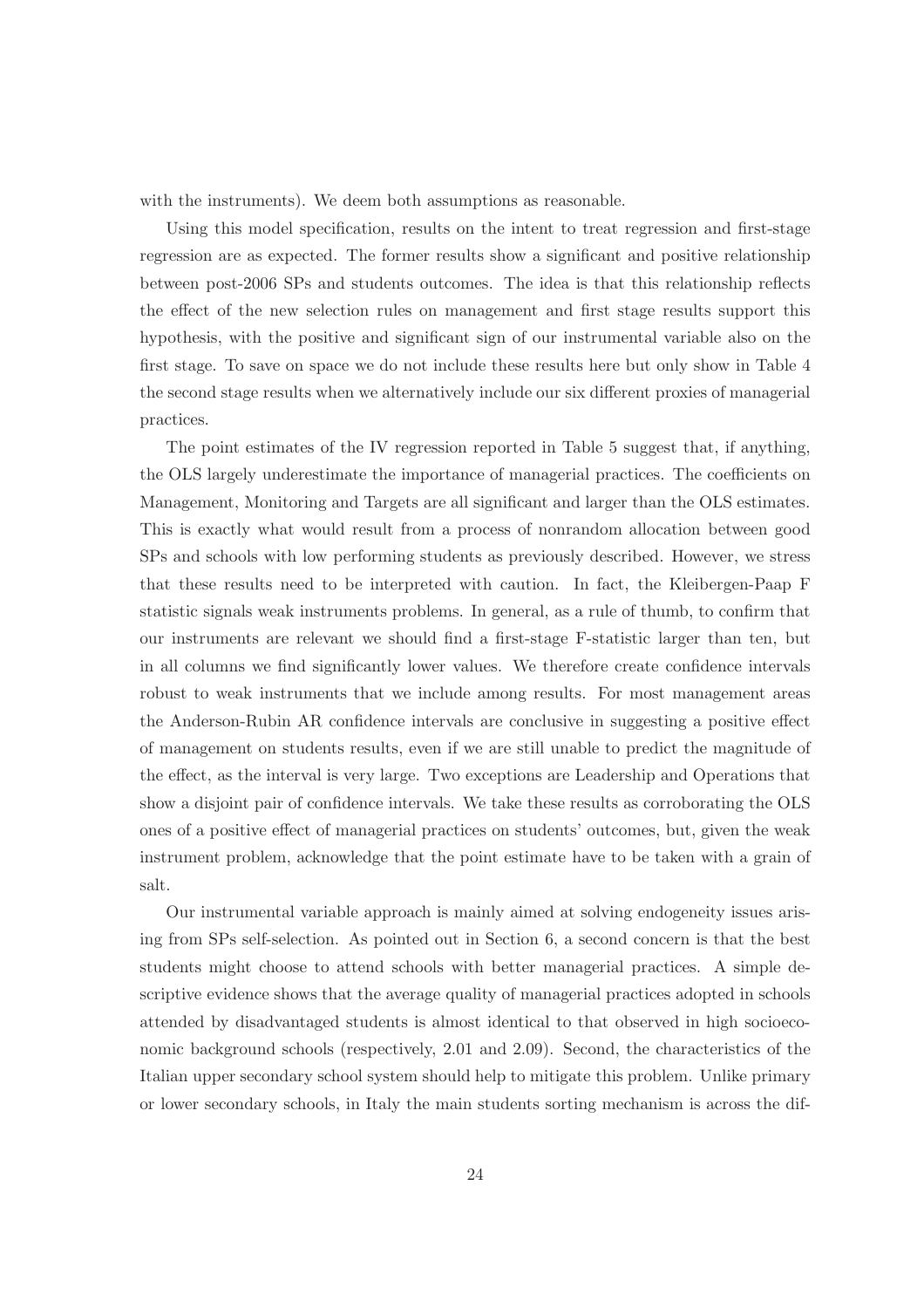ferent types of schools and curricula rather than different schools characteristics, including SPs. We control for the type of school in our regressions, and thus we still have to control for the within type of school students sorting. Since this sorting process arises mostly in densely populated areas, where families can choose between different schools offering the same curriculum, we have run separate regressions for students attending schools that do and do not have other schools in competition within 30 minutes driving distance. The rationale for this exercise is that, for the isolated schools sample, families have no choice and, if endogenous sorting were driving our results, we would expect to find that managerial practices matter more for the sub-sample of schools in competition. Results in Panel A of Table 6 show the opposite: the effect of good managerial practices is larger (a coefficient of 4.97 vs 2.67) in the isolated schools sample. In sum, this evidence rules out this alternative interpretation about the positive relation between test scores and SP, and support the causal interpretation of our OLS estimates.

#### 8.2 Other Robustness Checks

As a first robustness check we focus on the important issue of the role of principals managerial practices when serving different types of students. As stressed in Branch, Hanushek, and Rivkin (2012), case studies and anecdotal accounts find that the effect of a good SP seems most apparent when serving disadvantaged populations, but other studies assume that some specific school policies affect the elite students more than the disadvantaged ones.<sup>41</sup> We therefore run separate regressions on two sub-samples defined on the basis of our school average socio-economic background index: since this indicator has normalized zero mean and unit standard deviation, we split the low and high socio-economic background samples according to this index being below or above zero. When we test the possibility of effect heterogeneity, results in Panel B of Table 6 indicate a larger effect of managerial practices for the disadvantaged group.

This result appears also to contradict another possible explanation for a positive correlation between managerial practices and students outcomes, namely, complementary parental investments. In this case, the positive effect of managerial practices may arise if parents invest more in children trained in schools managed by more able SPs. However, it is plausible that only parents from a high socioeconomic background alter investments in their children in response to changes in schooling inputs. If this is the case, our results seem rather to suggest that SPs practices and parental investments might be substitute more

 $^{41}$ For example, this is the case of discipline in Lazear (2001).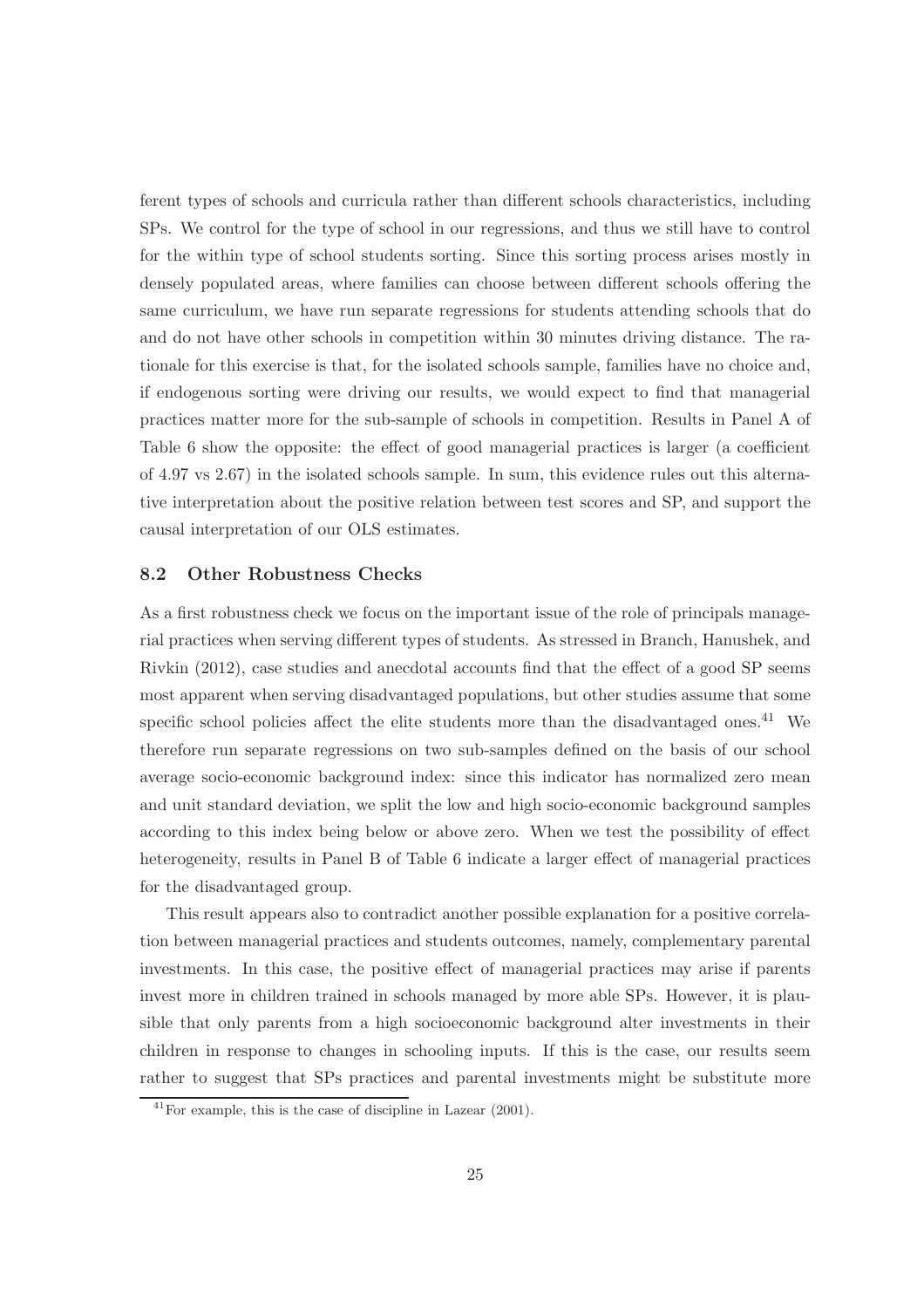than complements.<sup>42</sup>

A potential mechanism influencing our results is also the possibility that SPs adopt different strategies of cheating, thus inflating test scores to attract better students.<sup>43</sup> For example, SPs may dissuade bad students to show up on the day of the test, they may suggest the correct answers to weak students, or they may directly manipulate students tests to inflate results. Although such behavior may well take place, there are various reasons for ruling out such mechanism in this context. First, there is no built in relation in the way our measures of managerial practices are constructed and possible cheating behavior of SPs. The latter may emerge in a context of high levels of competition between schools to attract better students, or simply in a context of low accountability where moral hazard problems for teachers are possible. The survey questions detailed in Table A2 suggest that there is no obvious relation between such behaviour and the quality of managerial practices. Second, our dataset enable also to identify a representative and random sample of monitored classrooms where external inspectors invigilate students during the test and also help to both compute results and prepare the documentation relative to the test. Existing evidence shows that students in the non-monitored classroom received a more "benevolent" supervision, allowing students' cheating behaviour more easily (Lucifora and Tonello, 2012). Panel C of Table 6 shows the results when we introduce in our basic specification a dummy for the presence of an inspector in the class plus an interaction term between the latter and our measures of managerial quality. Results do not suggest that SPs that adopt better managerial practices tend also to cheat in test scores: the interaction term is never statistically significant, while results for managerial practices are virtually unaltered with respect to those reported in Table 4.

In Table 7 we return to the baseline OLS model and interact our measure of managerial practices with tenure in school, while keeping the remaining controls as in Table 4. School tenure should capture accumulation of skills that are specific to the school environment in which the SP is operating, ranging from organization and motivation of teachers and administrative staff to a general knowledge of the school operations or particular issues related to the school specificity. Results, reported in Table 7, are mixed. First, the effect of managerial skills increases and becomes more significant with respect to the baseline results. Second, the effect of tenure is positive, although it is marginally significant only

 $42$ On this see Datar and Mason (2008). We also split the sample according to parents education with no significant differences for different groups.

<sup>43</sup>See Angrist, Battistin, and Vuri (2014) and Lucifora and Tonello (2012) on cheating in test scores in Italy.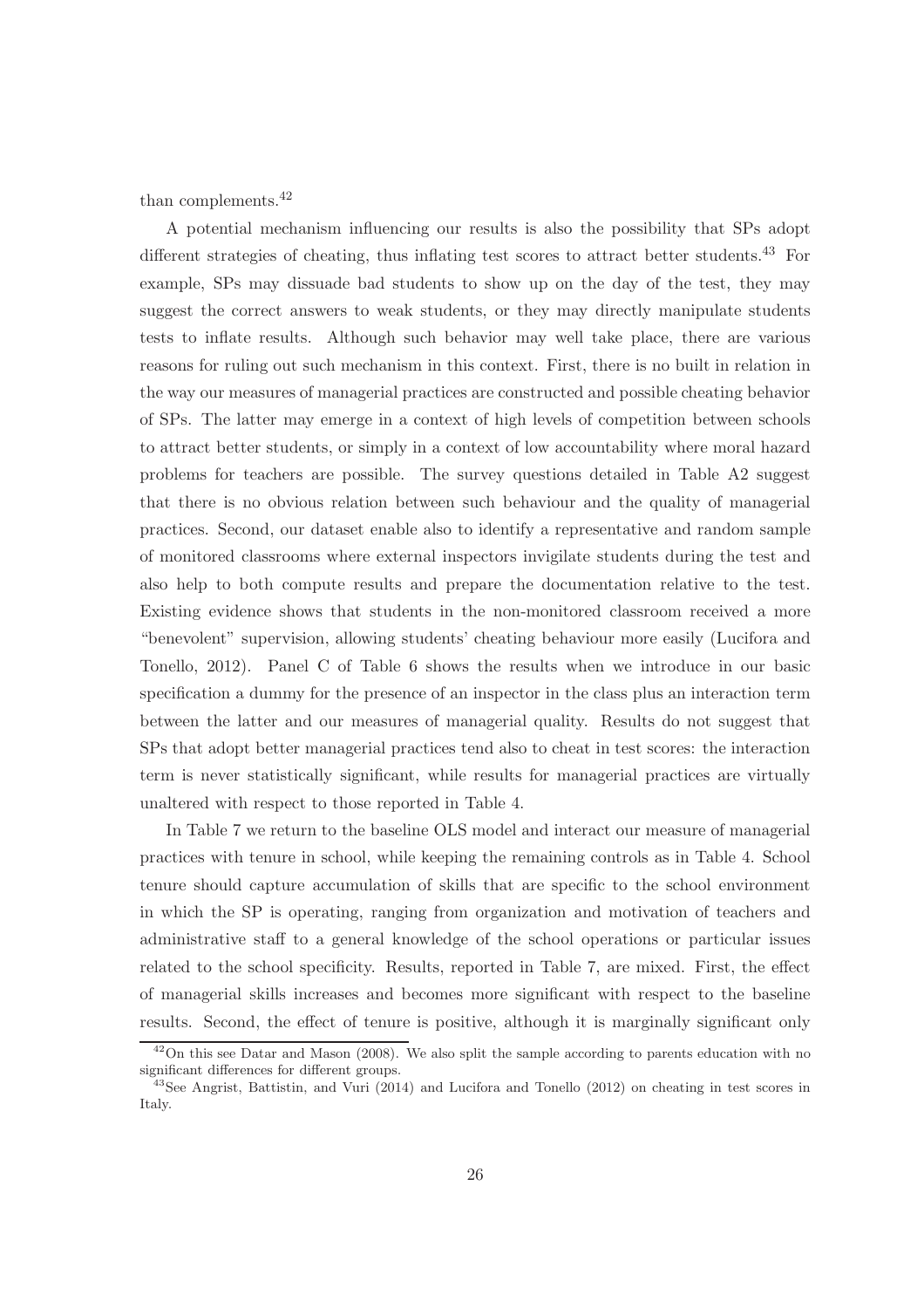for the dimensions Leadership and Monitoring. The interaction term between managerial practices and school tenure is negative and marginally significant in the same two cases as above.<sup>44</sup> One possible explanation is that newly appointed SPs do rely relatively more on their managerial skills when they are assigned to a new school, implementing formal managerial practices and methods to gain leadership and accumulate knowledge about the school, while they rely more on informal and less managerially oriented methods when they have accumulated tenure in the school.<sup>45</sup>

As we have discussed above, an important source of variability in terms of managerial practices is given by cohort effects. In fact, for SPs appointed before the reform of year 2000 there was little emphasis on managerial capabilities and more on instructional leadership. These SPs might therefore tend to manage the school relying less on the formal managerial procedures investigated in our survey. For this sample, therefore, this measure might be less telling than for the sample of SPs first appointed after 2000. Moreover, this cohort might be characterized by lower managerial ability but, possibly, be assigned to better schools, as seniority plays a role in the assignment process. In what follows, we further investigate this issue by estimating our baseline OLS model excluding SPs appointed up to year 2000. We expect that for this restricted sample of SPs good managerial practices should matter more for student outcomes. Results reported in Table 8, obtained on a sample of 14060 observations, confirm our a priori expectations: for the sample of SPs that were firstly appointed after 2000, we find a large and statistically significant positive effect for all dimensions of managerial abilities on students' outcomes. The coefficient for the overall managerial index reported in column 1 of Table 8 indicates that an increase in the index by one point increases students' scores by more than 6 points with an increase of about 12%, an effect that is almost 3 times as large as the one found in Table 4 on the sample of SPs that chose the school and including all cohorts of SPs. The effect of management on student outcomes turns positive and statistically significant when we also use other measures of managerial skills. As stressed above, while the effect in the sections Leadership and Monitoring are confirmed, it is interesting to note that an increase by one point in managerial abilities related to People and Targets increases student scores by more than 5 points, suggesting that for this cohort of SPs all dimensions of managerial abilities matter for the good performance of students. Finally we report a positive effect for Operations

<sup>&</sup>lt;sup>44</sup>To capture non linear effects, we also tried a different specification including a quadratic term for school tenure and interacting managerial practices accordingly, results are virtually unchanged.

<sup>45</sup>Indeed, results in the literature on the effect of tenure of SPs on students' outcomes are mixed. See Branch, Hanushek, and Rivkin (2012), Coelli and Green (2012) and Dhuey and Smith (2012) among others.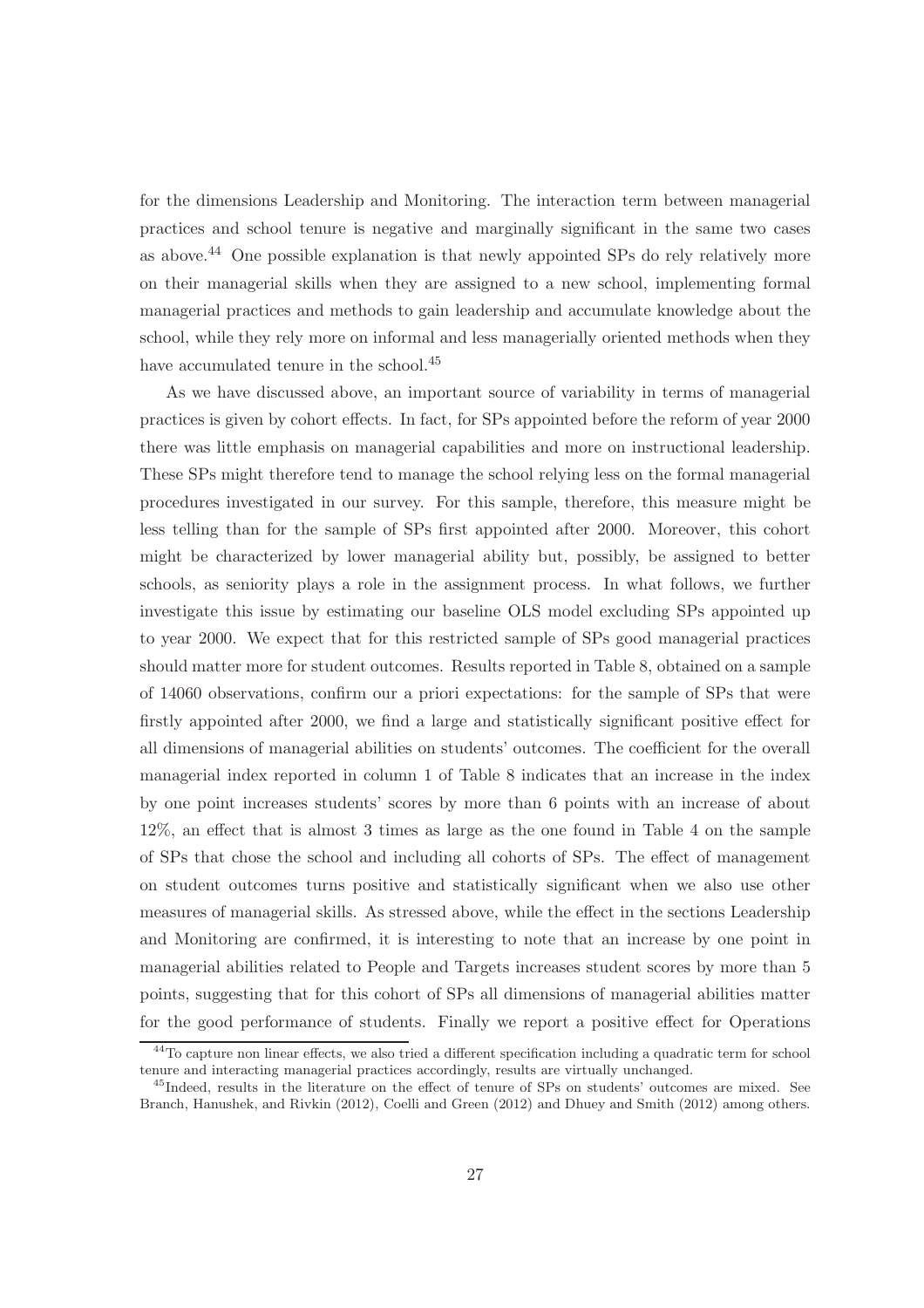practices, even if the magnitude of the coefficient is the smallest across dimensions (2.15).

In Section 4, we have stressed the importance of institutional constraints as a factor that may help to explain the observed gap in managerial abilities between Italian SPs and those operating in other countries and we have also classified each single question according to the relevance of such institutional constraints. When institutional constraints are binding, as it is the case in Italy for the the human resource management area, we expect that management scores are more similar across SPs and that SPs activities may be less effective. Conversely, we should expect that managerial practices can make more of a difference in areas where the institutional constraints are less binding. In what follows, we exploit this classification to group the individual questions into three different measures of managerial practices classified as low, medium and high level of institutionally constraint activities, with each managerial practices variables obtained as the mean of the corresponding questions (see Table A1 and Appendix A for details about the classification of each question). Results reported in Table 9 indicate a consistent pattern: managerial practices have a positive and statistically significant effect (about 2.5 points) on students' outcomes only when we consider the index constructed using areas of managerial practices that have low institutional constraints (see column 1), while we observe a positive but not statistically significant effect when we consider the other two indexes in columns 2 and 3.<sup>46</sup>

The identification strategy of the effect of managerial practices adopted in our paper exploits the variability of outcomes across students, but the independent variable of interest only varies across schools, and we have always clustered the standard errors at the school level. As a further check, we supplement our main findings with regressions based on school averages in test scores as the dependent variable, so that we have one observation by school. Other regressors are also obtained as school level averages. We report our results in the first row of Table 10 for the overall managerial index and separately for all different sections of managerial practices. Overall, the results confirm our previous findings: while we do find a positive but not statistically significant effect for our main Management index, and for Operations and Targets, the positive effect for Leadership and Monitoring is confirmed to be statistically significant, with an increase of student test scores that is equal to about 2 points for an increase of 1 point in the respective index of managerial ability.

We further investigate the important issue of what kind of students benefit more from good managerial practices with our school level data. To this aim, we replicate our standard analysis using the level of student test scores at the 10th, 50th and 90th percentile within

<sup>46</sup>We run such regressions on the sample of SPs that chose the school used in Table 4 to estimate our baseline model.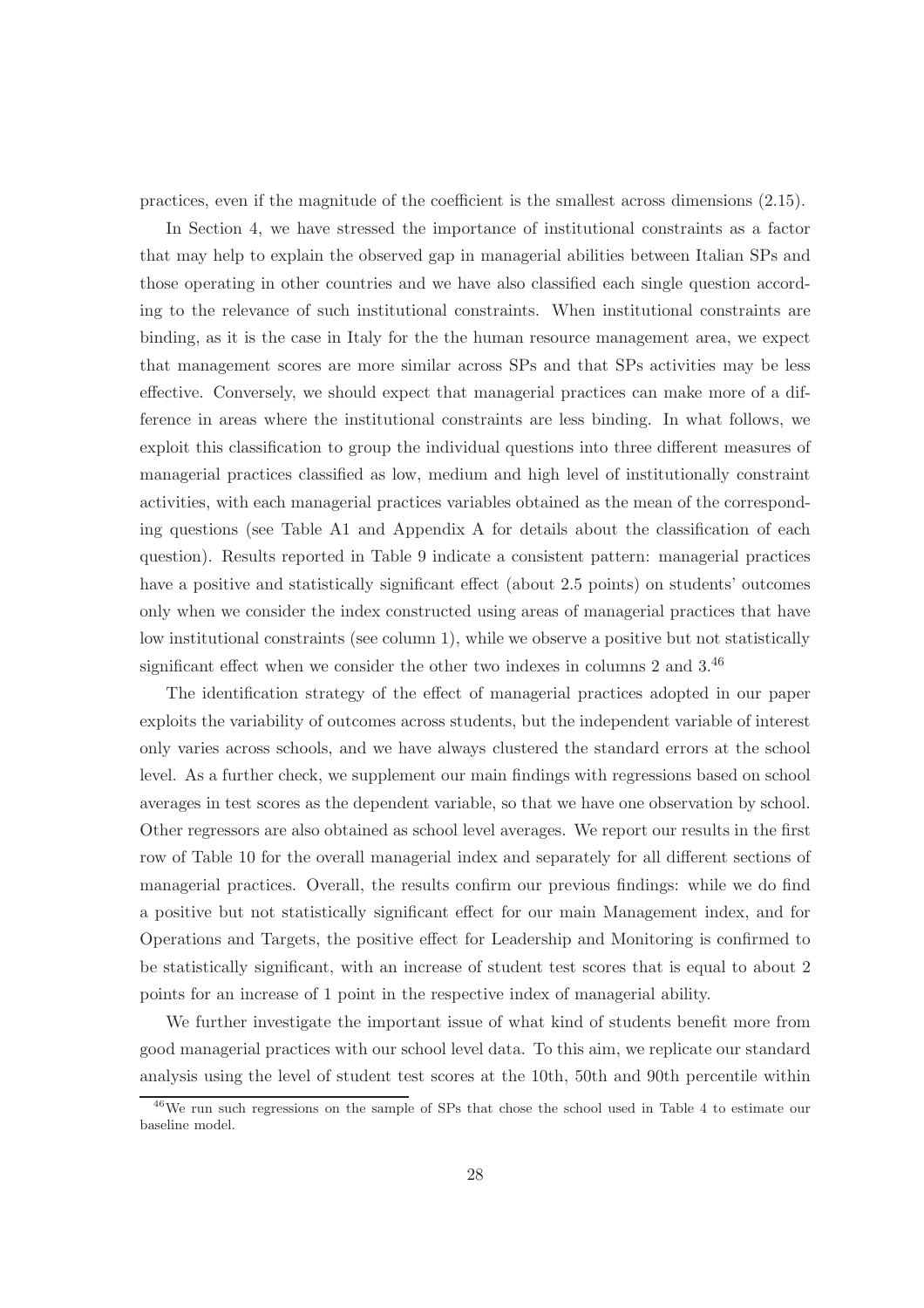each school as dependent variables. Results, which are reported in rows 2 to 4 of Table 10, indicate that, overall, managerial practices affect 10th, 50th or 90th percentiles students in a very similar way. In details, good managerial practices in terms of Leadership and Monitoring do have a positive and statistically significant effect on student outcomes, and such effect is quite similar in size across different parts of the distribution. For example, good managerial practices in Monitoring increase test scores similarly for both the bottom and upper part, respectively low achieving and elite students, of the test scores distribution (with an effect equal to 1.44 and 1.87 respectively). In other words, school level data suggest that good managerial practices shift the distribution of student scores to the right without basically changing its shape.<sup>47</sup> Consistently, we also find no statistically significant effect of managerial practices on different measures of dispersion of student outcomes, reported at the bottom of Table 10, such as the 90/10 percentile difference or the standard deviation of test scores between students in the same school.

We conclude our regression analysis by considering the effect of managerial practices on a different students' outcome. We run probit regressions in which the dependent variable is equal to one if the student is lagging behind with respect to the age/grade ladder and zero otherwise. Such variable was used in our previous regression as an additional control for student characteristics. Even these results, not included here, show a positive role for SPs' managerial practices: good managerial practices reduce the probability of student retention by 3 percentage points, with an effect that is almost constant across different dimensions of management.<sup>48</sup>

### 9 Comparing WMS with OECD PISA

Since 2006, the OECD includes a section in the PISA (Programme for International Student Assessment) survey that investigates SPs managerial practices.<sup>49</sup> This data collection system is based on a self-reported measures and it is clearly much simpler (and cheaper) than the one of the WMS. It is therefore interesting to investigate if the two surveys supply comparable information. If this were the case, one could resort to the simpler, cheaper collection method to obtain reliable indicators of managerial practices.

<sup>&</sup>lt;sup>47</sup>Note that this result is not at odds previous evidence of a larger effect for the most disadvantaged students discussed above. These two sets of results are easily reconciled in presence of school segregation phenomena. When "good" and "bad" students tend to clustered in different schools, we may find that SPs activities might be more beneficial in schools where the disadvantaged students tend to attend but, within school, they affect the student's results in a similar way.

<sup>48</sup>The full set of results can be found in Di Liberto, Schivardi, and Sulis (2013)

<sup>49</sup>An analysis on the 2006 data can be found in Pont et al. (2008).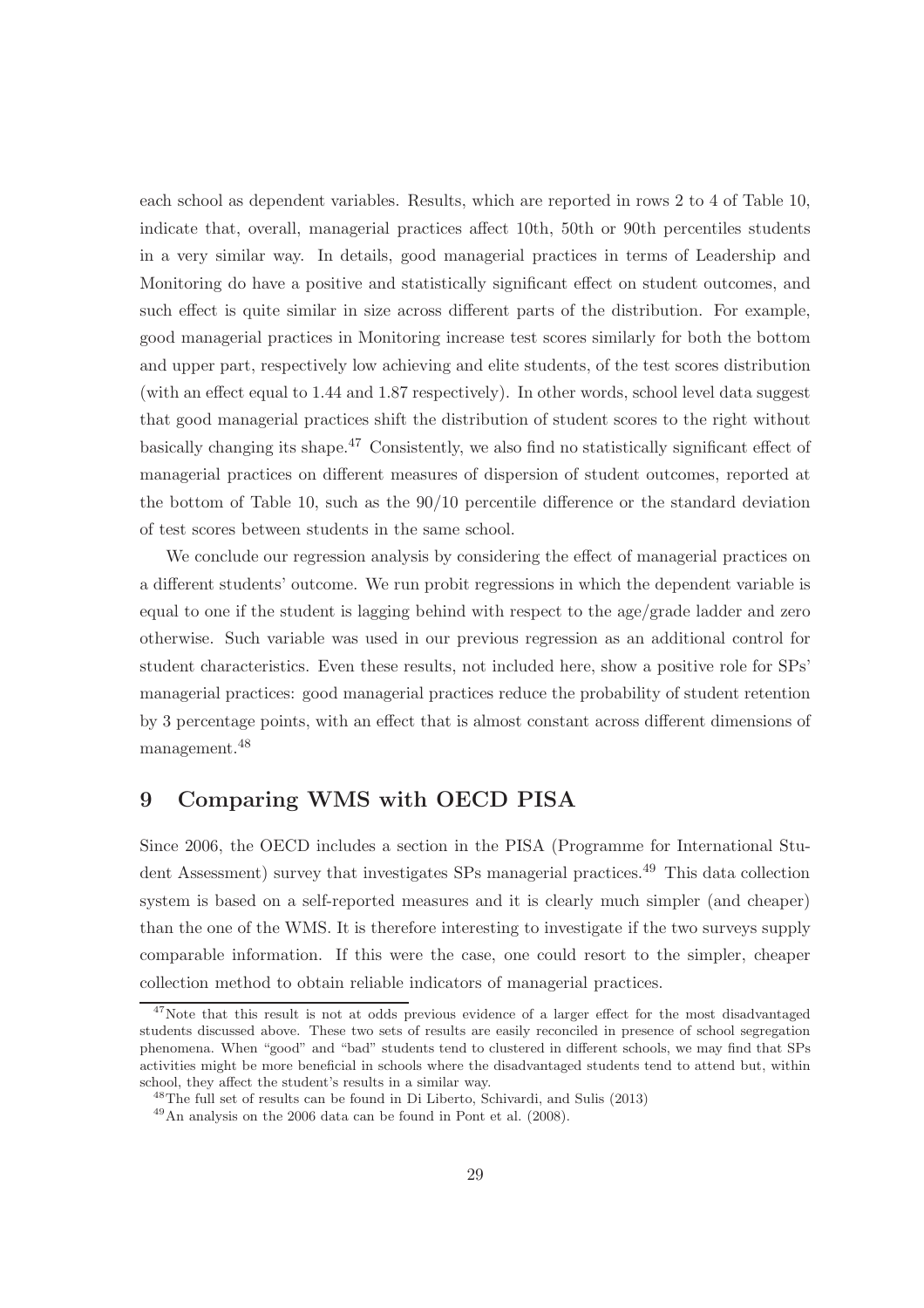We use the most recent PISA release of 2009 where we identify three indices of managerial practices. The main one is the index of principal leadership (LDRSHP), which captures if principals are active in improving both schools teaching practices and the working environment. The PISA dataset constructs this index as the average of the answers that the SP, or a designate, reports in Q26 of the School Questionnaire on the frequency with which fourteen areas of activities are performed during the school year. The indicator ranges from 1 (never) to 4 (very often). There is therefore a clear difference between what the PISA and the WMS measure. In fact, PISA is a measure of self-reported effort, while in the WMS the interviewer directly assesses the quality of the implemented practices. In addition to the overall indicator, the fourteen specific items can be classified in terms of three of the WMS key areas of management, namely, Leadership, Operations and Monitoring.<sup>50</sup> This enables us to construct three additional sub-indices to be used in our comparison.

A second PISA variable that can be used as a measure of school management activities is the index of school responsibility for resource allocation (RESPRES). In this case the PISA survey asks to report whether (and/or) 1) principals, 2) teachers, 3) school governing board, 4) regional or local education authority or 5) national education authority has/have responsibility for both human resource management and in deciding on budget allocations within the school. Finally, a third index, calculated as the previous one, refers to the school responsibility for students' curriculum and assessment (RESPCURR). Positive values on these two final indices imply relatively more responsibility for schools than local, regional or national education authorities. The three indices, LDRSHP, RESPRES and RESPCURR are all standardized with (OECD) mean zero and a standard deviation one.

We start by comparing the two main indices, that is, LDRSHP for PISA and Management for WMS for the six countries in our WMS sample. To make the indicators comparable, we use the average values of Q26 items and rescale both the WMS and PISA data into a range from 0 to 1. Figure 3 reports the average values at the country level. First, note that the PISA indicator is in all cases substantially larger than the WMS one. This is evidence that self reported values might inflate the measure with respect to that based on the assessment of an external reviewer. Second, the two surveys display significant differences even in terms of country ranking: while the UK is the best performer in both datasets, Sweden performs relatively worse in the PISA ranking while the opposite is true for Italy.

 $50$ Leadership includes answers to sub-questions (a), (k) and (l); Operations items (b), (c), (e), (h), (j) and  $(m)$ ; Monitoring  $(d)$ ,  $(f)$ ,  $(g)$  and  $(i)$ . The last question/item  $(n)$ , explores if the SP takes over lessons from absent teachers, an issue which is not explicitly covered by our WMS survey. Note that we also have replicated the analysis using a new variable of PISA-Management that exclude this item, and results are almost identical.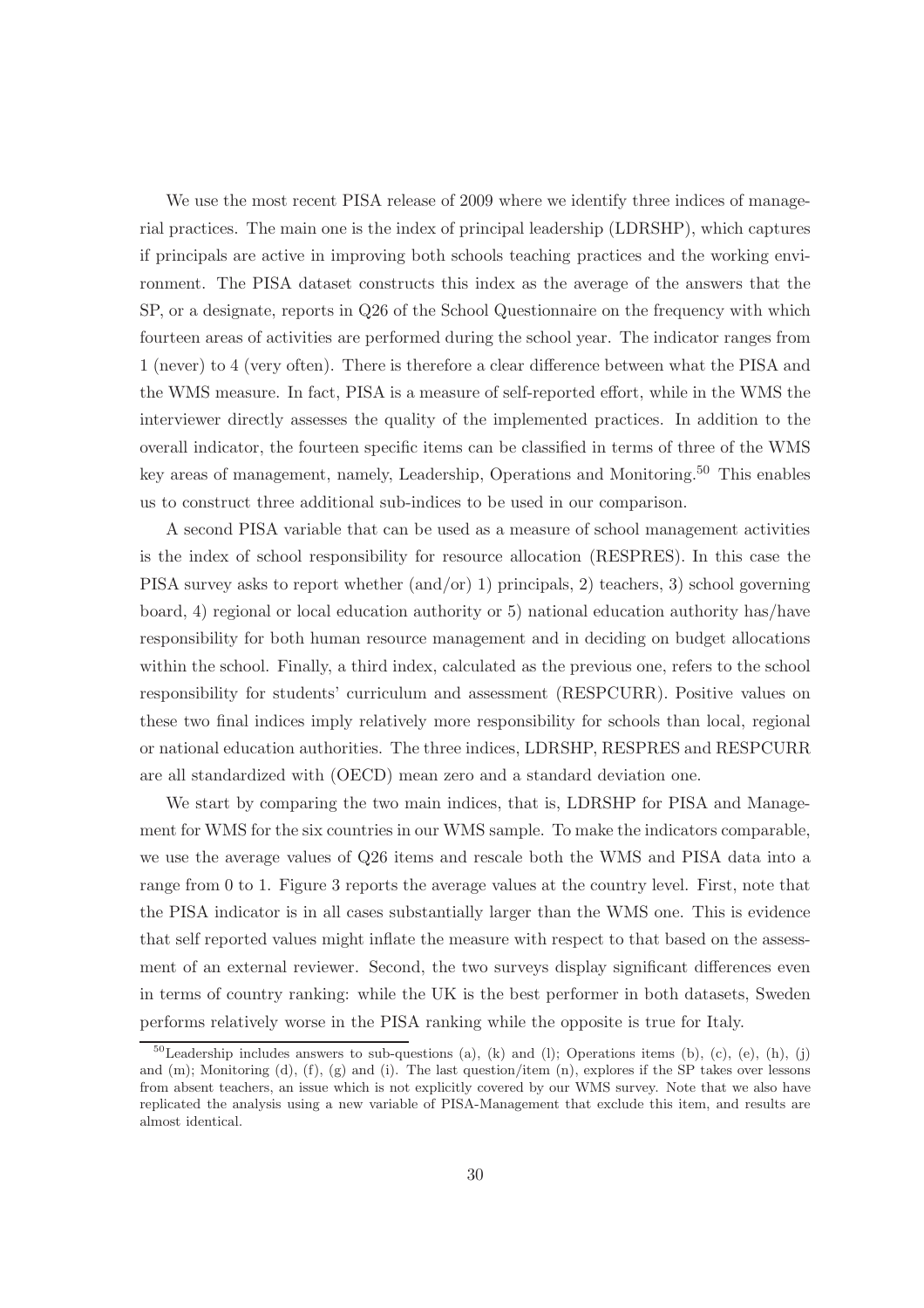In Figure 4 we report the distribution of both our WMS management measure (in bright-yellow) and the PISA main index (in darker-green). This figure clearly shows that, unlike the WMS data, the PISA index distribution is, for all countries, concentrated on high values. In particular, for the UK and Italy (the best and the worst performers according to the WMS) the two distribution seldom overlap. We interpret this as a further indication that the PISA data suffer self-assessment bias and/or that the frequency with which certain activities are performed has little to tell about the quality of the managerial practices. For example, the LDRSHP is based on the frequency with which the principal is involved in a series of organizational activities: about 75% of the 3026 principals/schools interviewed in the PISA six country sample rates her/his overall activity between 3 and 4 (recall that the range is 1-4), the remaining 25% between 2 and 3, while not a one reports a value between 1 and 2. We have also used an alternative WMS management indicator that takes into account only the three areas of management (Leadership, Operations and Monitoring) included in the LDRSHP index provided by PISA. Figure 5 shows that this hardly changes the picture.

We next move on to correlate students' achievements with the indicators of managerial practices, following the same scheme as before. The dependent variable is the individual students PISA test scores in mathematics, while the set of regressors is chosen in order to replicate our baseline specification of Table  $4^{.51}$  The only exceptions are the SPs demographic variables, not included in the PISA dataset.

Table 11 shows the OLS results on the Italian sample. With more than 1000 schools, this is one of the largest country sample in PISA 2009. The first row reports the estimated coefficients of the six measures of PISA managerial practices: LDRSHP (overall leadership measure), RESPCURR (responsibility over curricula) and RESPRES (responsibility over expenditure) in columns from 1 to 3, and the 3 sub-indices of Leadership, Operations and Monitoring in columns from 4 to 6. Robust standard errors, clustered at principal/school level, are reported in parenthesis. We find that the measures of managerial practices are always statistically insignificant.<sup>52</sup> The coefficients of the additional controls are very similar

<sup>&</sup>lt;sup>51</sup>Among controls we include: a set of dummies for the number of school in competition (Q5), the number of students in the school (SCHSIZE), a dummy for private schools (SCHTYPE), the share of part-time teachers with respect to the total number of teachers, students' immigration status (IMMIG), their gender, their socio-economic background (ESCS), and an indicator for students repeating grades (Q7). We also control for area characteristics, including dummies for population density and alternatively regional-type of school. When we focus on the sample of 33 OECD countries we include countries fixed effects. Data for France are not available.

 $52\text{We have replicated the same analysis with an alternative measure of management that excludes the last.}$ item of Q26, that refers to a managerial activity not explored by the WMS survey, and we obtain the same results.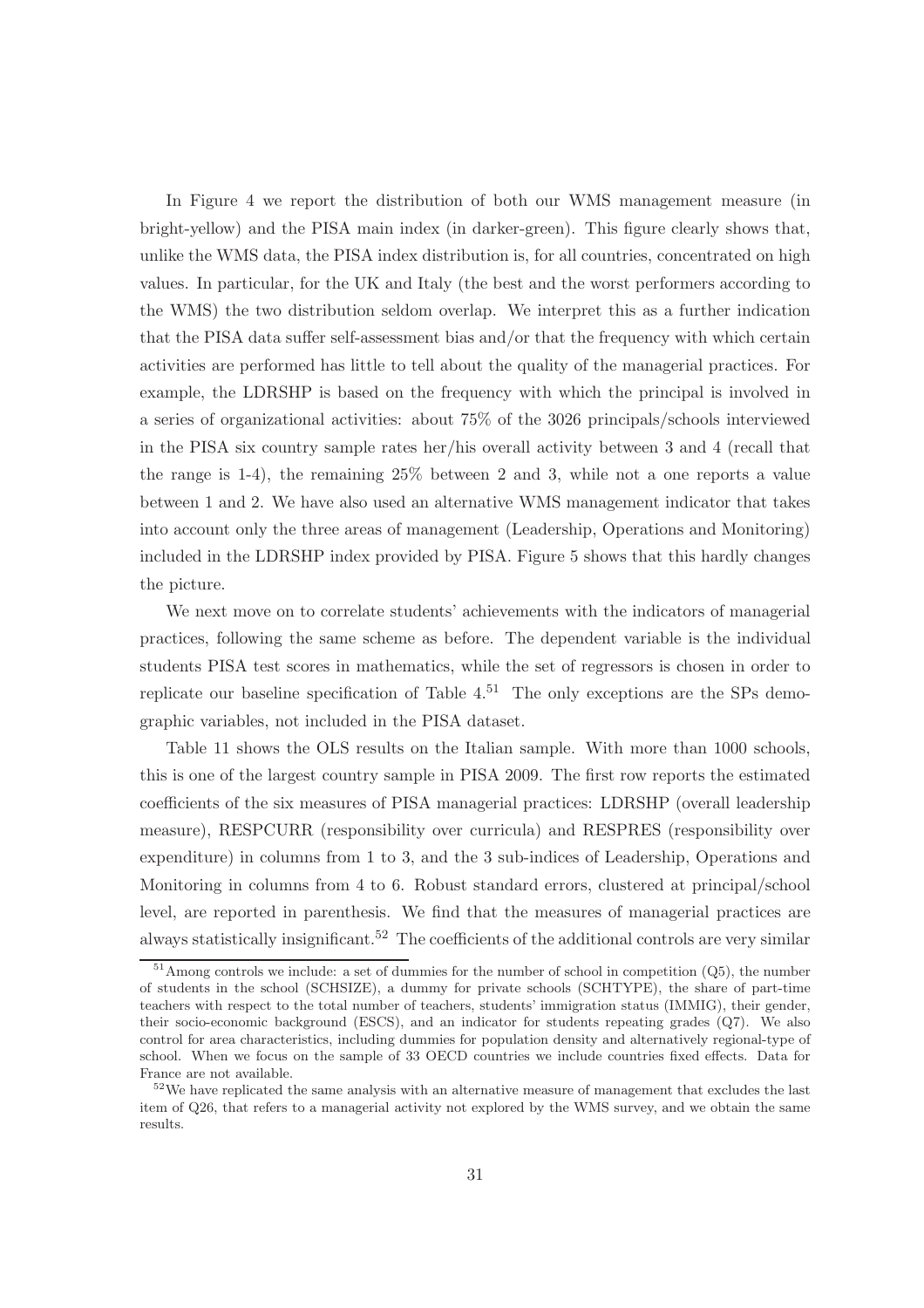with that found in Table 4, suggesting that the difference is in variables that measure managerial practices rather than in other features of the survey.

We next extend the same analysis to all countries, exploiting the cross-country dimension of the PISA dataset by including the 33 available OECD countries in the regressions. Table 12 leads to very different conclusions from the ones based on the WMS: in the PISA sample the effect of managerial practices is always negative and, in two cases (LDRSHP and Operations), statistically significant. This is a puzzling result: although one might argue against the importance of SPs managerial practices for students' performance, it seems hard to justify a negative effect. One possibility is that less capable SPs are also more indulgent in self-assessing their performance.  $\!53}$ 

Overall, this analysis does not support the assertion that the WMS and the PISA surveys supply comparable indicators of management practices. Both the direct comparison and the regression analysis reveal marked differences between the two surveys. These disparities are likely to be due to both methodological differences in data collection and possible mis-measurement of the self-reported PISA managerial indices. They suggest that self assessment cannot substitute the direct assessment of SPs managerial capabilities by a third party.

### 10 Conclusions

This study investigates if the quality of managerial practices in schools affects students' achievements. To this aim, we measure managerial practices using the World Management Survey, an innovative methodology that enables us to construct robust measures of management quality comparable across countries and overcome standard mis-measurement problems that are typical of self-assessed measures of managerial ability that characterized previous studies in the field. Moreover, this methodology identifies the specific areas of managerial activity that matter most for successfully leading a school.

We first compare data on six industrialized countries (Canada, Italy, Germany, Sweden, the UK, the US) and find substantial heterogeneity in managerial practices across these countries. Countries that obtain the lowest scores on schools managerial quality (Italy and Germany) are also characterized by more centralized systems, with less autonomy at school level in many areas of management. Second, our analysis focuses on the Italian case for which we are able to match our indexes of managerial practices at the school level with the

<sup>&</sup>lt;sup>53</sup>An alternative explanation is selection: better SPs are assigned to worse schools. To assess this possibility, one would need to consider the SPs appointment process in each country, something clearly beyond the scope of this paper.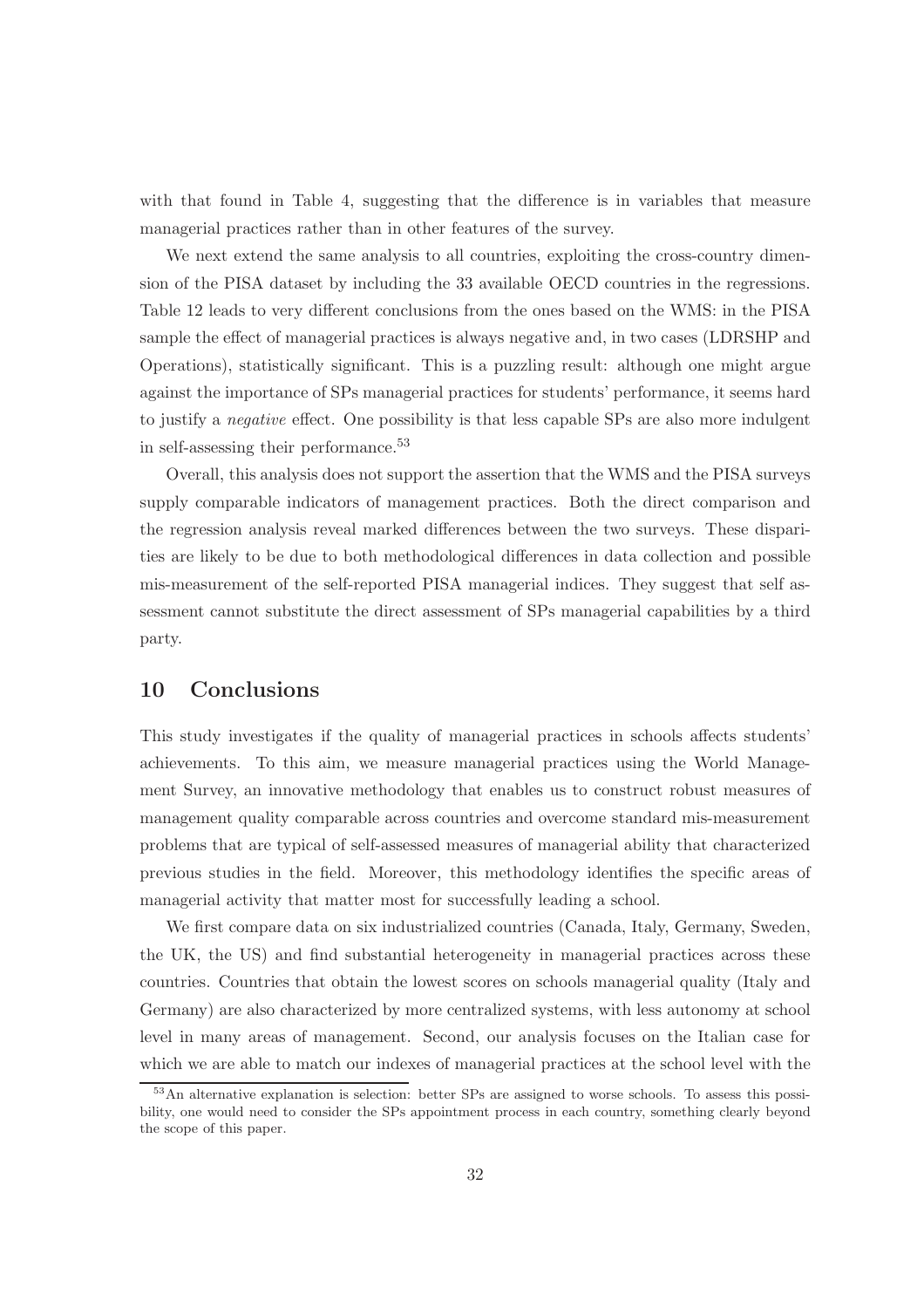students' outcomes in the maths standardized test. In particular, in order to investigate the relationship between SPs managerial practices and students outcomes we estimate a standard education production function where students' test performance in mathematics is modeled as a function of SP managerial skills and of rich set of students, SPs and schools additional controls. We argue that our set of covariates allows us to control for the most likely sources of endogeneity, in particular, self selection of best principals into best schools.

The OLS estimates imply that increasing managerial practices by one unit, students' test results would increase by about 4.6%. In other words, if Italian SPs implemented managerial practices of the same average quality as the the UK SPs (the best performer in terms of management), Italian students would close the gap in the math OECD PISA test with respect to the OECD average. In terms of specific areas of managerial practices, we find that the coefficients are positive in all categories, although statistically significant only for leadership and monitoring activities of school processes. The results survive a large series of checks, including the most likely endogeneity and selection concerns. All our exercises confirm that management quality is an important input of our estimated education production function.

Overall, the policy implications of these results are clear cut. A well-run schools contributes to improve students' cognitive achievements. Governments should therefore enact policies that take into account principals' selection and training in terms of managerial capabilities.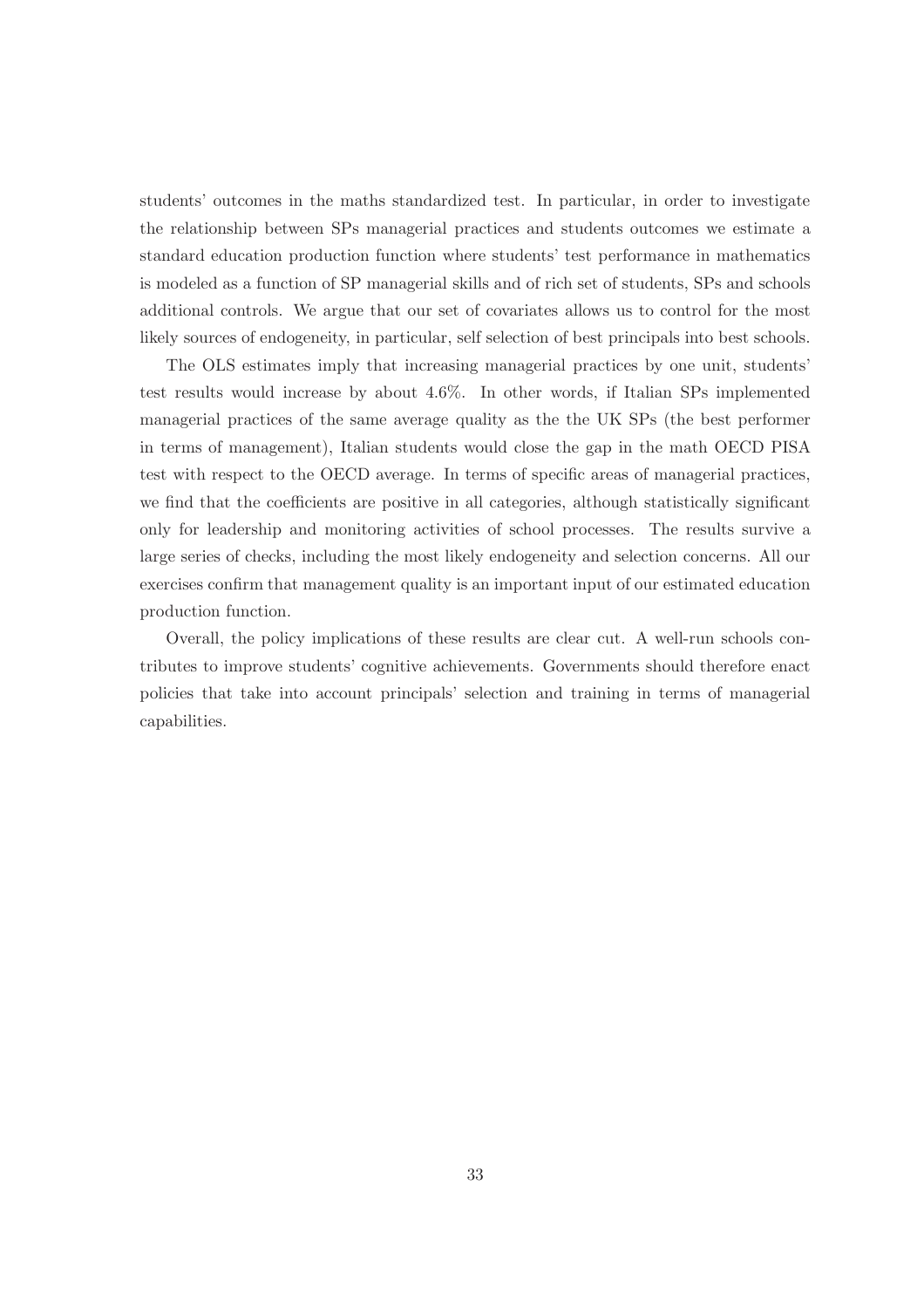### References

- Angrist, Joshua D, Erich Battistin, and Daniela Vuri. 2014. "In a Small Moment: Class Size and Moral Hazard in the Mezzogiorno." NBER Working Paper 20173.
- Barbieri, Gianna, Claudio Rossetti, and Paolo Sestito. 2011. "The determinants of teacher mobility: Evidence using Italian teachers transfer applications." Economics of Education Review 30 (6):1430–1444.
- Barro, Robert J and Jong-Wha Lee. 1994. "Sources of economic growth." In Carnegie-Rochester conference series on public policy, vol. 40. 1–46.
- Bertrand, Marianne and Antoinette Schoar. 2003. "Managing with style: The effect of managers on firm policies." The Quarterly Journal of Economics 118 (4):1169–1208.
- Bloom, Nicholas, Christos Genakos, Raffaella Sadun, and John Van Reenen. 2012. "Management practices across firms and countries." The Academy of Management Perspectives 26 (1):12–33.
- Bloom, Nicholas, Renata Lemos, Raffaela Sadun, and John Van Reenen. 2014. "Does management matter in schools?" Paper presented at the Conference for 10 Years of the WMS, Harvard University.
- Bloom, Nicholas and John Van Reenen. 2007. "Measuring and Explaining Management Practices Across Firms and Countries." The Quarterly Journal of Economics 122 (4):1351–1408.
- 2010a. "New Approaches to Surveying Organizations." American Economic Review 100 (2):105–09.
- $-$ , 2010b. "Why do management practices differ across firms and countries?" The Journal of Economic Perspectives 24 (1):203–224.
- ———. 2011. Human Resource Management and Productivity, Handbook of Labor Economics, vol. 4, chap. 19. Elsevier, 1697–1767.
- Böhlmark, Anders, Erik Grönqvist, and Jonas Vlachos. 2012. "The headmaster ritual: the importance of management for school outcomes." IFAU Working Paper 201216.
- Branch, Gregory F, Eric A Hanushek, and Steven G Rivkin. 2012. "Estimating the effect of leaders on public sector productivity: The case of school principals." NBER Working Paper 17803.
- Bratti, Massimiliano, Daniele Checchi, and Antonio Filippin. 2007. "Geographical Differences in Italian Students' Mathematical Competencies: Evidence from PISA 2003." Giornale degli Economisti e Annali di Economia :299–333.
- Brewer, Dominic J. 1993. "Principals and student outcomes: Evidence from U.S. high schools." Economics of Education Review 12 (4):281–292.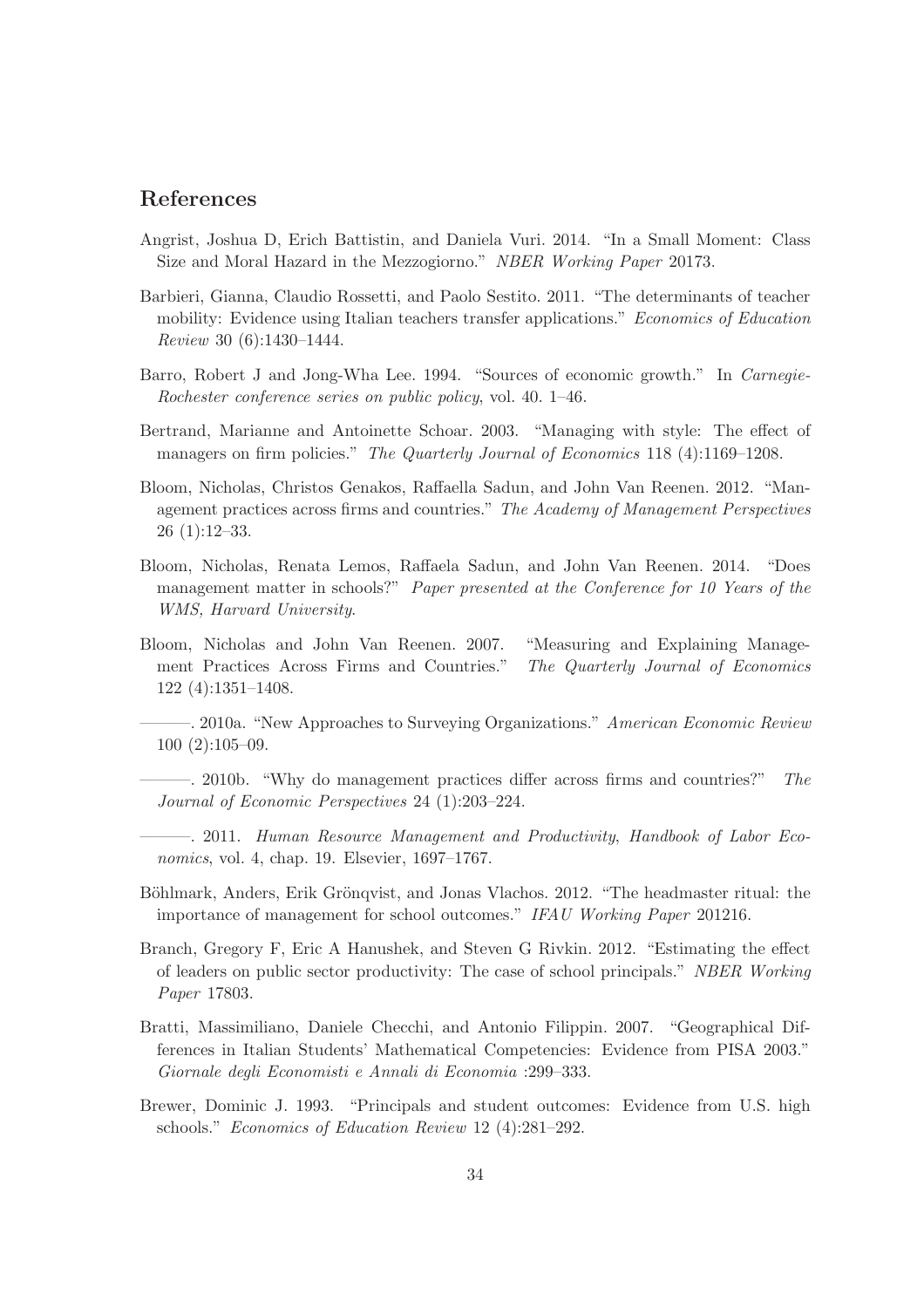- Brunello, Giorgio and Daniele Checchi. 2007. "Does school tracking affect equality of opportunity? New international evidence." Economic Policy 22:781–861.
- Brunello, Giorgio and Lorenzo Rocco. 2008. "Educational Standards in Private and Public Schools." The Economic Journal 118 (533):1866–1887.
- Chetty, Raj, John N Friedman, and Jonah E Rockoff. 2011. "The long-term impacts of teachers: Teacher value-added and student outcomes in adulthood." NBER Working Paper 17699.
- Cipollone, Piero, Pasqualino Montanaro, and Paolo Sestito. 2010. "Value-Added Measures in Italian High Schools: Problems and Findings." Giornale degli Economisti 69 (2):81– 114.
- Coelli, Michael and David A Green. 2012. "Leadership effects: School principals and student outcomes." Economics of Education Review 31 (1):92–109.
- Cullen, Julie Berry and Michael J. Mazzeo. 2008. "Implicit Performance Awards: An Empirical Analysis Of The Labor Market For Public School Administrators." mimeo.
- Datar, Ashlesha and Bryce Mason. 2008. "Do reductions in class size crowd out parental investment in education?" Economics of Education Review 27 (6):712–723.
- De Simone, Gianfranco. 2013. "Render unto Primary the Things which are Primary's. Inherited and Fresh Learning Divides in Italian Lower Secondary Education." Economics of Education Review 35 (C):12–23.
- Dhuey, Elizabeth and Justin Smith. 2012. "How School Principals Influence Student Learning." Society for Research on Educational Effectiveness .
- Di Liberto, Adriana, Fabiano Schivardi, and Giovanni Sulis. 2013. "Managerial practices and students performance." FGA Working Paper 49.
- Eurydice. 2010. "Gender Differences in Educational Outcomes." Tech. rep., European Commission.
- Faini, R., G. Galli, and F. Rossi. 1996. "Mobilità e disoccupazione in Italia: un'analisi dell'offerta di lavoro." In La mobilità della società italiana, edited by G. Galli.
- Grissom, Jason and Susanna Loeb. 2011. "Triangulating Principal Effectiveness: How Perspectives of Parents, Teachers, and Assistant Principals Identify the Central Importance of Managerial Skills." Americal Educational Research Journal 48 (5):1091–1123.
- Guiso, Luigi, Monte Ferdinando, Paola Sapienza, and Luigi Zingales. 2008. "Culture, Gender, and Math." Science 320:1164–1165.
- Hallinger, Philip and Ronald H Heck. 1998. "Exploring the Principal's Contribution to School Effectiveness: 1980-1995." School effectiveness and school improvement 9 (2):157-191.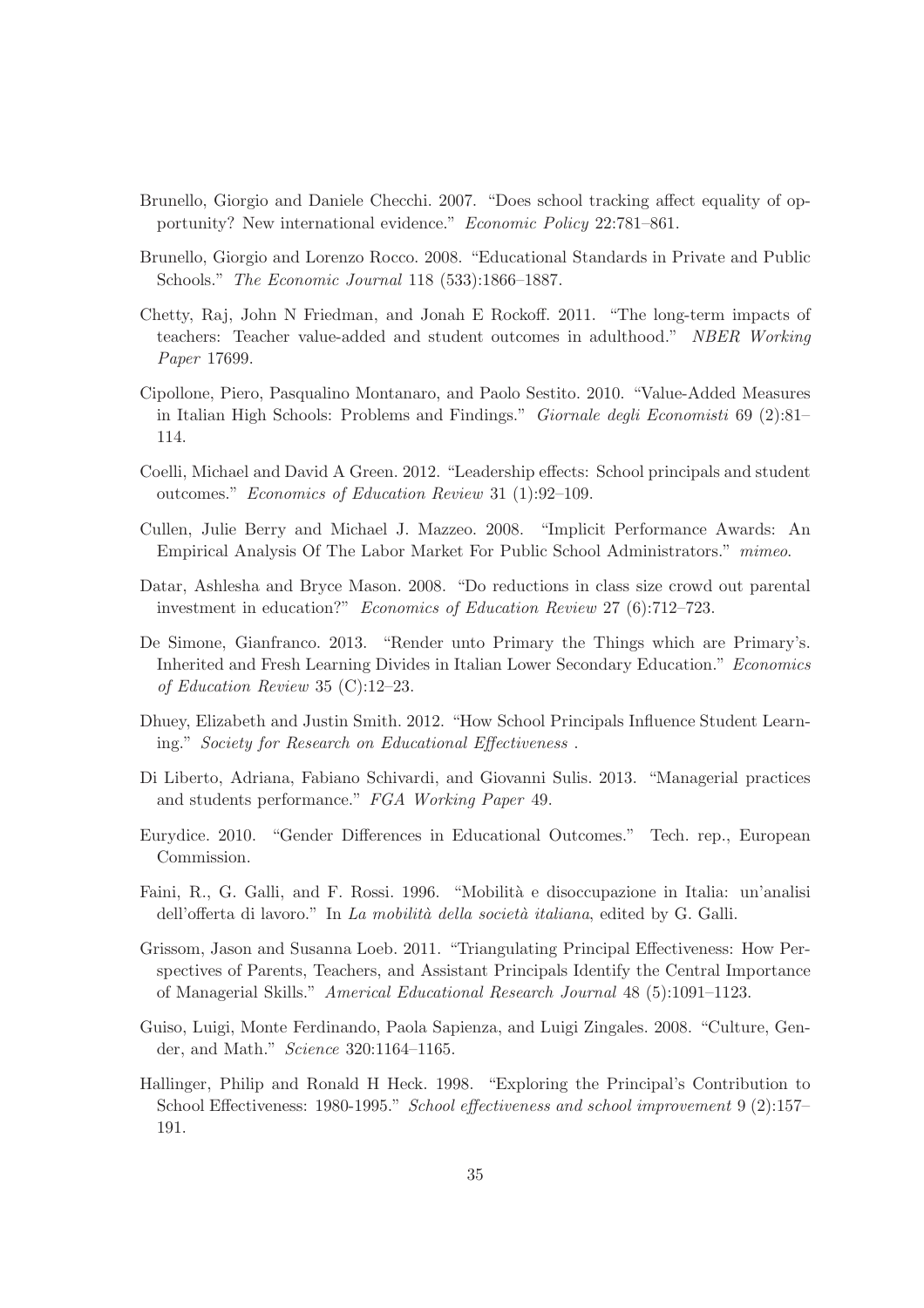- Hanushek, Eric A., Susanne Link, and Ludger Woessmann. 2011. "Does School Autonomy Make Sense Everywhere? Panel Estimates from PISA." NBER Working Paper 17591.
- Hanushek, Eric A and Steven G Rivkin. 2006. "Teacher quality." Handbook of the Economics of Education 2:1051–1078.
- Hanushek, Eric A. and Ludger Woessmann. 2011. "How much do educational outcomes matter in OECD countries?" Economic Policy 26 (67):427-491.
- INVALSI. 2011. "Rapporto tecnico sulle caratteristiche delle prove INVALSI 2011." Tech. rep., INVALSI.
- Lavy, Victor. 2008. "Does Raising the Principal's Wage Improve the School's Outcomes? Quasi-experimental Evidence from an Unusual Policy Experiment in Israel." The Scandinavian Journal of Economics 110 (4):639–662.
- Lazear, Edward P. 2001. "Educational Production." *Quarterly Journal of Economics* 116 (3):777–803.
- Li, Danielle. 2012. "School Accountability and Principal Mobility: How No Child Left Behind Affects the Allocation of School Leaders." mimeo, MIT.
- Loeb, Susanna, Demetra Kalogrides, and Tara Béteille. 2012. "Effective schools: Teacher hiring, assignment, development, and retention." Education Finance and Policy 7 (3):269–304.
- Lucas, Robert E. Jr. 1988. "On the mechanics of economic development." Journal of monetary economics 22 (1):3-42.
- Lucifora, Claudio and Marco Tonello. 2012. "Students' Cheating as a Social Interaction: Evidence from a Randomized Experiment in a National Evaluation Program." IZA Working Paper 6967.
- OECD. 2012. Public and Private Schools: How Management and Funding Relate to their Socio-economic Profile. Paris, OECD Publishing.
- Pont, Beatriz, Deborah Nusche, Hunter Moorman, and Hopkins David. 2008. Improving school leadership, Volume 1: Policy and practice. Paris, OECD Publishing.
- Rivkin, Steven G, Eric A Hanushek, and John F Kain. 2005. "Teachers, schools, and academic achievement." Econometrica 73 (2):417–458.
- Robinson, Viviane M. J., Claire A. Lloyd, and Kenneth J. Rowe. 2008. "The Impact of Leadership on Student Outcomes: An Analysis of the Differential Effects of Leadership Types." Educational Administration Quarterly 44:635674.
- Rockoff, Jonah E. 2004. "The impact of individual teachers on student achievement: Evidence from panel data." The American Economic Review 94 (2):247-252.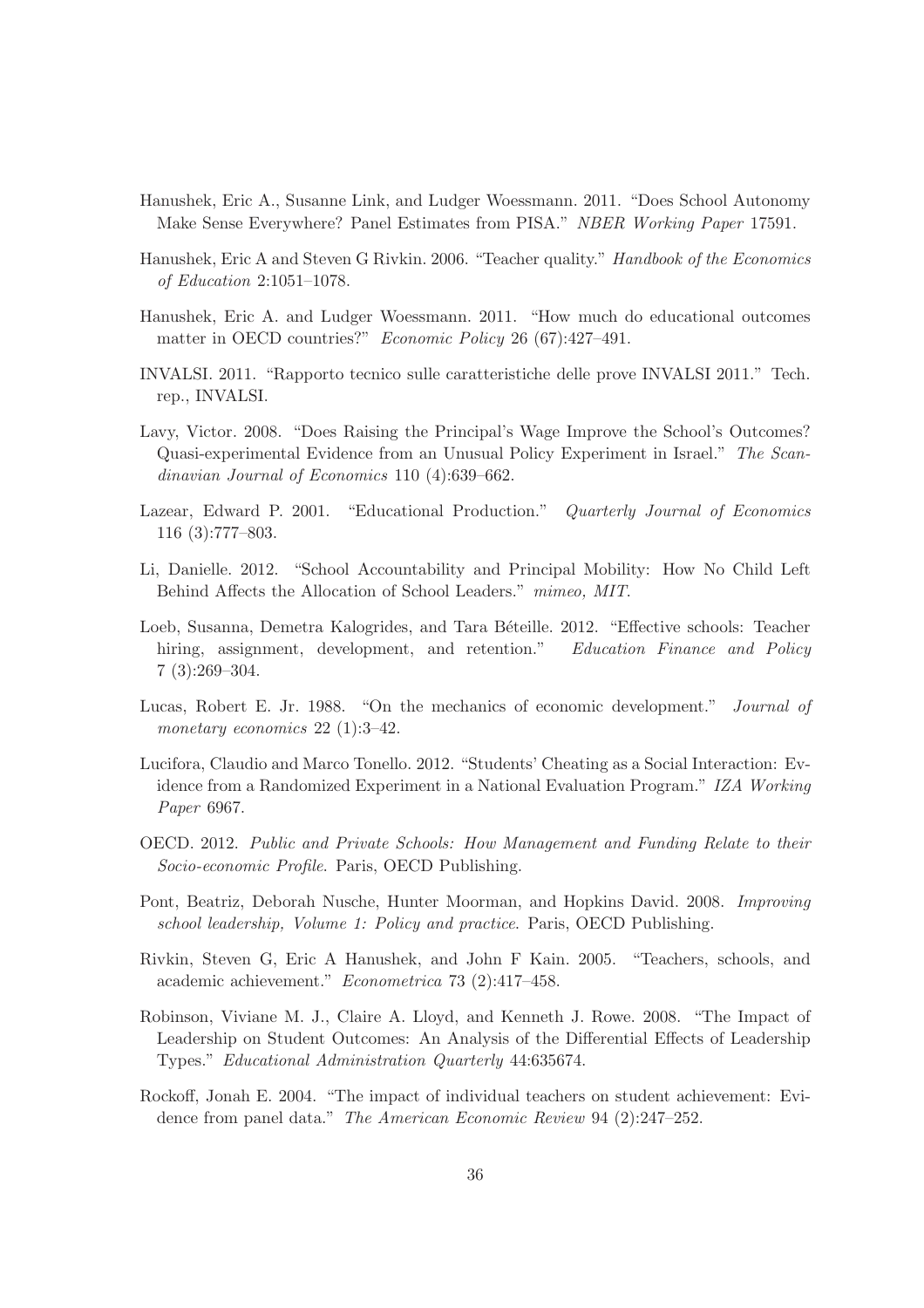### Figures and Tables





Notes: For WMS cross country data, excluding Italy, see (Bloom et al., 2012).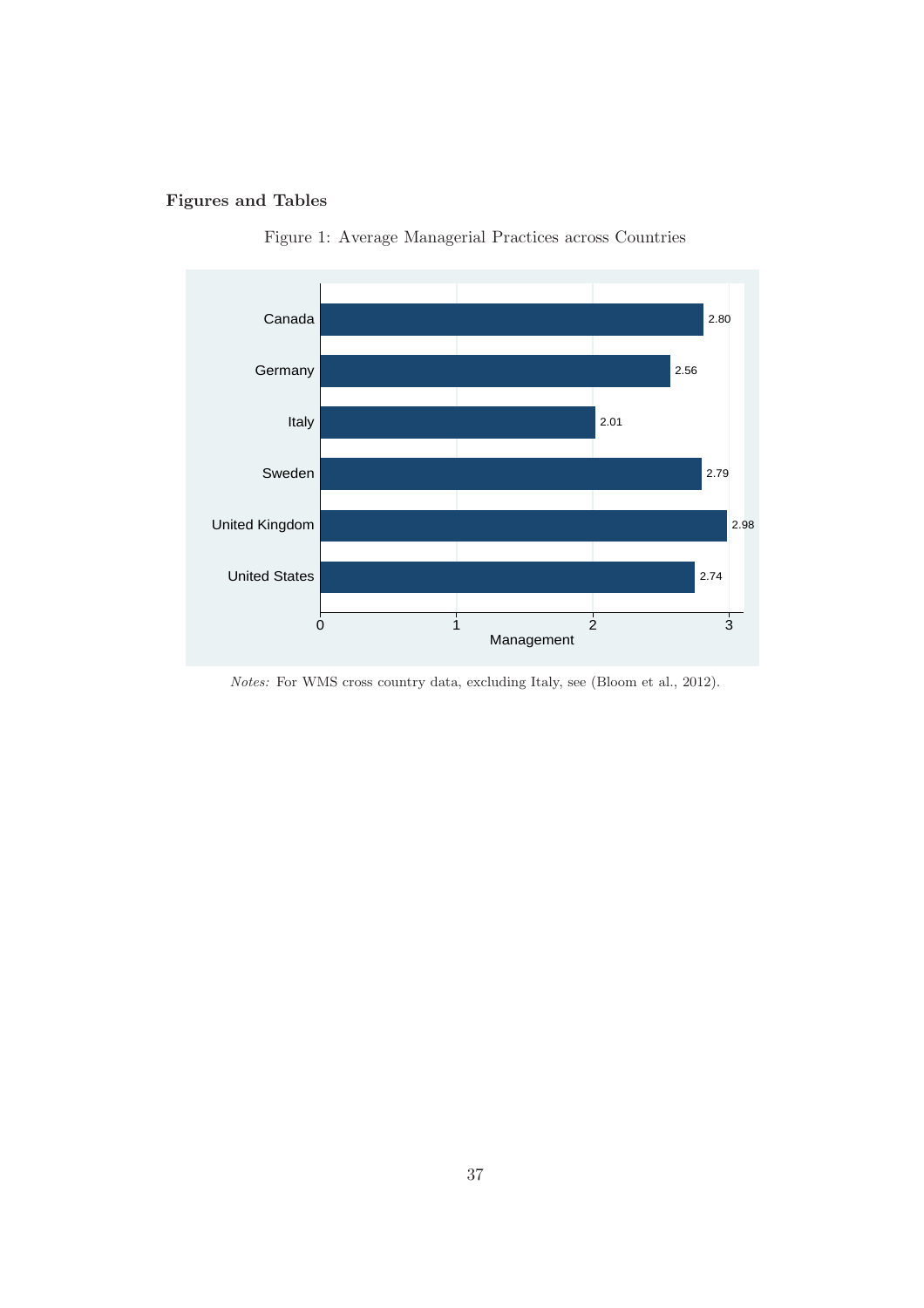

Figure 2: Distribution of Managerial Practices within Countries

Notes: For WMS cross country data, excluding Italy, see (Bloom et al., 2012).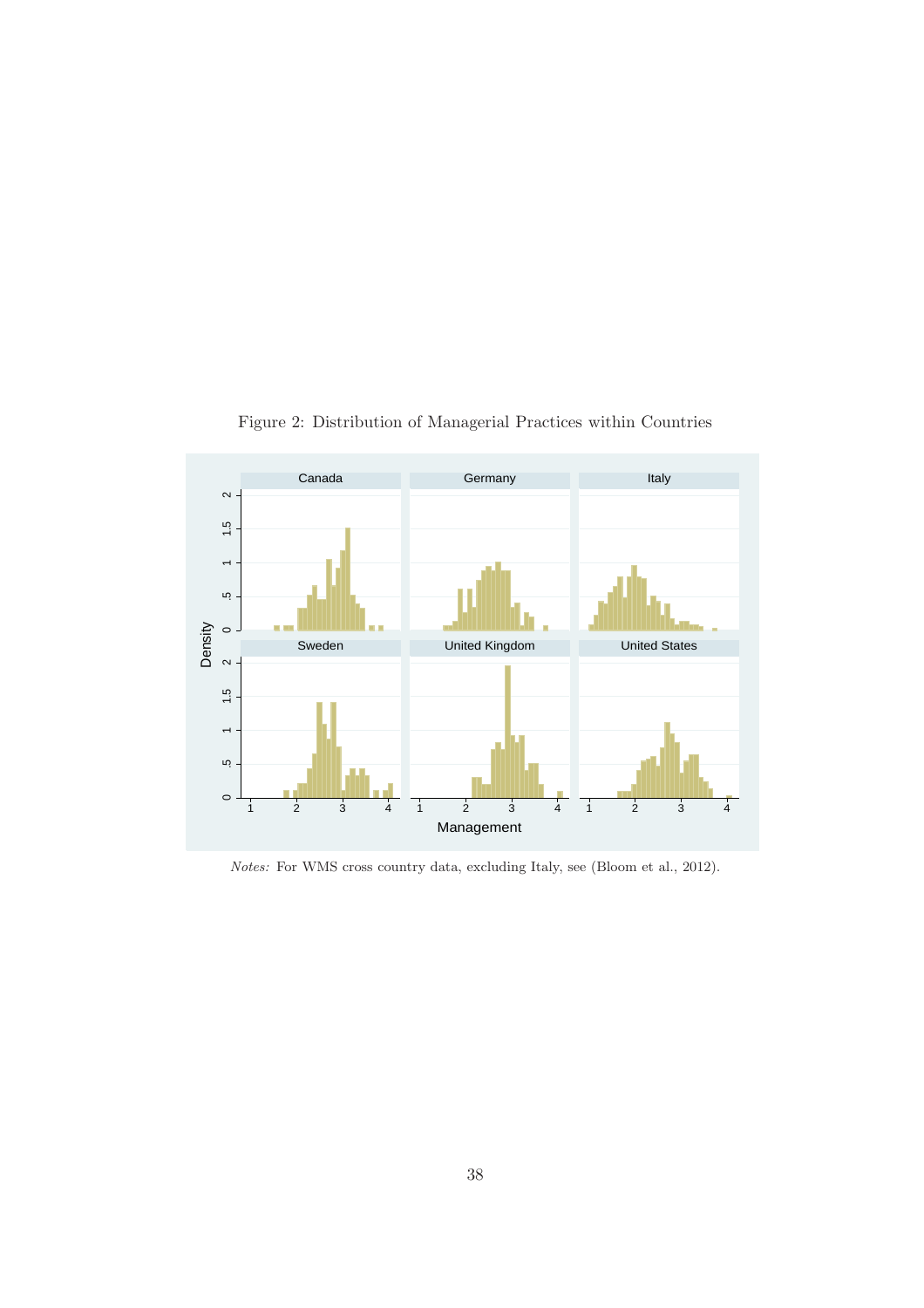

Figure 3: PISA and WMS School Management Indices Rescaled

Figure 4: Distribution of PISA and WMS School Management Indices Rescaled

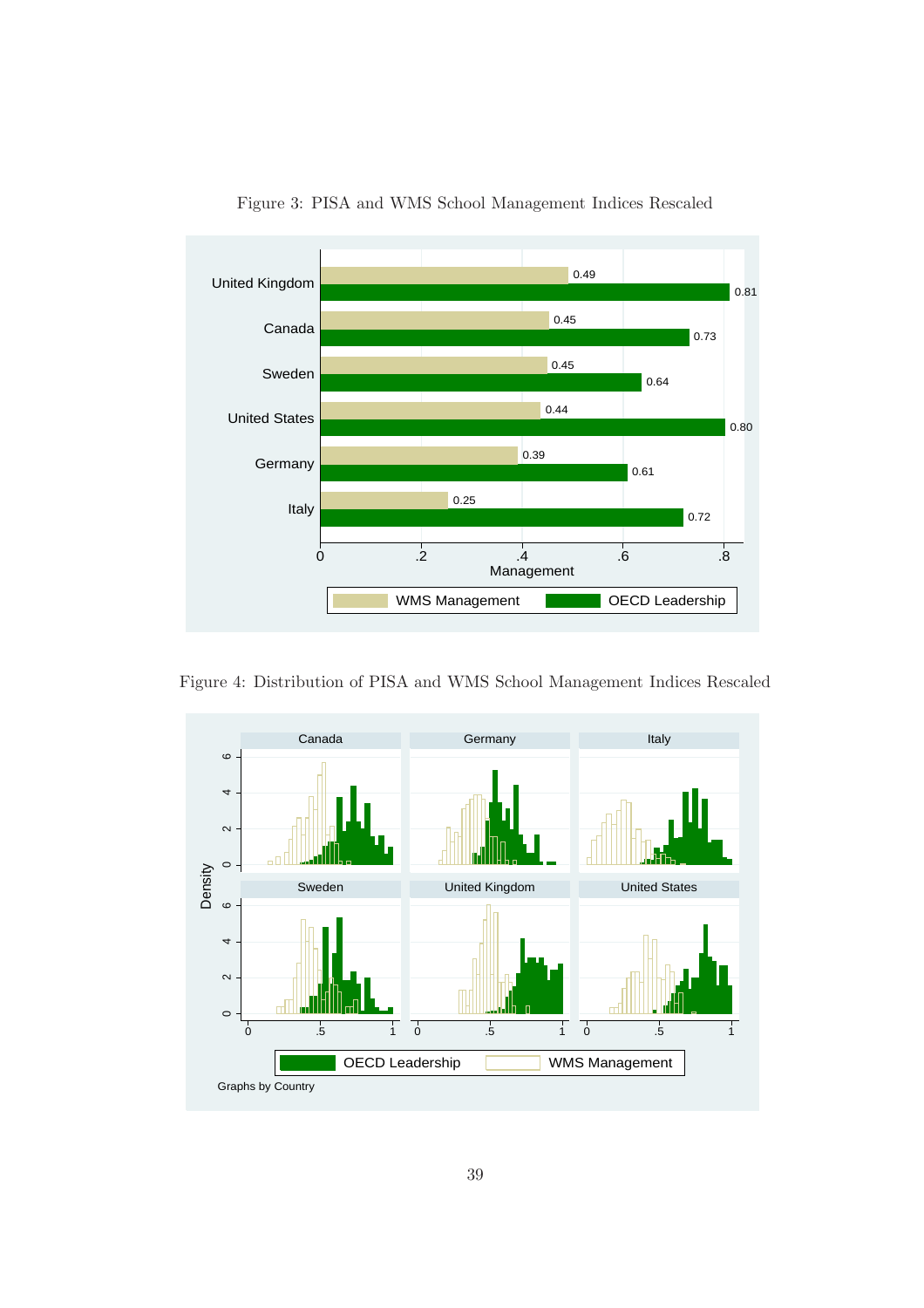Figure 5: Distribution of PISA and the Alternative WMS School Management Indices Rescaled

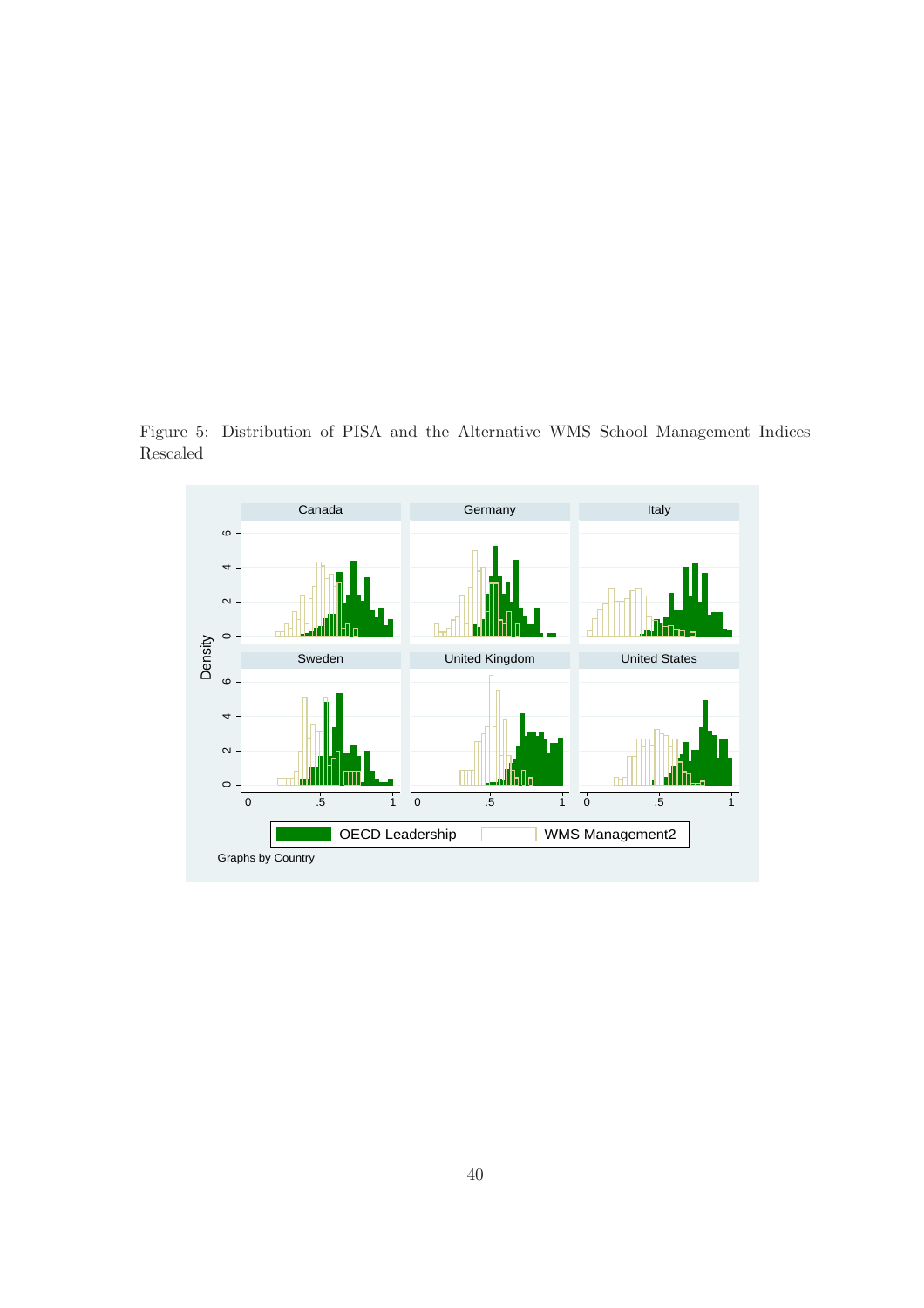|                   | Canada | Germany | Italy | Sweden | United Kingdom | United States |
|-------------------|--------|---------|-------|--------|----------------|---------------|
|                   |        |         |       |        |                |               |
| percentiles       |        |         |       |        |                |               |
| 10th              | 2.26   | 1.97    | 1.37  | 2.32   | 2.53           | 2.15          |
| 50th              | 2.87   | 2.55    | 1.99  | 2.74   | 2.95           | 2.75          |
| 90 <sub>th</sub>  | 3.26   | 3.10    | 2.71  | 3.40   | 3.44           | 3.32          |
|                   |        |         |       |        |                |               |
| mean              | 2.81   | 2.56    | 2.01  | 2.80   | 2.96           | 2.74          |
| st. dev.          | 0.39   | 0.41    | 0.51  | 0.44   | 0.36           | 0.45          |
|                   |        |         |       |        |                |               |
| percentile ratios |        |         |       |        |                |               |
| 90/10             | 1.44   | 1.57    | 1.98  | 1.47   | 1.36           | 1.54          |
| 50/10             | 1.27   | 1.29    | 1.45  | 1.18   | 1.17           | 1.28          |
| 90/50             | 1.14   | 1.22    | 1.36  | 1.24   | 1.17           | 1.21          |
|                   |        |         |       |        |                |               |
| observations      | 147    | 143     | 341   | 89     | 94             | 285           |
|                   |        |         |       |        |                |               |

Table 1: Descriptive Statistics: Cross Country Comparison

Notes: For cross country data, excluding Italy, see Bloom et al. (2012, 2014). The overall measure of Management includes all sections, i.e., Leadership, Operations, Monitoring, Targets and People.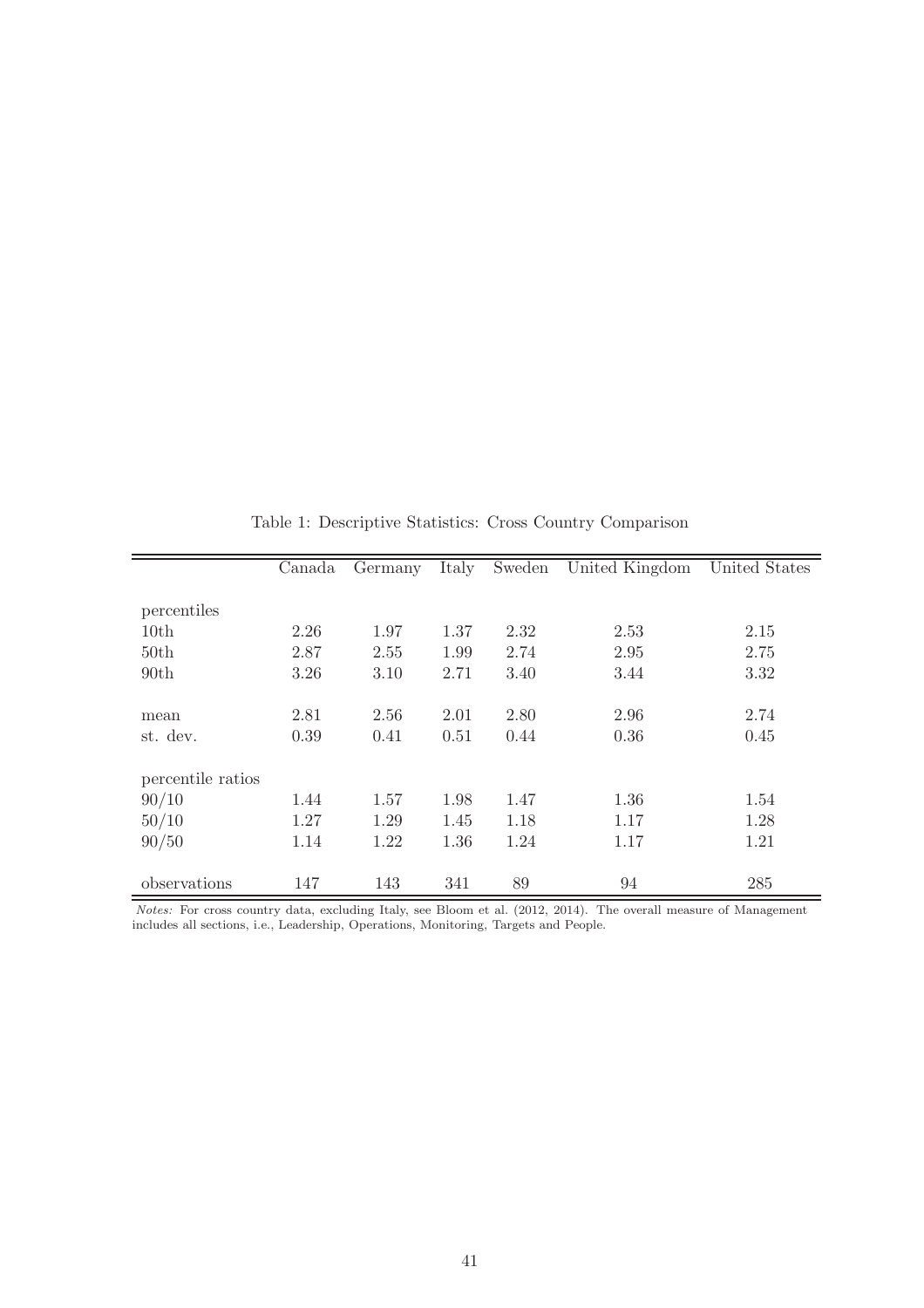| Variable                                  |       | Mean Std. Dev. Min. |                | Max.           | Obs.  |
|-------------------------------------------|-------|---------------------|----------------|----------------|-------|
| Panel A: School/Principal Characteristics |       |                     |                |                |       |
| management                                | 2.00  | 0.51                | $\mathbf{1}$   | 3.74           | 341   |
| people                                    | 1.84  | 0.49                | $\mathbf{1}$   | 3.67           | 341   |
| targets                                   | 1.77  | 0.54                | $\mathbf{1}$   | 3.6            | 341   |
| operations                                | 2.23  | 0.68                | $\mathbf{1}$   | 4.5            | 341   |
| leader                                    | 2.17  | 0.59                | $\mathbf{1}$   | $\overline{4}$ | 341   |
| monitoring                                | 2.14  | 0.68                | $\mathbf{1}$   | 4.60           | 341   |
| principal's age                           | 58.64 | 7.02                | 32             | 80             | 338   |
| gender of principal, female=1             | 0.36  | 0.48                | $\overline{0}$ | $\mathbf{1}$   | 325   |
| tenure in school                          | 6.51  | 5.98                | $\mathbf{1}$   | 40             | 324   |
| competition                               | 2.51  | 2.68                | $\theta$       | 15             | 339   |
| school size                               | 6.19  | 0.82                | 3.93           | 7.5            | 325   |
| dummy private school                      | 0.22  | 0.41                | $\theta$       | $\mathbf{1}$   | 325   |
| teacher turnover                          | 4.62  | 6.22                | $\overline{0}$ | 50             | 318   |
| $d$ ummy=1 post-2006 reform               | 0.32  | 0.47                | $\overline{0}$ | $\mathbf{1}$   | 325   |
| Panel B: Students Characteristics         |       |                     |                |                |       |
| test score math normalized                | 48.59 | 17.96               | $\theta$       | 100            | 33727 |
| Lyceum                                    | 0.48  | 0.5                 | $\Omega$       | $\mathbf{1}$   | 34244 |
| Vocational                                | 0.21  | 0.41                | $\theta$       | $\mathbf{1}$   | 34244 |
| Technical                                 | 0.31  | 0.46                | $\Omega$       | $\mathbf{1}$   | 34244 |
| dummy "Istituto Superiore"                | 0.35  | 0.48                | $\Omega$       | $\mathbf{1}$   | 37777 |
| immigrant 1st generation                  | 0.06  | 0.23                | $\theta$       | $\mathbf{1}$   | 37362 |
| immigrant 2nd generation                  | 0.02  | 0.16                | $\overline{0}$ | $\mathbf{1}$   | 37362 |
| gender of student, female=1               | 0.5   | 0.5                 | $\theta$       | $\mathbf{1}$   | 37360 |
| escs, socio-economic background           | 0.04  | 0.99                | $-3.66$        | 2.07           | 33254 |
| student behind                            | 0.22  | 0.42                | $\overline{0}$ | $\mathbf{1}$   | 37349 |
| dummy rural area                          | 0.11  | 0.31                | $\theta$       | $\mathbf{1}$   | 37777 |
| dummy non rural area                      | 0.36  | 0.48                | $\theta$       | 1              | 37777 |
| dummy urban area                          | 0.54  | 0.5                 | $\overline{0}$ | $\mathbf{1}$   | 37777 |
| In of bank deposits per capital           | 4.29  | 1.18                | $\overline{0}$ | 5.38           | 37777 |

Table 2: Descriptive statistics: overall sample

Notes: In panel A data are aggregated at the principal level, in Panel B at students' level. principal's age and tenure are measured in years, competition is the number of schools with similar curricula within 30 minutes drive from school, dummy post-2006 reform is equal to 1 for principals with 4 years (or less) of experience, school size is the natural logarithm of the number of students in school, teacher turnover is the share of teachers that left the school in previous year, immigrant 1st generation are students born abroad of foreign-born parents, immigrant 2nd generation are native-born students of foreign-born parents, student behind is a dummy for students older than regular ones.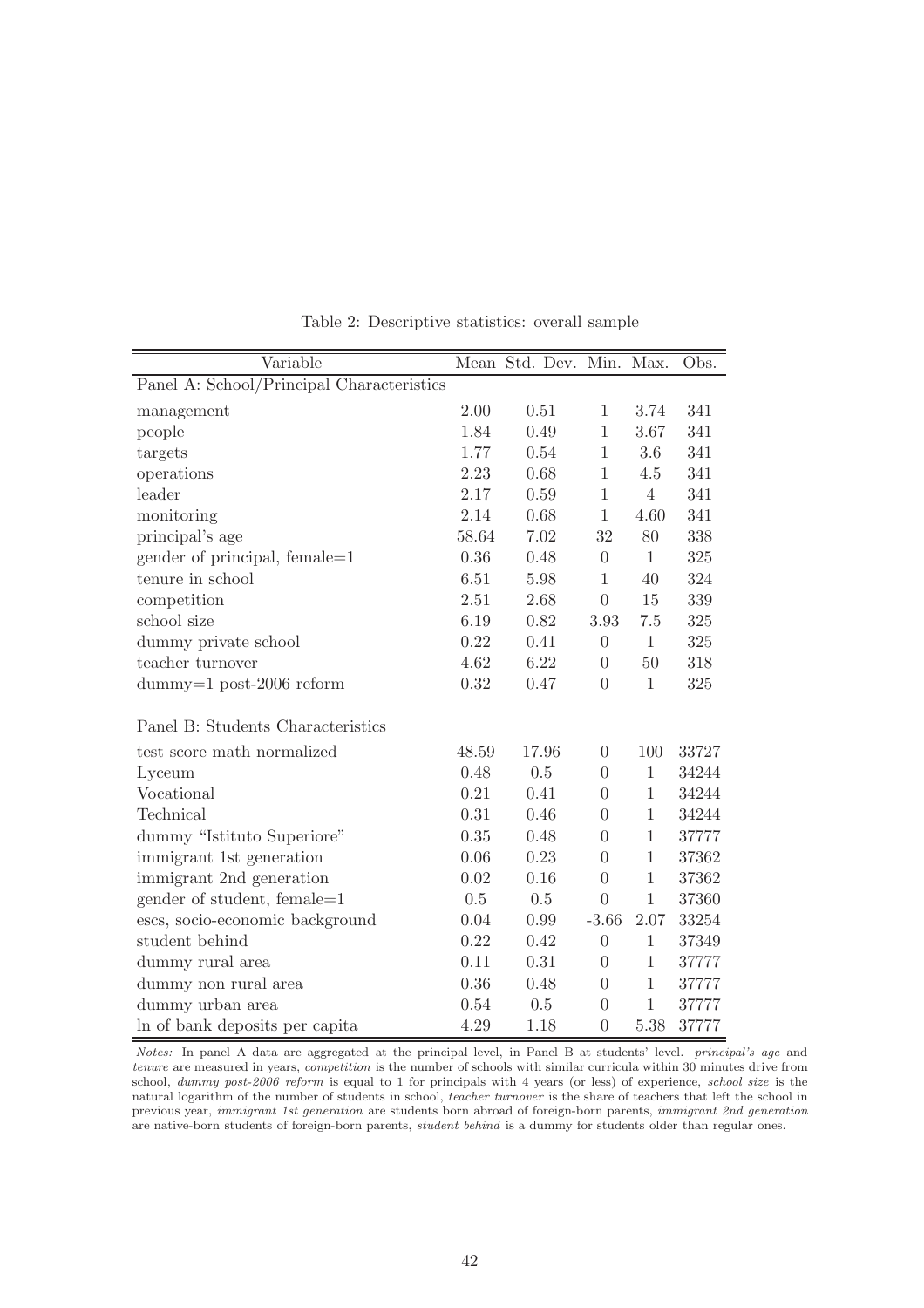| Variable                                            |       | Mean Std. Dev. Min. Max. |                |                | Obs.  |
|-----------------------------------------------------|-------|--------------------------|----------------|----------------|-------|
| Panel A: School/Principal Characteristics           |       |                          |                |                |       |
| management                                          | 2.01  | 0.5                      | $\mathbf{1}$   | 3.74           | 260   |
| people                                              | 1.82  | 0.47                     | $\mathbf{1}$   | 3.5            | 260   |
| targets                                             | 1.78  | 0.54                     | $\mathbf{1}$   | $3.6\,$        | 260   |
| operations                                          | 2.25  | 0.68                     | 1              | 4.5            | 260   |
| leader                                              | 2.19  | 0.58                     | $\mathbf{1}$   | $\overline{4}$ | 260   |
| monitoring                                          | 2.16  | 0.68                     | $\mathbf{1}$   | 4.60           | 260   |
| principal's age                                     | 58.18 | 6.73                     | 32             | 80             | 257   |
| gender of principal, female=1                       | 0.37  | 0.48                     | $\overline{0}$ | $\mathbf{1}$   | 260   |
| tenure in school                                    | 6.55  | 5.86                     | $\mathbf{1}$   | 40             | 259   |
| competition                                         | 2.34  | 2.34                     | $\overline{0}$ | 11             | 259   |
| school size                                         | 6.27  | 0.8                      | 3.93           | 7.5            | 260   |
| dummy private school                                | 0.17  | 0.37                     | $\overline{0}$ | $\mathbf{1}$   | 260   |
| teacher turnover                                    | 4.78  | 6.13                     | $\Omega$       | 50             | 257   |
| $d \text{dummy}=1 \text{ post-}2006 \text{ reform}$ | 0.32  | 0.47                     | $\theta$       | $\mathbf{1}$   | 260   |
| Panel B: Students Characteristics                   |       |                          |                |                |       |
| test score math normalized                          | 49.04 | 17.95                    | $\Omega$       | 100            | 29198 |
| Lyceum                                              | 0.48  | 0.5                      | $\theta$       | $\mathbf 1$    | 29649 |
| Vocational                                          | 0.2   | 0.4                      | $\Omega$       | $\mathbf{1}$   | 29649 |
| Technical                                           | 0.32  | 0.47                     | $\Omega$       | $\mathbf{1}$   | 29649 |
| dummy "istituto superiore"                          | 0.37  | 0.48                     | $\Omega$       | 1              | 32728 |
| immigrant 1st generation                            | 0.06  | 0.24                     | $\Omega$       | $\mathbf{1}$   | 32366 |
| immigrant 2nd generation                            | 0.02  | 0.15                     | $\theta$       | $\mathbf{1}$   | 32366 |
| gender of student, female=1                         | 0.5   | 0.5                      | $\theta$       | $\mathbf{1}$   | 32361 |
| escs, socio-economic background                     | 0.03  | 0.98                     | $-3.66$        | 2.07           | 28828 |
| student behind                                      | 0.22  | 0.41                     | $\theta$       | $\mathbf{1}$   | 32358 |
| dummy rural area                                    | 0.12  | 0.32                     | $\theta$       | $\mathbf{1}$   | 32728 |
| dummy non rural area                                | 0.35  | 0.48                     | $\Omega$       | 1              | 32728 |
| dummy urban area                                    | 0.54  | 0.5                      | $\Omega$       | $\mathbf{1}$   | 32728 |
| In of bank deposits per capital                     | 4.27  | 1.2                      | $\overline{0}$ | 5.38           | 32728 |

Table 3: Descriptive statistics: sub-sample of principals leading a school they have chosen

Notes: This sub-sample includes only principals that have been assigned to a school they requested, excluding those that manage a school assigned by the Regional School Authorities. In panel A data are aggregated at the principal level, in Panel B at students' level. See Notes to Table 2 for additional details regarding the variables.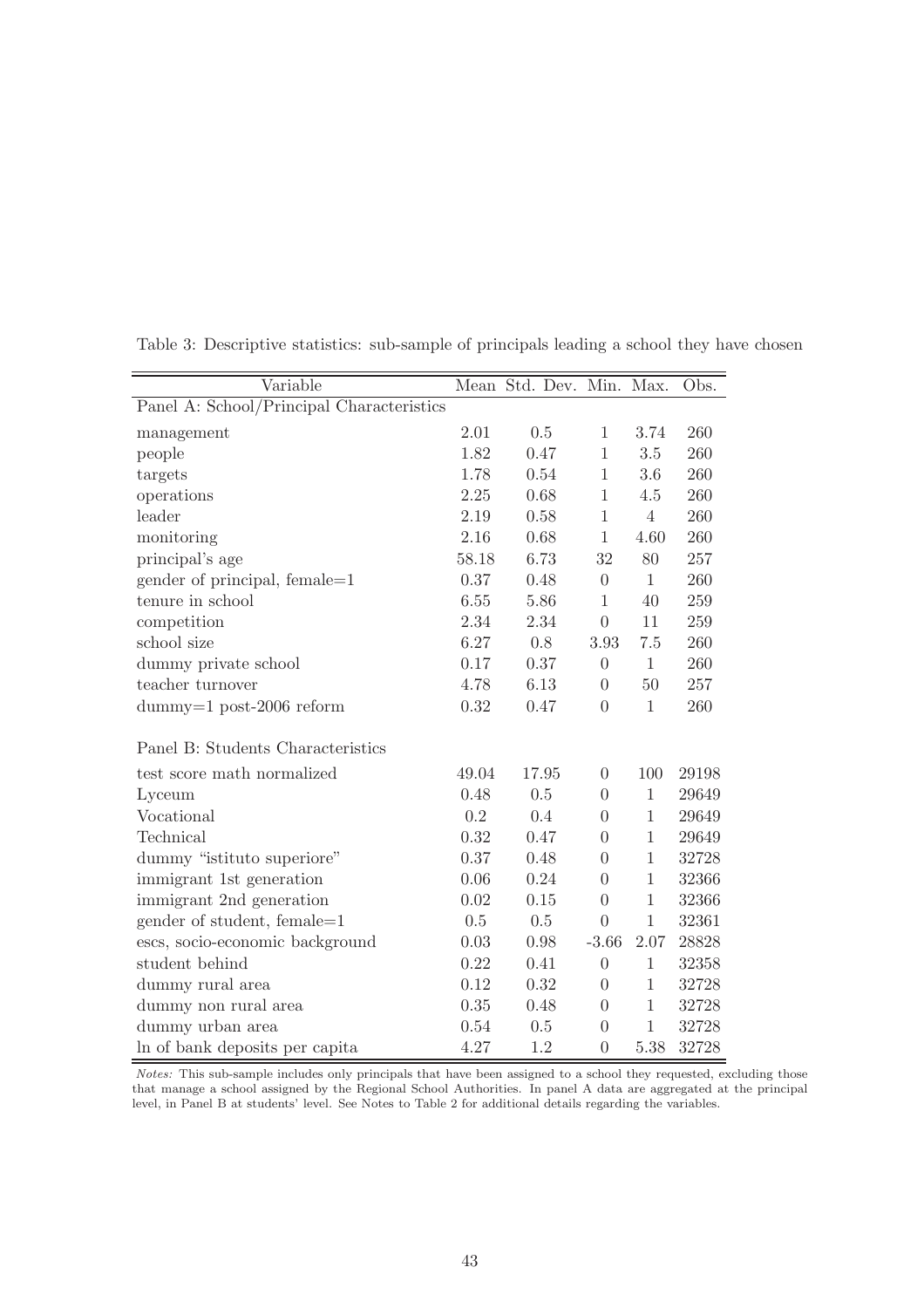| Dependent Variable          | (1)        | $\overline{(2)}$ | $\overline{(3)}$                | (4)        | (5)        | (6)        |
|-----------------------------|------------|------------------|---------------------------------|------------|------------|------------|
| Test results (Math)         | Management | Leadership       | $\label{eq:1} {\rm Operations}$ | Monitoring | Targets    | People     |
|                             | $2.24*$    | $2.72**$         | 1.20                            | $2.36**$   | $0.98\,$   | 0.73       |
| managerial practices        |            |                  |                                 |            |            |            |
|                             | (1.31)     | (1.13)           | (0.86)                          | (0.96)     | (1.24)     | (1.44)     |
| age principal               | 0.17       | 0.17             | 0.16                            | $0.19*$    | 0.14       | 0.13       |
|                             | (0.12)     | (0.12)           | (0.12)                          | (0.11)     | (0.12)     | (0.12)     |
| gender principal (female=1) | 0.44       | 0.28             | 0.53                            | 0.63       | $0.60\,$   | 0.69       |
|                             | (1.31)     | (1.27)           | (1.31)                          | (1.25)     | (1.35)     | (1.32)     |
| tenure in school            | $-0.03$    | $-0.03$          | $-0.01$                         | $-0.03$    | $-0.02$    | $-0.02$    |
|                             | (0.11)     | (0.11)           | (0.11)                          | (0.11)     | (0.11)     | (0.11)     |
| competition                 | 0.25       | 0.29             | 0.22                            | 0.27       | 0.22       | 0.21       |
|                             | (0.27)     | (0.27)           | (0.28)                          | (0.27)     | (0.28)     | (0.28)     |
| school size                 | $-0.99$    | $-1.18$          | $-0.83$                         | $-0.92$    | $-0.87$    | $-0.80$    |
|                             | (1.01)     | (1.00)           | (1.03)                          | (1.01)     | (1.03)     | (1.01)     |
| private school              | $-5.67**$  | $-5.69***$       | $-5.35**$                       | $-5.00**$  | $-5.49**$  | $-6.00**$  |
|                             | (2.22)     | (2.18)           | (2.23)                          | (2.20)     | (2.23)     | (2.40)     |
| teacher turnover            | 0.11       | 0.12             | 0.11                            | 0.11       | 0.11       | 0.11       |
|                             | (0.08)     | (0.08)           | (0.08)                          | (0.08)     | (0.08)     | (0.08)     |
| lyceum school               | $5.20***$  | $5.22***$        | $5.09***$                       | $5.19***$  | $5.11***$  | $5.18***$  |
|                             | (1.33)     | (1.32)           | (1.35)                          | (1.28)     | (1.35)     | (1.36)     |
| vocational school           | $-9.25***$ | $-9.27***$       | $-9.27***$                      | $-9.23***$ | $-9.41***$ | $-9.40***$ |
|                             | (1.32)     | (1.33)           | (1.35)                          | (1.30)     | (1.35)     | (1.34)     |
| "istituto superiore"        | $-2.85**$  | $-2.93**$        | $-2.72**$                       | $-2.79**$  | $-2.76**$  | $-2.62**$  |
|                             | (1.21)     | (1.20)           | (1.19)                          | (1.17)     | (1.25)     | (1.21)     |
| immigrant 1st generation    | $-1.98***$ | $-1.87***$       | $-1.94***$                      | $-2.08***$ | $-1.99***$ | $-1.96***$ |
|                             | (0.60)     | (0.60)           | (0.60)                          | (0.60)     | (0.60)     | (0.60)     |
| immigrant 2nd generation    | $-2.26***$ | $-2.21***$       | $-2.23***$                      | $-2.30***$ | $-2.31***$ | $-2.29***$ |
|                             | (0.63)     | (0.63)           | (0.63)                          | (0.62)     | (0.63)     | (0.63)     |
| gender_student (female=1)   | $-6.60***$ | $-6.59***$       | $-6.62***$                      | $-6.59***$ | $-6.66***$ | $-6.66***$ |
|                             | (0.53)     | (0.53)           | (0.54)                          | (0.52)     | (0.54)     | (0.54)     |
| socio_economic_background   | $1.07***$  | $1.06***$        | $1.08***$                       | $1.09***$  | $1.07***$  | $1.06***$  |
|                             | (0.18)     | (0.18)           | (0.18)                          | (0.18)     | (0.18)     | (0.18)     |
| student behind              | $-5.22***$ | $-5.18***$       | $-5.25***$                      | $-5.22***$ | $-5.27***$ | $-5.28***$ |
|                             | (0.40)     | (0.40)           | (0.41)                          | (0.40)     | (0.40)     | (0.40)     |
| dummy rural areas           | $-0.26$    | $-0.50$          | $-0.29$                         | 0.10       | $-0.42$    | $-0.45$    |
|                             | (2.04)     | (1.97)           | (2.03)                          | (2.05)     | (2.04)     | (1.99)     |
| dummy non rural areas       | 0.03       | $-0.15$          | $-0.10$                         | 0.33       | $-0.10$    | $-0.19$    |
|                             | (1.20)     | (1.17)           | (1.18)                          | (1.24)     | (1.18)     | (1.16)     |
| In deposits per capita      | $0.80**$   | $0.83**$         | $0.77**$                        | $0.81**$   | $0.79**$   | $0.77**$   |
|                             | (0.38)     | (0.38)           | (0.39)                          | (0.39)     | (0.38)     | (0.38)     |
| Constant                    | $42.25***$ | $42.58***$       | $42.96***$                      | 39.65***   | $45.72***$ | $46.96***$ |
|                             | (11.73)    | (11.32)          | (12.08)                         | (11.35)    | (11.55)    | (11.41)    |
|                             |            |                  |                                 |            |            |            |
| Observations                | 27775      | 27775            | 27775                           | 27775      | 27775      | 27775      |
| R-squared                   | 0.250      | $0.252\,$        | 0.248                           | $0.253\,$  | 0.247      | 0.247      |

Table 4: Baseline model

Notes: Standard errors clustered at school level in parentheses: \*\*\*  $p < 0.01$ , \*\*  $p < 0.05$ , \*  $p < 0.1$ . Dependent variable is standardized test score in mathematics. All regressions include regional dummies. Age of principal and tenure in school are measured in years. Competition is the number of schools with similar curricula within 30 minutes drive. School size is the natural logarithm of the number of students in school. Private is a dummy equal to one for private schools. *istituto superiore* is a dummy for schools offering different curricula (See also Section 7.2). Lyceum and vocational are dummies equal to 1 for each school type (technical school is the omitted dummy). Teacher turnover is the share of teacher turnover in the previous school year. Immigrant 1st generation are students born abroad of foreign-born parents, immigrant 2nd generation are native-born children of foreign-born parents. Student behind is a dummy equal to 1 if the student is older than regular. Leaof deposits is the natural logarithm of bank deposits per capita at the municipal level. Dummies for urbanization are equal to 1 for rural areas and non rural areas (urban area is the omitted category).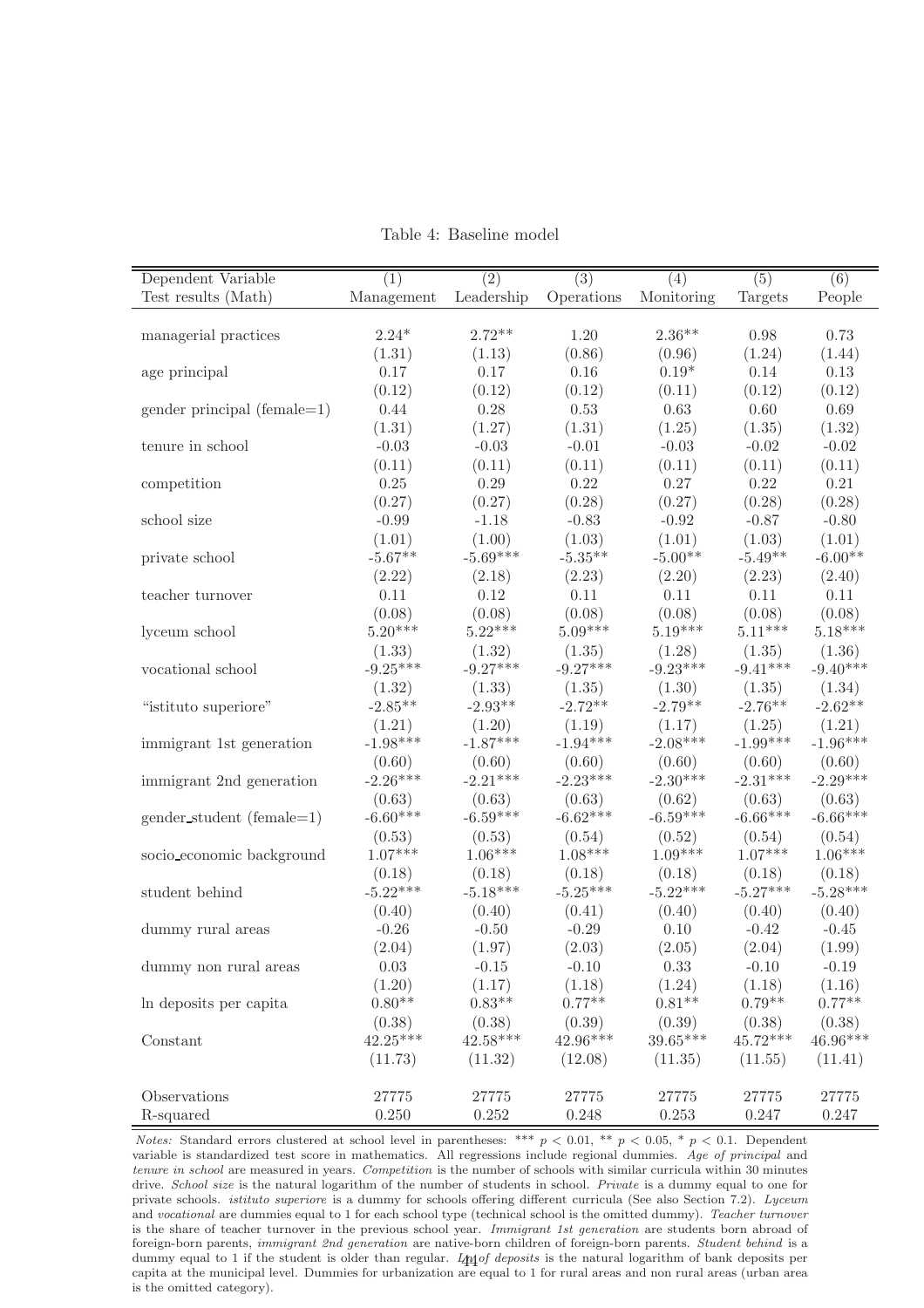| Dependent Variable        |             | $\left( 2\right)$  | (3)                   | (4)         | (5)         | (6)           |
|---------------------------|-------------|--------------------|-----------------------|-------------|-------------|---------------|
| Test results (Math)       | Management  | Leadership         | Operations            | Monitoring  | Targets     | People        |
|                           |             |                    |                       |             |             |               |
| managerial practices      | $19.32*$    | 29.52              | 30.73                 | $11.82**$   | $16.71*$    | 25.37         |
|                           | (11.11)     | (23.65)            | (35.63)               | (5.96)      | (9.35)      | (16.71)       |
|                           |             |                    |                       |             |             |               |
| principal characteristics | Yes         | Yes                | Yes                   | Yes         | Yes         | Yes           |
| school characteristics    | Yes         | Yes                | Yes                   | Yes         | Yes         | Yes           |
| student characteristics   | Yes         | Yes                | Yes                   | Yes         | Yes         | Yes           |
| area characteristics      | Yes         | Yes                | Yes                   | Yes         | Yes         | Yes           |
| regional dummies          | Yes         | Yes                | Yes                   | Yes         | Yes         | Yes           |
|                           |             |                    |                       |             |             |               |
| <b>Observations</b>       | 27775       | 27775              | 27775                 | 27775       | 27775       | 27775         |
| First-stage F statistic   | 4.29        | 1.59               | 0.77                  | 6.09        | 5.44        | 3.28          |
| AR(95%)                   | 3.93, 62.85 | $-63.20, -35.10$ U | $[-108.91, -18.64]$ U | 2.62, 35.17 | 3.01, 53.38 | [4.86, 90.85] |
|                           |             | 6.11, 122.24       | 6.75, 170.38          |             |             |               |
| No. clusters              | 249         | 249                | 249                   | 249         | 249         | 249           |

Table 5: IV model

Notes: Standard errors clustered at school level in parentheses: \*\*\*  $p < 0.01$ , \*\*  $p < 0.05$ , \*  $p < 0.1$ . The instrumental variable for managerial practices is a dummy=1 if the principal has experience in post less or equal to 4 years (or dummy post-2006 reform). AR (95%) reports the Anderson-Rubin 95% confidence intervals (on managerial practices) robust to weak instruments. More on this in Section 8. For all these specifications, the set of additional controls is identical to those included in Table 4, results not reported but available upon request. See also Notes to Table 4 for additional details regarding control variables.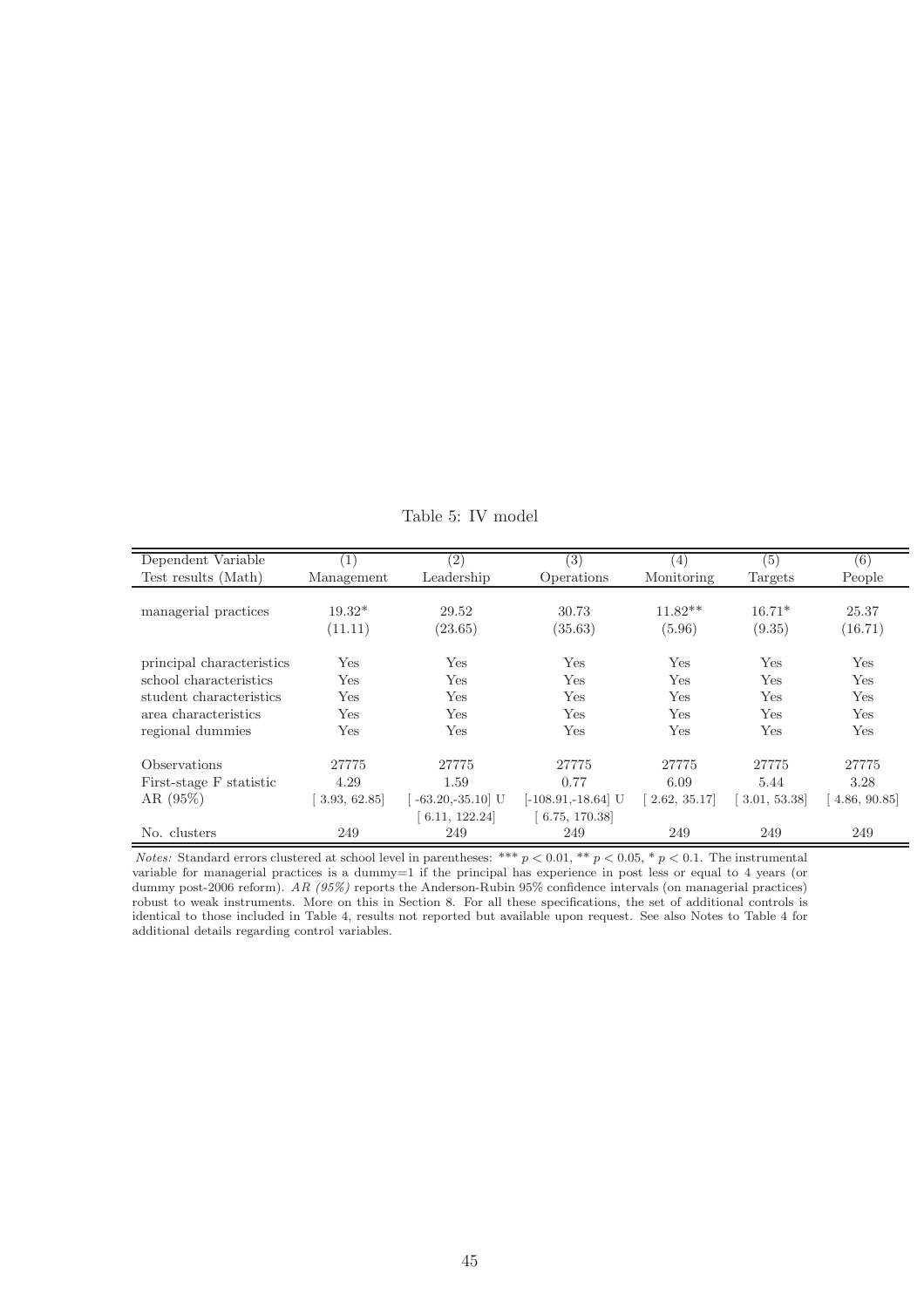| Dependent Variable                                             | (1)                        | (2)                           | $\overline{(3)}$              | $\overline{(4)}$           | (5)                        | (6)                        |
|----------------------------------------------------------------|----------------------------|-------------------------------|-------------------------------|----------------------------|----------------------------|----------------------------|
| Test results (Math)                                            | Management                 | Leadership                    | Operations                    | Monitoring                 | Targets                    | People                     |
| Panel A: Students' sorting<br>Isolated schools                 |                            |                               |                               |                            |                            |                            |
| managerial practices                                           | $4.97*$                    | $7.37***$                     | 1.73                          | $3.29*$                    | 3.07                       | $4.75*$                    |
|                                                                | (2.623)                    | (2.235)                       | (2.128)                       | (1.708)                    | (2.400)                    | (2.501)                    |
| Observations                                                   | 5,954                      | 5,954                         | 5,954                         | 5,954                      | 5,954                      | 5,954                      |
| Other schools in competition                                   |                            |                               |                               |                            |                            |                            |
| managerial practices                                           | $2.67*$                    | $2.69**$                      | 1.40                          | $2.72**$                   | 1.49                       | 1.17                       |
| Observations                                                   | (1.416)<br>21,821          | (1.175)<br>21,821             | (0.954)<br>21,821             | (1.093)<br>21,821          | (1.343)<br>21,821          | (1.604)<br>21,821          |
| Panel B: Effect heterogeneity<br>Low socio-economic background |                            |                               |                               |                            |                            |                            |
| managerial practices                                           | $4.17**$                   | $3.62**$                      | $1.98*$                       | $4.04***$                  | 1.67                       | 3.70                       |
| Observations                                                   | (1.938)<br>14,099          | (1.704)<br>14,099             | (1.133)<br>14,099             | (1.314)<br>14,099          | (1.920)<br>14,099          | (2.374)<br>14,099          |
| High socio-economic background                                 |                            |                               |                               |                            |                            |                            |
| managerial practices                                           | 1.52                       | $2.31*$                       | 0.68                          | 1.71                       | 1.14                       | $-0.72$                    |
| Observations                                                   | (1.649)<br>13,676          | (1.261)<br>13,676             | (1.278)<br>13,676             | (1.093)<br>13,676          | (1.608)<br>13,676          | (1.917)<br>13,676          |
| Panel C: Cheating<br>managerial practices                      | $2.29*$                    | $2.70**$                      | 1.13                          | $2.40**$                   | 1.15                       | 0.84                       |
| managerial X inspector                                         | (1.356)<br>$-0.60$         | (1.167)<br>0.22               | (0.890)<br>0.89               | (0.999)<br>$-0.48$         | (1.272)<br>$-1.67$         | (1.480)<br>$-1.50$         |
| inspector                                                      | (1.800)<br>1.21<br>(3.709) | (1.863)<br>$-0.59$<br>(4.303) | (1.087)<br>$-2.06$<br>(2.636) | (1.500)<br>1.09<br>(3.394) | (1.604)<br>3.08<br>(3.014) | (2.096)<br>2.67<br>(3.712) |
| Observations                                                   | 27,775                     | 27,775                        | 27,775                        | 27,775                     | 27,775                     | 27,775                     |

#### Table 6: Sorting, heterogeneity and cheating

Notes: Standard errors clustered at school level in parentheses: \*\*\*  $p < 0.01$ , \*\*  $p < 0.05$ , \*  $p < 0.1$ . Panel A: results on separate regressions for the samples of students attending schools that do and do not have other schools in competition within 30 minutes driving distance. Panel B: results on separate regressions for the samples of low socio-economic background students (average school level escs index below zero) and high socio-economic background students (escs above zero). Panel C: results on inspector is a dummy equal to one if there is an external inspector randomly assigned by Invalsi to invigilate students during the test and help to compute results and documentation relative to the test. For all these specifications, the set of additional controls is identical to those included in Table 4, results not reported but available upon request. See also Notes to Table 4 for additional details regarding control variables.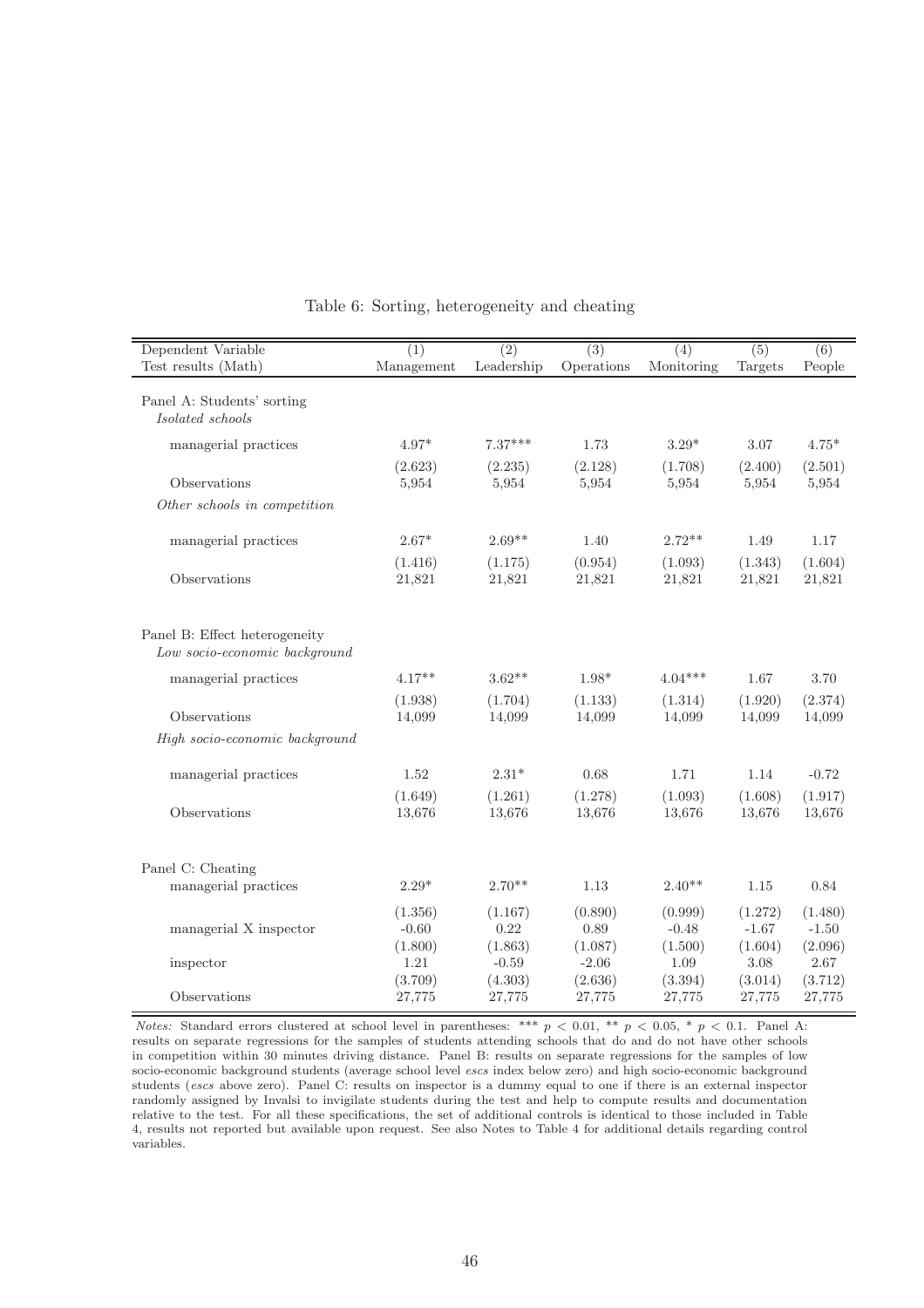| Dependent Variable        | (1)        | (2)        | (3)        | (4)        | (5)     | (6)     |
|---------------------------|------------|------------|------------|------------|---------|---------|
| Test results (Math)       | Management | Leadership | Operations | Monitoring | Targets | People  |
|                           |            |            |            |            |         |         |
| managerial practices      | $4.41**$   | $4.87***$  | $2.77**$   | $3.89***$  | 2.77    | 2.00    |
|                           | (1.83)     | (1.56)     | (1.25)     | (1.32)     | (1.71)  | (2.05)  |
| managerial X tenure       | $-0.36$    | $-0.32*$   | $-0.27$    | $-0.26*$   | $-0.31$ | $-0.19$ |
|                           | (0.22)     | (0.17)     | (0.18)     | (0.14)     | (0.20)  | (0.22)  |
| tenure in school          | 0.69       | $0.70*$    | 0.58       | $0.54*$    | 0.52    | 0.32    |
|                           | (0.42)     | (0.37)     | (0.37)     | (0.31)     | (0.33)  | (0.38)  |
| principal characteristics | Yes        | Yes        | Yes        | Yes        | Yes     | Yes     |
| school characteristics    | Yes        | Yes        | Yes        | Yes        | Yes     | Yes     |
| student characteristics   | Yes        | Yes        | Yes        | <b>Yes</b> | Yes     | Yes     |
| area characteristics      | Yes        | Yes        | Yes        | Yes        | Yes     | Yes     |
| regional dummies          | Yes        | Yes        | Yes        | Yes        | Yes     | Yes     |
| Observations              | 27775      | 27775      | 27775      | 27775      | 27775   | 27775   |
| R-squared                 | 0.252      | 0.255      | 0.251      | 0.255      | 0.249   | 0.248   |

Table 7: Interaction with tenure

Notes: Standard errors clustered at school level in parentheses: \*\*\*  $p < 0.01$ , \*\*  $p < 0.05$ , \*  $p < 0.1$ . Tenure is measured in years.The set of additional controls is identical to that included in Table 4: these results are not reported but available upon request.

| Dependent Variable        | $\left(1\right)$ | (2)        | (3)        | (4)        | (5)       | (6)       |
|---------------------------|------------------|------------|------------|------------|-----------|-----------|
| Test results (Math)       | Management       | Leadership | Operations | Monitoring | Targets   | People    |
| managerial practices      | $6.11***$        | $5.24***$  | $2.15**$   | $4.80***$  | $5.88***$ | $5.23***$ |
|                           | (1.73)           | (1.65)     | (1.04)     | (1.18)     | (1.68)    | (1.94)    |
| principal characteristics | Yes              | Yes        | Yes        | Yes        | Yes       | Yes       |
| school characteristics    | Yes              | Yes        | Yes        | Yes        | Yes       | Yes       |
| student characteristics   | Yes              | Yes        | Yes        | Yes        | Yes       | Yes       |
| area characteristics      | Yes              | Yes        | Yes        | Yes        | Yes       | Yes       |
| regional dummies          | Yes              | Yes        | Yes        | Yes        | Yes       | Yes       |
| Observations              | 14060            | 14060      | 14060      | 14060      | 14060     | 14060     |
| R-squared                 | 0.318            | 0.315      | 0.305      | 0.322      | 0.317     | 0.311     |

Table 8: Different sample: excluding pre-2000 reform principals

Notes: Standard errors clustered at school level in parentheses: \*\*\*  $p < 0.01$ , \*\*  $p < 0.05$ , \*  $p < 0.1$ . The sample is composed of principals with 9 (or less) years of experience in post (those appointed post-2000 reform). The set of additional controls is identical to that included in Table 4: these results are not reported but available upon request.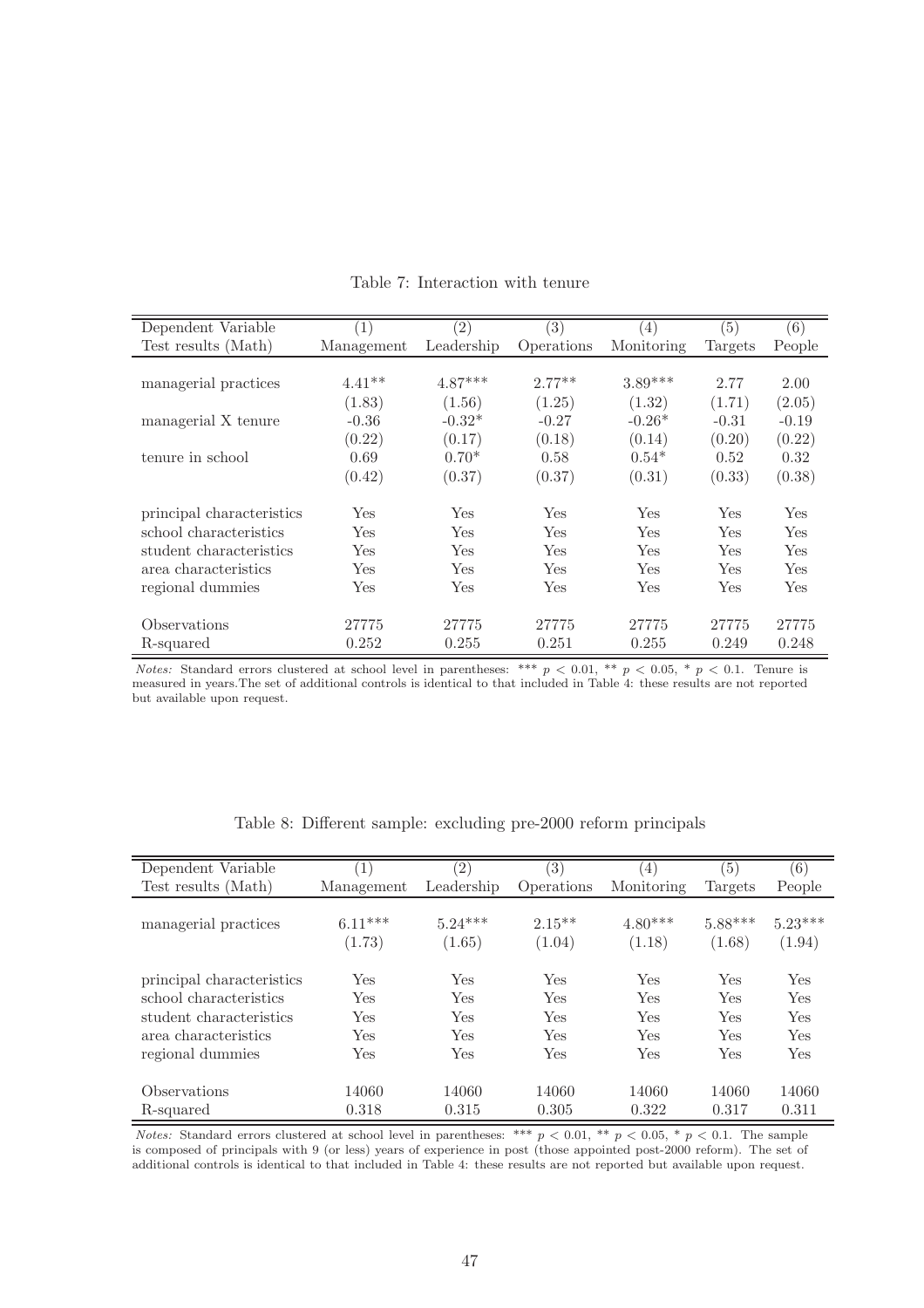| Dependent variable        | $\left(1\right)$ | $\left( 2\right)$  | $\left( 3\right)$ |
|---------------------------|------------------|--------------------|-------------------|
| Test results (Math)       | Low constraints  | Medium constraints | High constraints  |
|                           |                  |                    |                   |
| managerial practices      | $2.48**$         | 1.41               | 0.59              |
|                           | (1.16)           | (1.08)             | (1.56)            |
|                           |                  |                    |                   |
| principal characteristics | <b>Yes</b>       | <b>Yes</b>         | Yes               |
| school characteristics    | Yes.             | <b>Yes</b>         | Yes               |
| student characteristics   | <b>Yes</b>       | <b>Yes</b>         | Yes               |
| area characteristics      | <b>Yes</b>       | <b>Yes</b>         | Yes               |
| regional dummies          | Yes.             | <b>Yes</b>         | Yes               |
|                           |                  |                    |                   |
| Observations              | 27775            | 27775              | 27775             |
| R-squared                 | 0.251            | 0.248              | 0.247             |

Table 9: Different institutional constraints

Notes: Standard errors clustered at school level in parentheses: \*\*\*  $p < 0.01$ , \*\*  $p < 0.05$ , \*  $p < 0.1$ . A full discussion on how each WMS survey question is classified based on how much SPs activity is likely to be constrained by the institutional setting can be found in Appendix A and see Table A1 for details. The set of additional controls is identical to that included in Table 4: results not reported but available upon request.

|                        | (1)        | $\left( 2\right)$ | (3)        | (4)        | (5)     | (6)     |
|------------------------|------------|-------------------|------------|------------|---------|---------|
|                        | Management | Leadership        | Operations | Monitoring | Targets | People  |
| row - dep. var.        |            |                   |            |            |         |         |
| $1$ - avg test scores  | 1.36       | $1.94**$          | 0.47       | $1.92**$   | 0.59    | $-0.30$ |
|                        | (1.085)    | (0.935)           | (0.784)    | (0.781)    | (1.029) | (1.218) |
| $2 - 10$ pct           | 1.27       | $2.19**$          | 0.27       | $1.44*$    | 1.09    | $-0.25$ |
|                        | (1.133)    | (0.974)           | (0.819)    | (0.820)    | (1.072) | (1.270) |
| $3 - 50$ pct           | 1.62       | $2.14**$          | 0.60       | $2.22**$   | 0.74    | $-0.21$ |
|                        | (1.207)    | (1.041)           | (0.872)    | (0.868)    | (1.145) | (1.354) |
| $4 - 90$ pct           | 0.96       | 1.33              | 0.22       | $1.87**$   | $-0.11$ | $-0.40$ |
|                        | (1.174)    | (1.016)           | (0.848)    | (0.846)    | (1.112) | (1.315) |
| $5 - 90 10$ pct diff   | $-0.31$    | $-0.86$           | $-0.04$    | 0.43       | $-1.20$ | $-0.15$ |
|                        | (0.911)    | (0.789)           | (0.657)    | (0.662)    | (0.858) | (1.019) |
| 6 - st dev test scores | $-0.09$    | $-0.31$           | $-0.03$    | 0.18       | $-0.40$ | $-0.01$ |
|                        | (0.315)    | (0.273)           | (0.227)    | (0.229)    | (0.297) | (0.352) |
| Observations           | 249        | 249               | 249        | 249        | 249     | 249     |

Table 10: School level regressions: dispersion measures and percentiles

Notes: Robust standard errors in parentheses: \*\*\*  $p < 0.01$ , \*\*  $p < 0.05$ , \*  $p < 0.1$ . Data are aggregated at the school level. Dependent variables are as follows: row 1: average test scores in math; rows 2 to 4: 10th, 50th and 90th percentile of the distribution of test scores; row 5: 90-10 percentile differential in test scores; row 6: standard deviation of the test scores in the same school. The set of additional controls is identical to that included in Table 4: results not reported but available upon request. See Table 2 for additional details regarding control variables.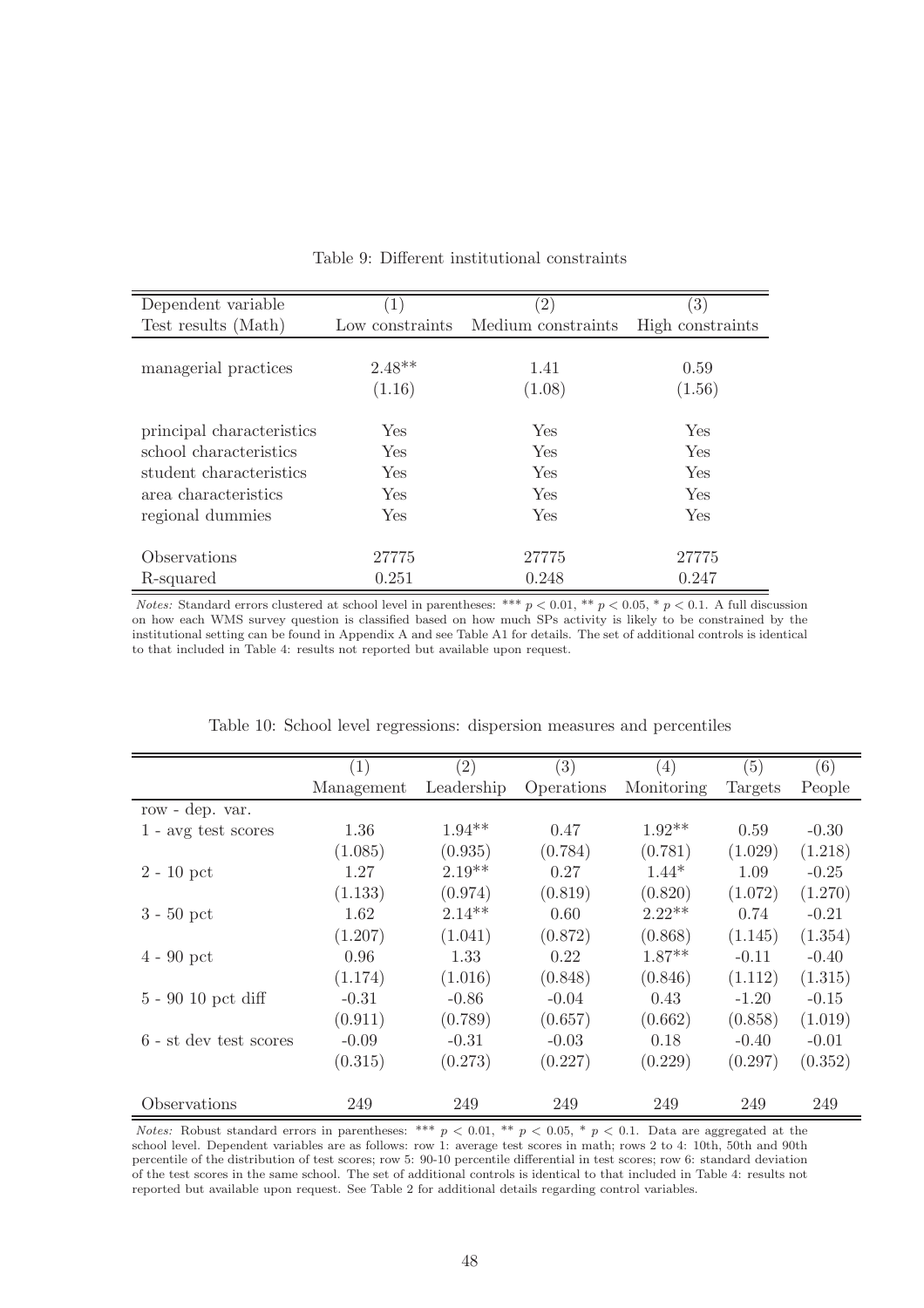| Dependent Variable                | (1)         | (2)         | $\overline{(3)}$ | (4)                | (5)         | (6)         |
|-----------------------------------|-------------|-------------|------------------|--------------------|-------------|-------------|
| Test results (Math)               | LDRSHP      | Curricula   | Resources        | ${\rm Leadership}$ | Operations  | Monitoring  |
|                                   |             |             |                  |                    |             |             |
| managerial practices              | $-0.45$     | $-0.48$     | $-4.35$          | 4.70               | $-4.30$     | 1.31        |
|                                   | (1.841)     | (2.056)     | (4.304)          | (3.645)            | (4.269)     | (3.484)     |
| competition (two or more schools) | $-3.32$     | $-3.30$     | $-2.27$          | $-3.85$            | $-3.37$     | $-3.52$     |
|                                   | (6.648)     | (6.541)     | (4.053)          | (6.627)            | (6.686)     | (6.638)     |
| competition (one school)          | $-11.77$    | $-11.68$    | $-6.12$          | $-11.79$           | $-11.88$    | $-11.87$    |
|                                   | (8.263)     | (8.118)     | (5.027)          | (8.228)            | (8.319)     | (8.250)     |
| school size                       | $9.22***$   | $9.19***$   | $10.59***$       | $9.17***$          | $9.20***$   | $9.27***$   |
|                                   | (3.397)     | (3.427)     | (2.668)          | (3.386)            | (3.380)     | (3.407)     |
| private school                    | $-40.71***$ | $-40.90***$ | $-15.22$         | $-40.77***$        | $-40.56***$ | $-40.89***$ |
|                                   | (13.022)    | (13.068)    | (9.730)          | (13.114)           | (12.930)    | (13.071)    |
| share part-time teachers          | 6.84        | 7.05        | 13.21            | 6.96               | 6.78        | 7.21        |
|                                   | (19.335)    | (19.361)    | (11.501)         | (19.422)           | (19.250)    | (19.419)    |
| socio_economic_background         | $7.24***$   | $7.24***$   | $8.33***$        | $7.22***$          | $7.25***$   | $7.23***$   |
|                                   | (0.913)     | (0.914)     | (0.723)          | (0.912)            | (0.912)     | (0.914)     |
| immigrant student, 1st gen.       | $-39.96***$ | $-39.96***$ | $-36.48***$      | $-39.97***$        | $-40.03***$ | $-39.91***$ |
|                                   | (3.324)     | (3.318)     | (2.632)          | (3.325)            | (3.320)     | (3.330)     |
| immigrant student, 2nd gen.       | $-23.73***$ | $-23.78***$ | $-15.75***$      | $-23.98***$        | $-23.66***$ | $-23.84***$ |
|                                   | (5.862)     | (5.884)     | (4.106)          | (5.869)            | (5.852)     | (5.872)     |
| gender student (female= $1$ )     | $-31.94***$ | $-31.92***$ | $-31.43***$      | $-31.87***$        | $-32.00***$ | $-31.88***$ |
|                                   | (1.868)     | (1.881)     | (1.426)          | (1.873)            | (1.868)     | (1.865)     |
| student behind                    | $-42.79***$ | $-42.80***$ | $-48.44***$      | $-42.80***$        | $-42.80***$ | $-42.78***$ |
|                                   | (2.073)     | (2.070)     | (1.549)          | (2.068)            | (2.072)     | (2.070)     |
| dummy village or rural area       | 12.29       | 12.31       | 11.72            | 11.48              | 13.10       | 11.71       |
|                                   | (10.989)    | (11.039)    | (10.432)         | (10.919)           | (11.049)    | (10.859)    |
| dummy small town                  | 5.51        | 5.39        | 4.14             | 5.24               | 5.38        | 5.13        |
|                                   | (9.358)     | (9.295)     | (8.948)          | (9.310)            | (9.304)     | (9.375)     |
| dummy town                        | 2.53        | 2.38        | 1.28             | 2.29               | 2.73        | 2.13        |
|                                   | (7.831)     | (7.763)     | (8.284)          | (7.748)            | (7.785)     | (7.840)     |
| dummy city                        | $-6.01$     | $-6.03$     | $-2.87$          | $-5.82$            | $-6.20$     | $-6.12$     |
|                                   | (8.672)     | (8.654)     | (8.814)          | (8.631)            | (8.692)     | (8.676)     |
|                                   |             |             |                  |                    |             |             |
| Constant                          | 384.95***   | $345.05***$ | 447.48***        | 367.92***          | $400.05***$ | 380.43***   |
|                                   | (22.094)    | (21.071)    | (19.937)         | (26.087)           | (26.679)    | (25.200)    |
|                                   |             |             |                  |                    |             |             |
| Observations                      | 24,882      | 24,915      | 24,915           | 24,882             | 24,882      | 24,882      |
| R-squared                         | 0.434       | 0.434       | 0.405            | 0.434              | 0.434       | 0.434       |

Table 11: Baseline model. PISA Data, Italy

Notes: Robust standard errors in parentheses: \*\*\*  $p < 0.01$ , \*\*  $p < 0.05$ , \*  $p < 0.1$ . Dependent variable is standardized test score in mathematics. Managerial practices are as follows: in cols.1-3 we use the variables LDRSHP, RESPCUR, RESPRES as in the OECD PISA dataset, in col.4 we use the average of items (a), (k) and (l) of Q26 to construct the Leadership indicator, in col. 5 items (b), (c), (e), (h), (j) and (m) for Operations indicator, in col.6 (d), (f), (g) and (i) for Monitoring indicator. Competition is the number of schools in competition (no competition is the omitted dummy). School size is the natural logarithm of the number of students in school. Private is a dummy equal to one for private schools. Immigrant student 1st generation are students born abroad of foreign-born parents, immigrant student 2nd generation are native-born children of foreign-born parents. Student behind is a dummy equal to 1 if the student has repeated a grade. Dummies for urbanization are defined in Table (large city is the omitted category). Regional and school type dummies included.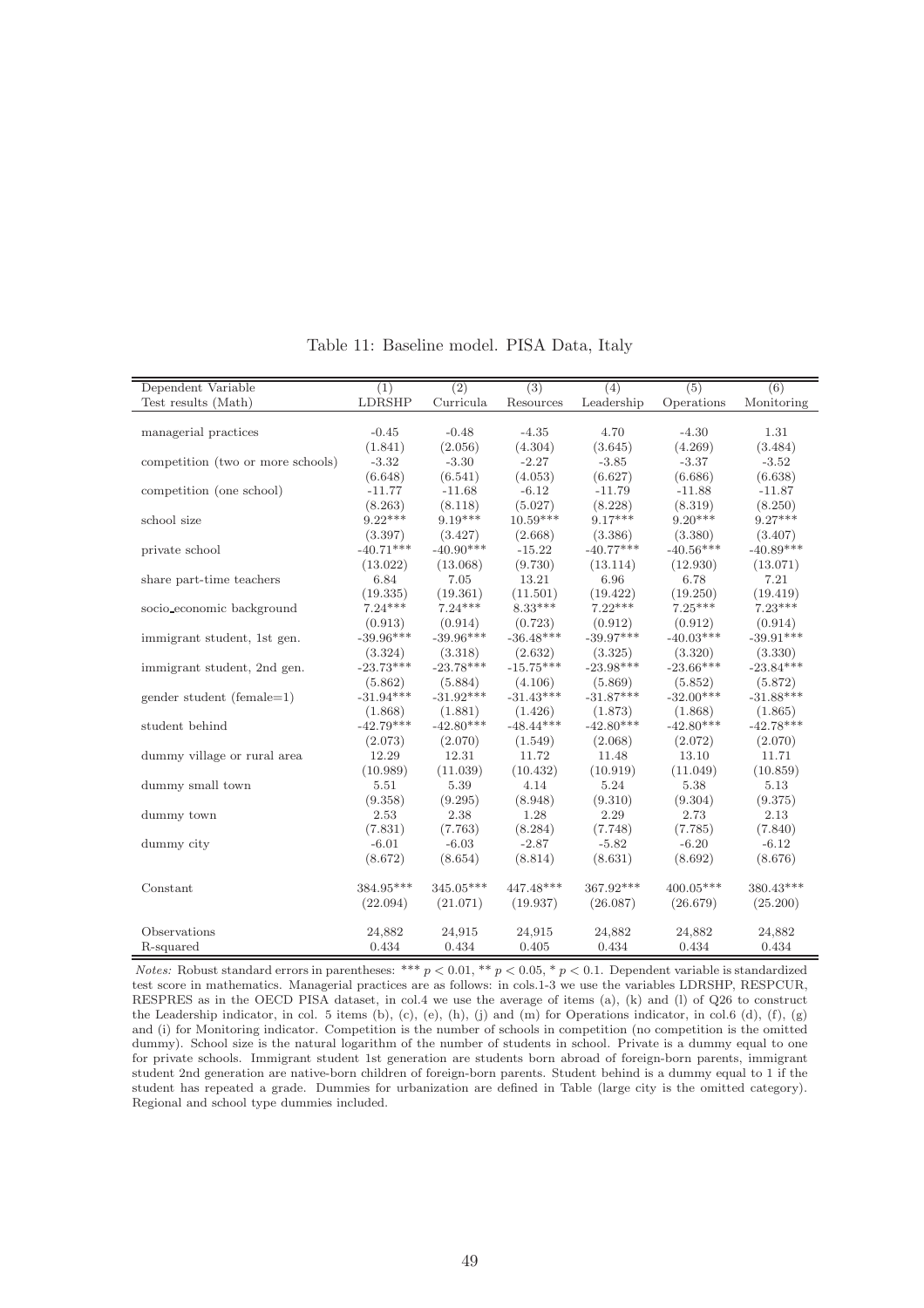| Dependent Variable                | (1)         | $\overline{(2)}$ | (3)         | (4)         | (5)         | (6)         |
|-----------------------------------|-------------|------------------|-------------|-------------|-------------|-------------|
| Test results (Math)               | LDRSHP      | Curricula        | Resources   | Leadership  | Operations  | Monitoring  |
|                                   |             |                  |             |             |             |             |
| managerial practices              | $-2.29*$    | $-1.03$          | $-0.46$     | $-2.40$     | $-6.53**$   | $-2.08$     |
|                                   | (1.380)     | (1.666)          | (2.258)     | (2.549)     | (3.280)     | (2.543)     |
| competition (two or more schools) | $9.69***$   | $9.27***$        | $9.39***$   | $9.57***$   | $9.55***$   | $9.55***$   |
|                                   | (2.825)     | (2.858)          | (2.879)     | (2.836)     | (2.827)     | (2.861)     |
| competition (one school)          | $10.44***$  | $10.30***$       | $10.33***$  | $10.36***$  | $10.32***$  | $10.35***$  |
|                                   | (2.886)     | (2.911)          | (2.935)     | (2.898)     | (2.904)     | (2.907)     |
| school size                       | $13.35***$  | $13.19***$       | $13.25***$  | $13.28***$  | $13.44***$  | $13.29***$  |
|                                   | (2.095)     | (2.142)          | (2.105)     | (2.127)     | (2.052)     | (2.119)     |
| private school                    | $9.36***$   | $9.74**$         | $9.81*$     | $9.43**$    | $9.09**$    | $9.20**$    |
|                                   | (4.312)     | (4.584)          | (5.734)     | (4.363)     | (4.200)     | (4.274)     |
| share part-time teachers          | $16.40***$  | $16.88***$       | $16.95***$  | $16.97***$  | $16.48***$  | $16.69***$  |
|                                   | (5.925)     | (5.908)          | (5.953)     | (5.976)     | (5.870)     | (5.960)     |
| socio_economic_background         | $30.26***$  | $30.27***$       | $30.25***$  | $30.25***$  | $30.25***$  | $30.25***$  |
|                                   | (0.733)     | (0.737)          | (0.737)     | (0.734)     | (0.729)     | (0.735)     |
| immigrant student, 1st gen.       | $-12.15***$ | $-12.09***$      | $-12.06***$ | $-12.03***$ | $-12.14***$ | $-12.07***$ |
|                                   | (2.667)     | (2.708)          | (2.707)     | (2.689)     | (2.681)     | (2.679)     |
| immigrant student, 2nd gen.       | $-13.09***$ | $-12.97***$      | $-12.96***$ | $-12.99***$ | $-12.96***$ | $-13.00***$ |
|                                   | (2.261)     | (2.301)          | (2.278)     | (2.297)     | (2.259)     | (2.298)     |
| gender student (female=1)         | $-17.56***$ | $-17.52***$      | $-17.51***$ | $-17.53***$ | $-17.56***$ | $-17.54***$ |
|                                   | (1.051)     | (1.047)          | (1.040)     | (1.048)     | (1.048)     | (1.052)     |
| student behind                    | $-67.70***$ | $-67.78***$      | $-67.74***$ | $-67.74***$ | $-67.76***$ | $-67.71***$ |
|                                   | (1.533)     | (1.531)          | (1.537)     | (1.542)     | (1.520)     | (1.544)     |
| dummy village or rural area       | $9.54*$     | $9.47*$          | $9.50*$     | $9.53*$     | $9.36*$     | $9.63*$     |
|                                   | (5.479)     | (5.500)          | (5.489)     | (5.487)     | (5.497)     | (5.466)     |
| dummy small town                  | $6.30*$     | 5.94             | 6.08        | $6.28*$     | $6.32*$     | 6.19        |
|                                   | (3.766)     | (3.807)          | (3.776)     | (3.757)     | (3.759)     | (3.773)     |
| dummy town                        | 4.48        | 4.33             | 4.40        | 4.53        | 4.41        | 4.50        |
|                                   | (3.414)     | (3.447)          | (3.437)     | (3.422)     | (3.406)     | (3.422)     |
| dummy city                        | 3.94        | 3.89             | 3.91        | 4.02        | 3.86        | 3.97        |
|                                   | (3.576)     | (3.602)          | (3.537)     | (3.604)     | (3.543)     | (3.599)     |
|                                   |             |                  |             |             |             |             |
| Constant                          | $407.45***$ | $404.03***$      | $403.29***$ | $415.84***$ | 426.05***   | $408.93***$ |
|                                   | (17.004)    | (14.439)         | (13.987)    | (18.102)    | (20.791)    | (16.505)    |
|                                   |             |                  |             |             |             |             |
| Observations                      | 242,978     | 243,543          | 243,543     | 242,978     | 242,955     | 242,919     |
| R-squared                         | 0.347       | 0.346            | 0.346       | 0.346       | 0.347       | 0.346       |

Table 12: Baseline model. PISA Data, 33 OECD Countries

Notes: Robust standard errors in parentheses: \*\*\*  $p < 0.01$ , \*\*  $p < 0.05$ , \*  $p < 0.1$ . Dependent variable is standardized test score in mathematics. Managerial practices are as follows: in cols.1-3 we use the variables LDRSHP, RESPCUR, RESPRES as in the OECD PISA dataset, in col.4 we use items (a), (k) and (l) of Q26 to construct the Leadership indicator, in col. 5 items (b), (c), (e), (h), (j) and (m) for Operations indicator, in col.6 (d), (f), (g) and (i) for Monitoring indicator. Competition is the number of schools in competition (no competition is the omitted dummy). School size is the natural logarithm of the number of students in school. Private is a dummy equal to one for private schools. Immigrant student 1st generation are students born abroad of foreign-born parents, immigrant student 2nd generation are native-born children of foreign-born parents. Student behind is a dummy equal to 1 if the student has repeated a grade. Dummies for urbanization are defined in Table (large city dummy is the omitted category). All regressions include country dummies.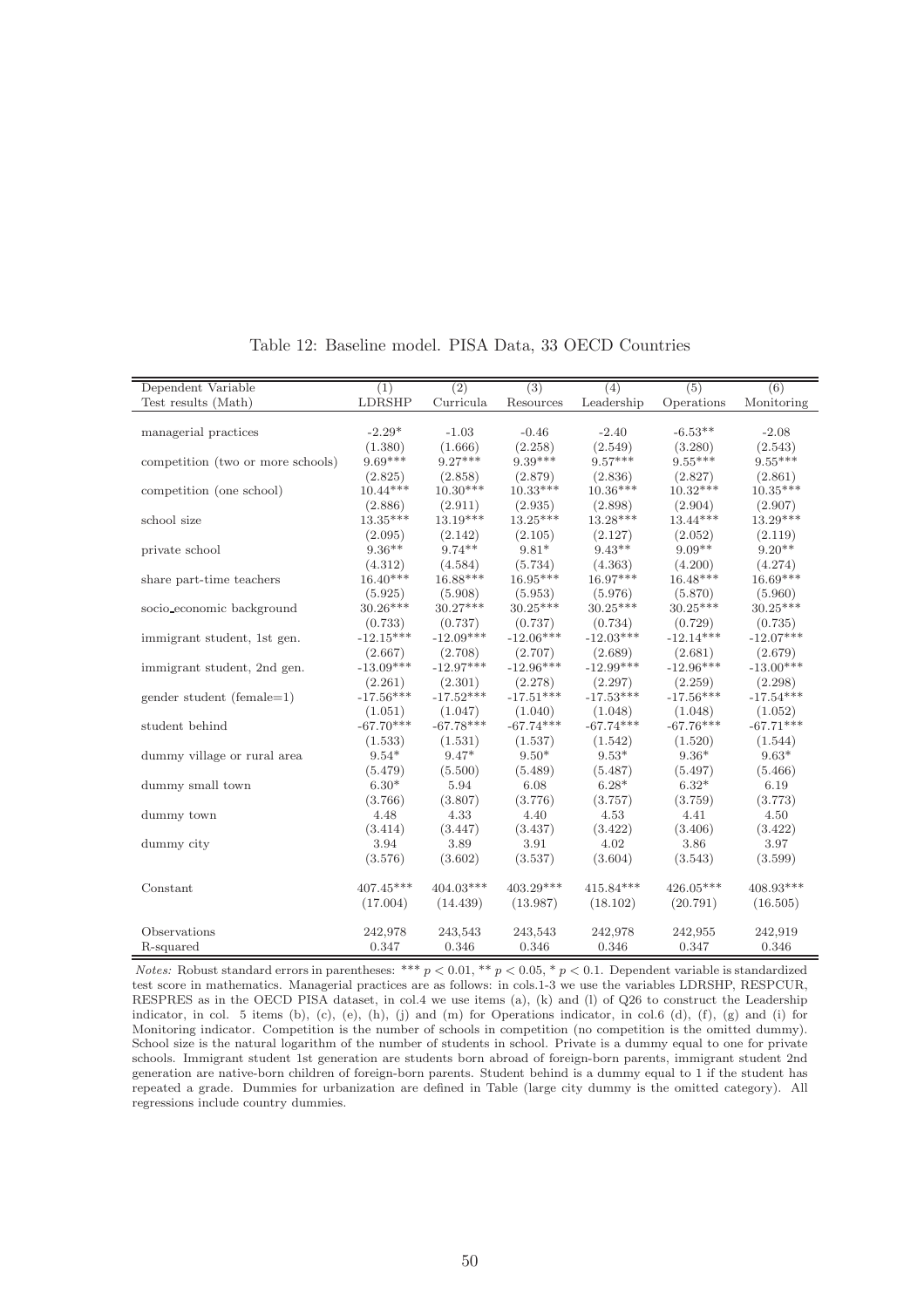### A Cross country comparisons for individual questions of the survey

In Section 4 we discussed how different areas of management are influenced by institutional constraints and we claimed that the delay of Italy with respect to other countries is not completely attributable to such constraints. In this Appendix we explain in more detail how we classify both the single survey questions and the different areas of management based on how much SPs activity is likely to be constrained by the institutional setting. The idea is that, if the lower scores on managerial practices of Italian SPs were mainly due to its institutional setting, then we should expect that Italy's lowest relative scores are in those questions and sections where constraints are more binding while, conversely, in managerial practices where constraints are less binding, we should expect that Italian SPs scores are more similar to that observed in other countries. In other words, if the distance from other countries does not vary systematically with the importance of institutional constraints, then the evidence would suggest that the lower performance of Italian SPs cannot be fully explained by differences in institutional settings.

This classification can also be used to compare the performance of the Italian SPs with that of other countries. We start checking if the Italian data are closer to that of Germany the country where, according to existing evidence, both education and public sector institutional settings are relatively more similar to the Italian one, compared to the UK or the US (Pont et al., 2008). In general, Anglo-Saxon legal systems, based on common law, are less subject to institutional constraints and bureaucratic procedures, while our two remaining countries have more complex institutional settings. Existing evidence indicates a lack of autonomy of Canadian SPs during the process of personnel selection, while Swedish SPs seem able to affect more significantly the selection of the teaching staff. Overall, the reality experienced by Swedish SPs seems closer to the one of the Anglo-Saxons, in contrast to Canada where the institutional system has characteristics more similar to those of Germany and Italy.

Second, we focus on the different areas of management. In most countries schools are dominated by the public sector, with a strong union representation, and tend to be particularly poor in certain areas of human resource management such as promoting and rewarding high performing and/or firing badly performing teachers (Bloom et al., 2012; Pont et al., 2008). In fact, we expect People being the area of management where institutional factors are more binding in some countries than others. Therefore, if the presence of constraints were the main explanation for the Italian gap in managerial practices, People should be the area showing the largest gap between Italy and the other countries, particularly the Anglo-Saxon ones. On the other hand, areas as Monitoring and Targets, that capture other aspects of managerial ability, as the capacity of identifying and communicating targets, or monitoring performance and reviewing results, should be less subject to such institutional constraints.

Third, we focus on the single questions results. In particular, for each question of our survey, Table A1 shows the index numbers using Italy as reference (Italy  $= 100$ ). All values are then easily interpretable in terms of percentage deviations. That is, for the first question on Leadership vision a value of 130 for Canada, implies that Canadian SPs managerial practices obtain a score 30% higher than the Italian SPs. First of all, this Table always shows values higher than 100. Thus, a first clear evidence is that, compared to the other five countries analyzed here, the Italian SPs managerial practices always obtain lower scores. In the last column of the Table we also classify each question on a scale from 1 (low constraints)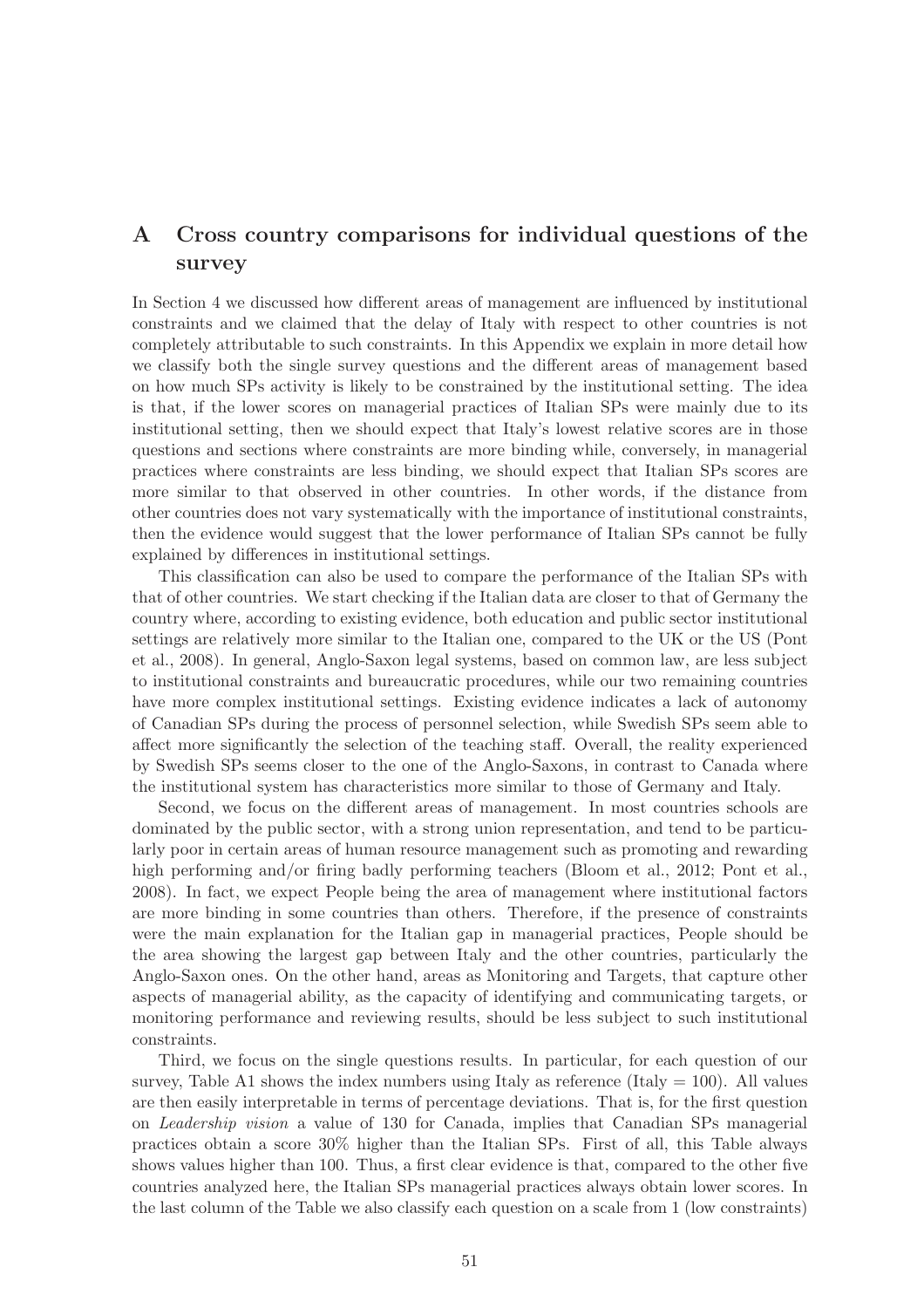to 3 (highest institutional constraints). $54$ 

In detail, numbers indicate that the distance reported by Italian SPs in the incentives (People) section is smaller than that found the other areas of management. Remember that People is the managerial area where institutional constraints are more binding and where the score is lower in all countries. Conversely, Target is the area where Italian performance is relatively worse while institutional constraints are not significantly binding. In this case, our index numbers vary from a minimum of 140 (compared to Germany) to 167 (UK). In general, the analysis of the scores of the different sections does not seem to show any systematic relationship between the importance of institutional constraints and the relative performance of Italy.<sup>55</sup> When we focus on single questions scores we confirm the previous analysis and find additional interesting evidence. For example, in question 18 on "Rewarding High Performers" (People), which mainly concerns on how SPs identify and promote more talented teachers and where institutional constraints are considered more stringent, index numbers show that the Italian SPs' scores are much lower than in Germany (almost  $44\%$ ), while they are  $81\%$  lower than in UK schools. In turn, in question 17 on Clarity and Comparability of Targets, an area in which the institutional constraints are very low, if not absent, Italian SPs are equally distant from SPs in other countries, with a gap in scores that varies from about 40% (Germany, Sweden and the US) to about 60% (the UK).

As a final check, we use our classification of institutional constraint to calculate the correlation between the former and the index numbers reported in Table A1. Indeed, if the differences between Italy and the other countries were mainly due to institutional constraints we should find a positive correlation. Conversely, consistently with what we have seen before, we find a negative correlation (-0.22): as the institutional constraints become more binding, the distance of Italy from the other countries appears to be lower rather than higher. In other words, a greater freedom of action in favor of the SPs is related to a lower relative quality of the management, and this negative correlation is even stronger for Italian SPs when compared with those of other countries with similar institutional setting  $(-0.41)$  and  $-0.25$  with Canada and Germany respectively).<sup>56</sup> Also in this case, if the key determinant of the performance of SPs was the Italian institutional framework we would expect the opposite result.

In sum, this evidence shows that institutional constraints cannot fully explain the observed cross countries heterogeneity in managerial SPs activities and the low scores of Italian SPs. Indeed, even when answering to questions where institutional constraints are hardly binding, the distance of the Italian results from those reported by other countries SPs remains significant.

 $54$ It is fair to say that this classification process involves an unavoidable degree of arbitrariness. It is based, however, on the experience accumulated during the data collection phase, in which we discussed with the SPs for a total of about 600 hours.

<sup>55</sup>In order to control for the goodness of our classification, we have also selected our Italian sample and we have calculated the (within country) standard deviation for each of our 23 questions. In this case, we expect that when institutional constraints are more stringent there is also less variability of performance across the Italian SPs. Our data confirm this hypothesis: they indicate a smaller heterogeneity (standard deviation equal to 0.49) for the section People, for Targets the standard deviation is equal to 0.54, while it has the highest variability for the Operations and Monitoring sections (about 0.68).

<sup>&</sup>lt;sup>56</sup>The value of the correlation coefficient is reduced but remains negative even when we compare Italy than in countries where institutional constraints are less stringent (Sweden, United Kingdom and United States).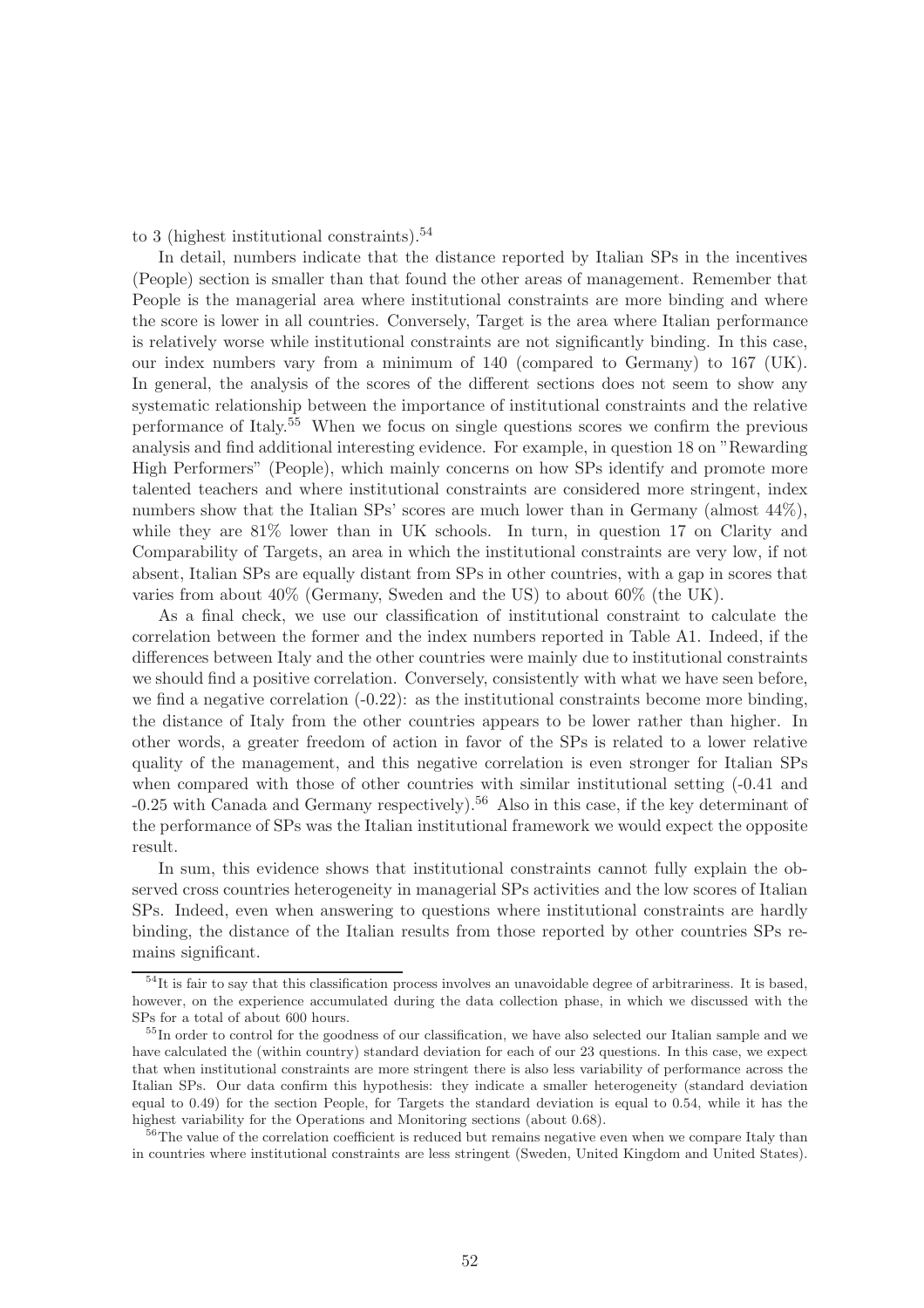### B Selection of the Sample and Attrition

The original universe of Italian secondary schools comprises 5,125 schools. From the universe, we extracted a 16.5% random sample of schools (848) that is representative of the population of upper secondary schools, and it is stratified by macro area (North-west, North-east, Center, South) and type of school (Lyceum, Vocational and Technical). From this sample, we dropped about 20% of schools that were not eligible to participate in the survey for different reasons, the two most important being the SP was too recently appointed (less than 1 year) and the number of students was below the 50 students threshold used in the WMS. The remaining sample of eligible schools comprises 56.6% of schools interviewed, 28.7% of schools contacted that did not refuse to participate in the survey but that could not be interviewed because the survey ended before these SPs could be recalled, and 14.7% of schools that explicitly refused to grant the interview. The main reasons for refusals being that SPs were time constrained and their skepticism about this type of surveys.

Unfortunately, available data for the sample of SPs that refused the interview is limited to very few basic variables: ownership (private vs public), type of school, and location. In order to address the possibility of non-random attrition in survey data, we decided to recall the SPs that refused in the first place. For a subsample of 41 (out of 94) SPs we were able to obtain additional information on relevant demographic and school characteristics and we compared this subsample of refusals with the sample of SPs that granted the interview. Demographic characteristics are very similar, the average age of SPs of the those interviewed is about 58.6 years, against about 57.9 for those that refused to grant the interview; we found a small difference in terms of tenure, 6.5 years for the sample of interviewed against 7.2 for those that refused, suggesting that recently appointed SPs are more keen to this type of surveys.

Observable school characteristics are also quite similar across the two samples: the average number of students is 618 for participants in the survey and 525 for refusals. The latter are more concentrated in private schools and in the Southern regions of Italy, with about 46% of the overall number of refusals (against 38% for participants). Finally, the distribution of school type on the basis of the curriculum offered shows that most of the refusals are in the Lyceums (about 42%) and in Technical schools (37%), while the corresponding numbers for the sample of those that participate in the survey are 37% and 20% respectively.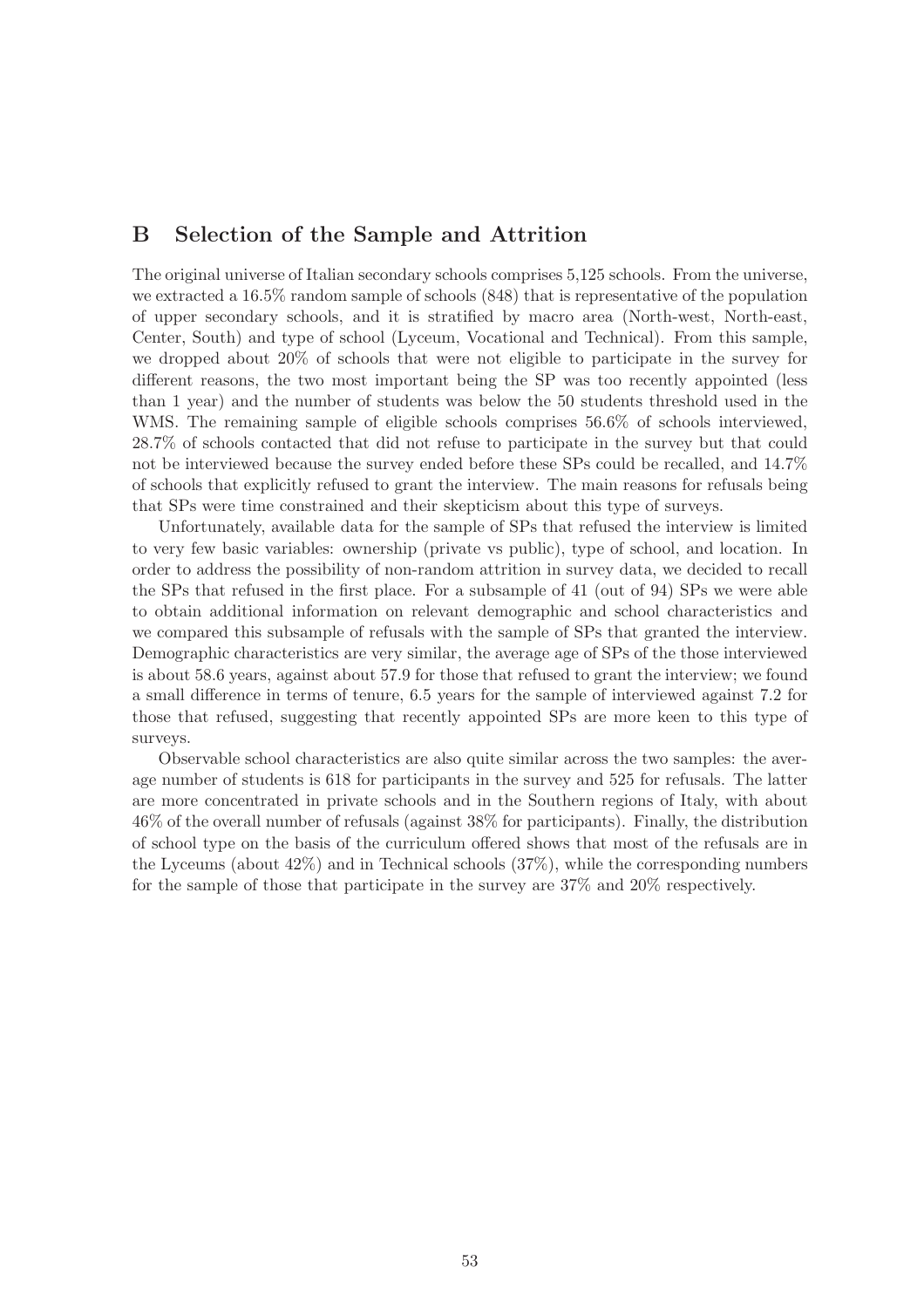|                  |                                                   | Canada | Germany | Sweden | UK     | $\overline{US}$ | Constraint     |
|------------------|---------------------------------------------------|--------|---------|--------|--------|-----------------|----------------|
| 1                | Leadership vision                                 | 129.72 | 112.02  | 103.81 | 126.23 | 118.54          | $\mathbf{1}$   |
| $\overline{2}$   | Standardisation of Instructional Processes        | 131.48 | 125.56  | 107.22 | 127.38 | 130.44          | $\sqrt{2}$     |
| $\boldsymbol{3}$ | Personalization of Instruction and Learning       | 146.19 | 121.93  | 166.00 | 132.75 | 133.81          | $\sqrt{2}$     |
| 4                | Data-Driven Planning and Student Transitions      | 138.20 | 115.29  | 124.79 | 150.45 | 131.37          | $\mathbf{1}$   |
| $\overline{5}$   | Adopting Educational Best Practices               | 154.66 | 141.61  | 133.62 | 148.49 | 147.80          | $\mathbf{1}$   |
| 6                | Continuous Improvement                            | 135.44 | 130.07  | 142.97 | 145.96 | 132.96          | $1\,$          |
| 7                | Performance Tracking                              | 140.62 | 122.73  | 154.28 | 144.74 | 139.43          | $\mathbf{1}$   |
| 8                | Performance Review                                | 137.40 | 122.83  | 141.48 | 145.12 | 136.31          | $1\,$          |
| 9                | Performance Dialogue                              | 150.44 | 139.86  | 164.88 | 156.66 | 143.97          | $\mathbf{1}$   |
| 10               | Consequence Management                            | 118.48 | 115.58  | 120.40 | 127.05 | 121.08          | $\sqrt{2}$     |
| 11               | Target Balance                                    | 159.73 | 134.16  | 160.73 | 160.24 | 144.55          | $\,2$          |
| 12               | Target Inter-Connection                           | 186.79 | 150.50  | 191.57 | 194.71 | 164.99          | $1\,$          |
| 13               | Time Horizon of Targets                           | 157.41 | 140.01  | 132.33 | 161.58 | 146.32          | $\mathbf{1}$   |
| 14               | Target Stretch                                    | 153.69 | 134.35  | 141.45 | 158.68 | 143.08          | $1\,$          |
| $15\,$           | Clearly Defined Accountability for School Leaders | 140.88 | 136.05  | 146.53 | 151.11 | 148.34          | $\sqrt{2}$     |
| 16               | Clearly Defined Leadership and Teacher Roles      | 136.82 | 124.88  | 135.54 | 152.50 | 128.77          | $\sqrt{2}$     |
| 17               | Clarity and Comparability of Targets              | 150.68 | 145.06  | 144.76 | 163.20 | 142.25          | $\,1\,$        |
| 18               | Rewarding High Performers                         | 155.67 | 143.78  | 155.65 | 181.78 | 169.14          | $\sqrt{3}$     |
| 19               | Removing Poor Performers                          | 105.39 | 130.44  | 174.87 | 136.37 | 118.63          | $\sqrt{3}$     |
| 20               | Promoting High Performers                         | 109.01 | 111.52  | 132.52 | 142.54 | 140.34          | $\sqrt{3}$     |
| 21               | Managing Talent                                   | 145.39 | 111.65  | 112.77 | 174.21 | 139.46          | $\sqrt{3}$     |
| $22\,$           | Retaining talent                                  | 138.26 | 131.90  | 122.16 | 140.51 | 128.84          | $\sqrt{3}$     |
| 23               | Creating a Distinctive Employee Value Proposition | 105.34 | 108.03  | 125.36 | 125.35 | 113.02          | $\overline{2}$ |
|                  | Leadership                                        | 135.23 | 123.10  | 126.39 | 141.57 | 130.47          |                |
|                  | <i>Operations</i>                                 | 142.48 | 125.72  | 133.25 | 139.74 | 135.63          |                |
|                  | Monitoring                                        | 136.10 | 125.83  | 144.26 | 143.54 | 134.51          |                |
|                  | Targets                                           | 161.34 | 140.60  | 153.56 | 167.28 | 148.02          |                |
|                  | People                                            | 126.40 | 122.81  | 136.02 | 149.04 | 134.28          |                |
|                  | Management                                        | 139.80 | 127.36  | 139.30 | 147.26 | 136.32          |                |

Table A1: Index Numbers and Institutional Constraints

Notes: Each value in the Table is equa<sup>l</sup> to (value country/value Italy)\*100. Management is the average score calculated using all questions, Leadership is the average for questions 1, <sup>15</sup> and 16; Operations is the average for questions <sup>2</sup> to 5, Monitoring is the average for questions <sup>6</sup> to 10; Targets is the average for questions <sup>11</sup> to <sup>14</sup> and 17, People is the average for questions <sup>18</sup> to 23. See Notes to Table A2 for more details concerning the sections and questions of the survey.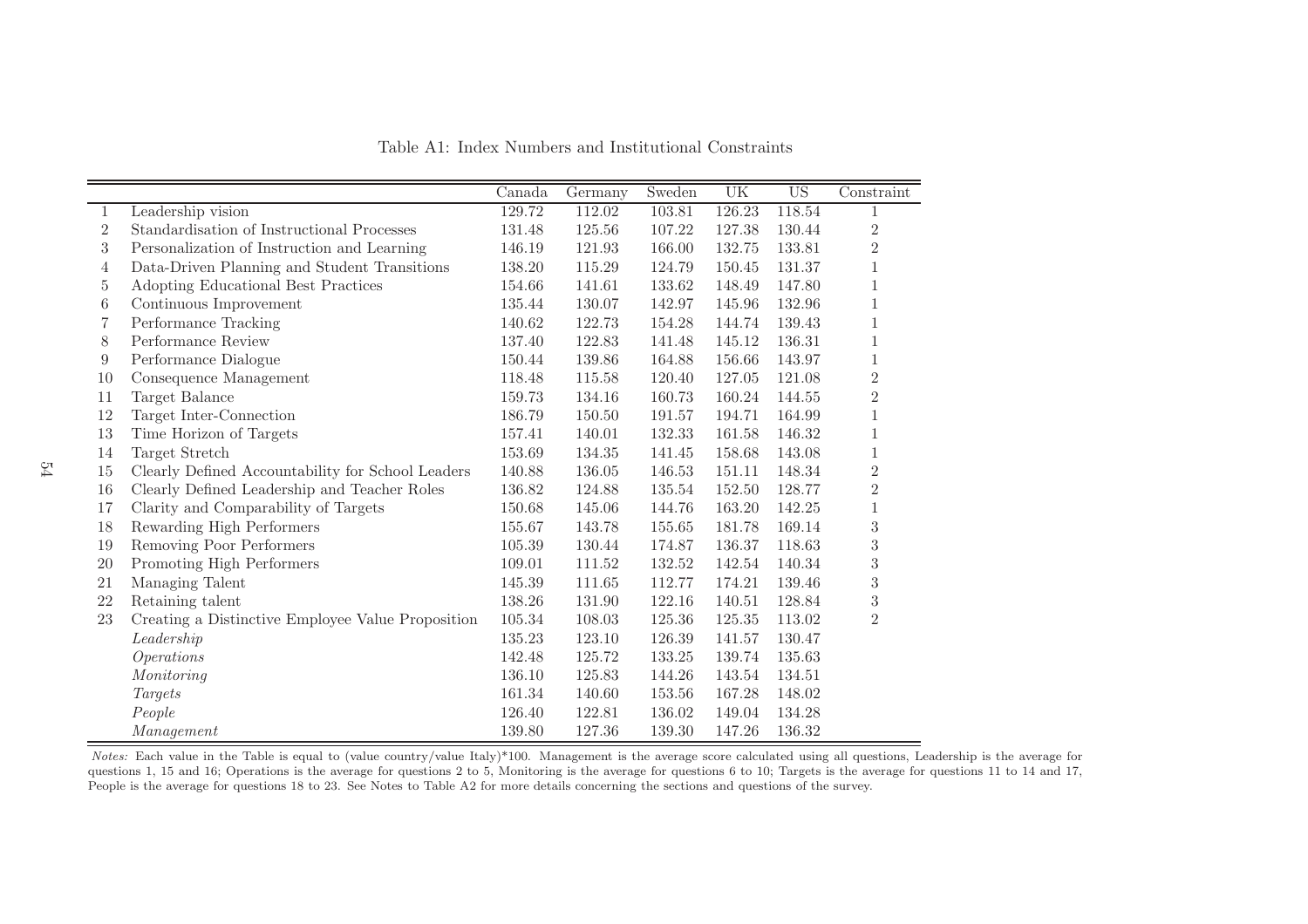| Section: Definition                                      | Questions                                                                                                                                                                                                                                                                                                                                                                                                                                                                                        |
|----------------------------------------------------------|--------------------------------------------------------------------------------------------------------------------------------------------------------------------------------------------------------------------------------------------------------------------------------------------------------------------------------------------------------------------------------------------------------------------------------------------------------------------------------------------------|
| Leadership: "Leadership vision"                          | Q1. A) What is the schools vision for the                                                                                                                                                                                                                                                                                                                                                                                                                                                        |
|                                                          | next five years? Do teachers/ staff know<br>and understand the vision? B) Who does<br>your school consider to be your key stake-<br>holders? How is this vision communicated<br>to the overall school community? C) Who<br>is involved in setting this vision/strategy?<br>When there is disagreement, how does the<br>school leader build alignment?                                                                                                                                            |
| Leadership: "Clearly defined accountability for leaders" | Q15. A) Who is accountable for deliver-<br>ing on school targets? B) How are indi-<br>vidual school leaders held responsible for<br>the delivery of targets? Does this apply to<br>equity and cost targets as well as quality<br>targets? C) What authority do you have<br>to impact factors that would allow them<br>to meet those targets (e.g. budgetary au-<br>thority, hiring and firing)? Is this suffi-<br>cient?                                                                         |
| Leadership: "Clearly def. leadership and teacher roles"  | Q16. A) How are the roles and responsi-<br>bilities of the school leader defined? How<br>are they linked to student outcomes/ per-<br>formance? B) How are leadership re-<br>sponsibilities distributed across individ-<br>uals and teams within the school?<br>$\mathcal{C}$<br>How are the roles and responsibilities of<br>the teachers defined? How clearly are re-<br>quired teaching competences defined and<br>communicated? D) How are these linked<br>to student outcomes/ performance? |
| Operations: "Standardisation of instructional processes' | Q2. A) How structured or standardized<br>are the instructional planning processes<br>across the school? B) What tools and<br>resources are provided to teachers (e.g.<br>standards-based lesson plans and text-<br>books) to ensure consistent level of quality<br>in delivery across classrooms? C) What<br>are the expectations for the use of these<br>resources and techniques? D) How does<br>the school leader monitor and ensure con-<br>sistency in quality across classrooms?           |

Table A2: Questions of the World Management Survey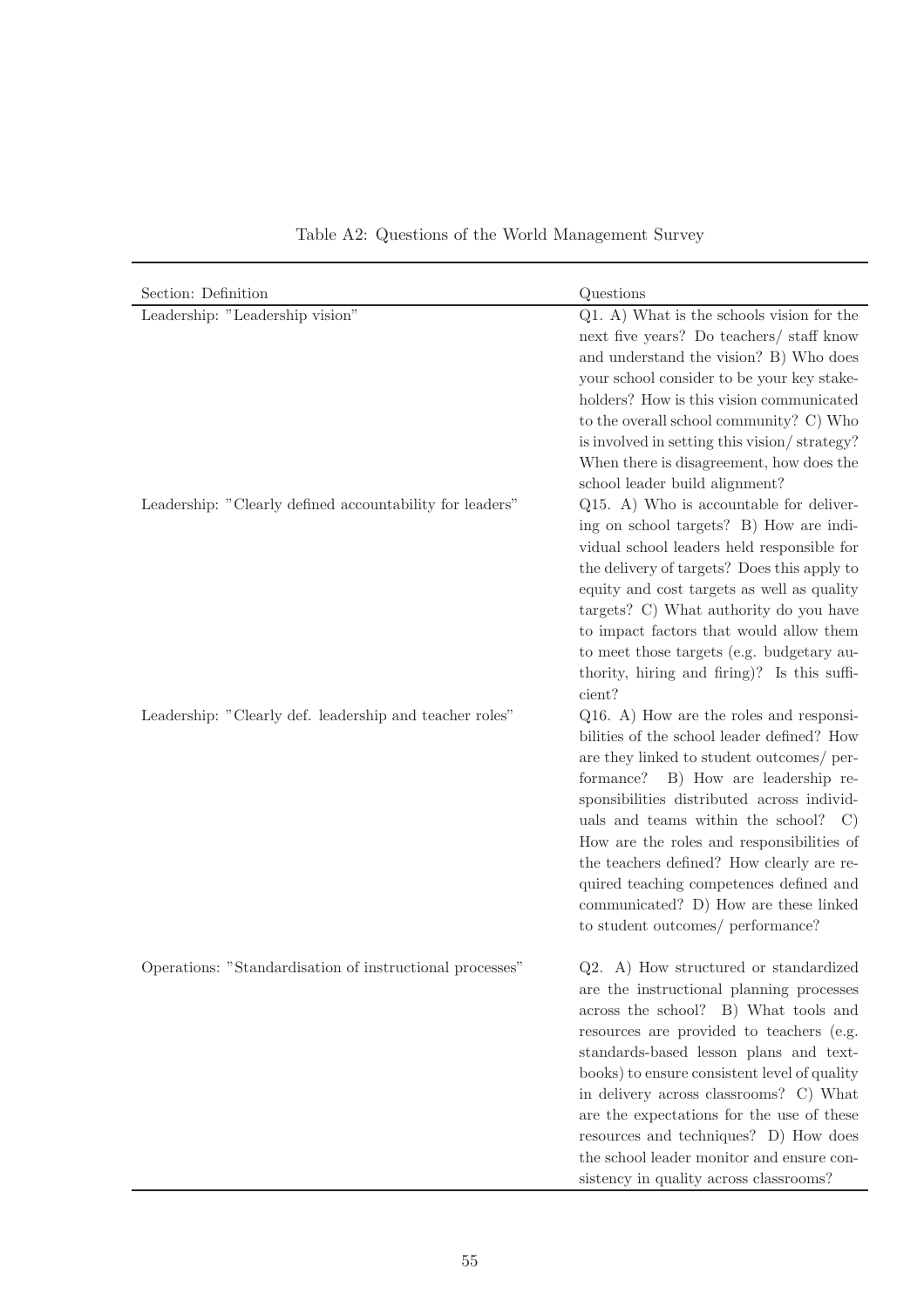| Continuation of Table A2 |  |  |  |
|--------------------------|--|--|--|
|--------------------------|--|--|--|

| Operations: "Personalization of Instruction and Learning"  | A) How much does the school<br>Q3.                                                       |
|------------------------------------------------------------|------------------------------------------------------------------------------------------|
|                                                            | attempt to identify individual student                                                   |
|                                                            | needs? B) How are these needs accommo-                                                   |
|                                                            | dated for within the classroom? How do                                                   |
|                                                            | you as a school leader ensure that teach-                                                |
|                                                            | ers are effective in personalising instruc-<br>tion in each classroom across the school? |
|                                                            | C) What about students, how does the                                                     |
|                                                            | school ensure they are engaged in their                                                  |
|                                                            | own learning? How are parents incorpo-                                                   |
|                                                            | rated in this process?                                                                   |
| Operations: "Data-Driven Planning and Student Transitions" | Q4. A) Is data used to inform planning                                                   |
|                                                            | and strategies? If so how is it used es-                                                 |
|                                                            | pecially in regards to student transitions                                               |
|                                                            | through grades/ levels? B) What drove                                                    |
|                                                            | the move towards more data-driven plan-                                                  |
|                                                            | $\frac{\text{ning}}{\text{tracking}}$ ?                                                  |
| Operations: "Adopting Educational Best Practices"          | Q5. A) How does the school encour-                                                       |
|                                                            | age incorporating new teaching practices                                                 |
|                                                            | into the classroom? B) How are these                                                     |
|                                                            | learning or new teaching practices shared                                                |
|                                                            | across teachers?<br>What about across                                                    |
|                                                            | grades or subjects? How does sharing                                                     |
|                                                            | happen across schools (community, state-                                                 |
|                                                            | wide etc), if at all? $C$ How does the                                                   |
|                                                            | school ensure that teachers are utilising                                                |
|                                                            | these new practices in the classroom?                                                    |
|                                                            | How often does this happen?                                                              |
| Monitoring: "Continuous Improvement"                       | A) When problems (e.g.<br>within<br>Q6.                                                  |
|                                                            | school/ teaching tactics/ etc.)<br>do oc-                                                |
|                                                            | cur, how do they typically get exposed                                                   |
|                                                            | and fixed? B) Can you talk me through                                                    |
|                                                            | the process for a recent problem that you                                                |
|                                                            | faced? C) Who within the school gets in-                                                 |
|                                                            | volved in changing or improving process?                                                 |
|                                                            | How do the different staff groups get in-                                                |
|                                                            | volved in this? D) Does the staff ever sug-                                              |
|                                                            | gest process improvements?                                                               |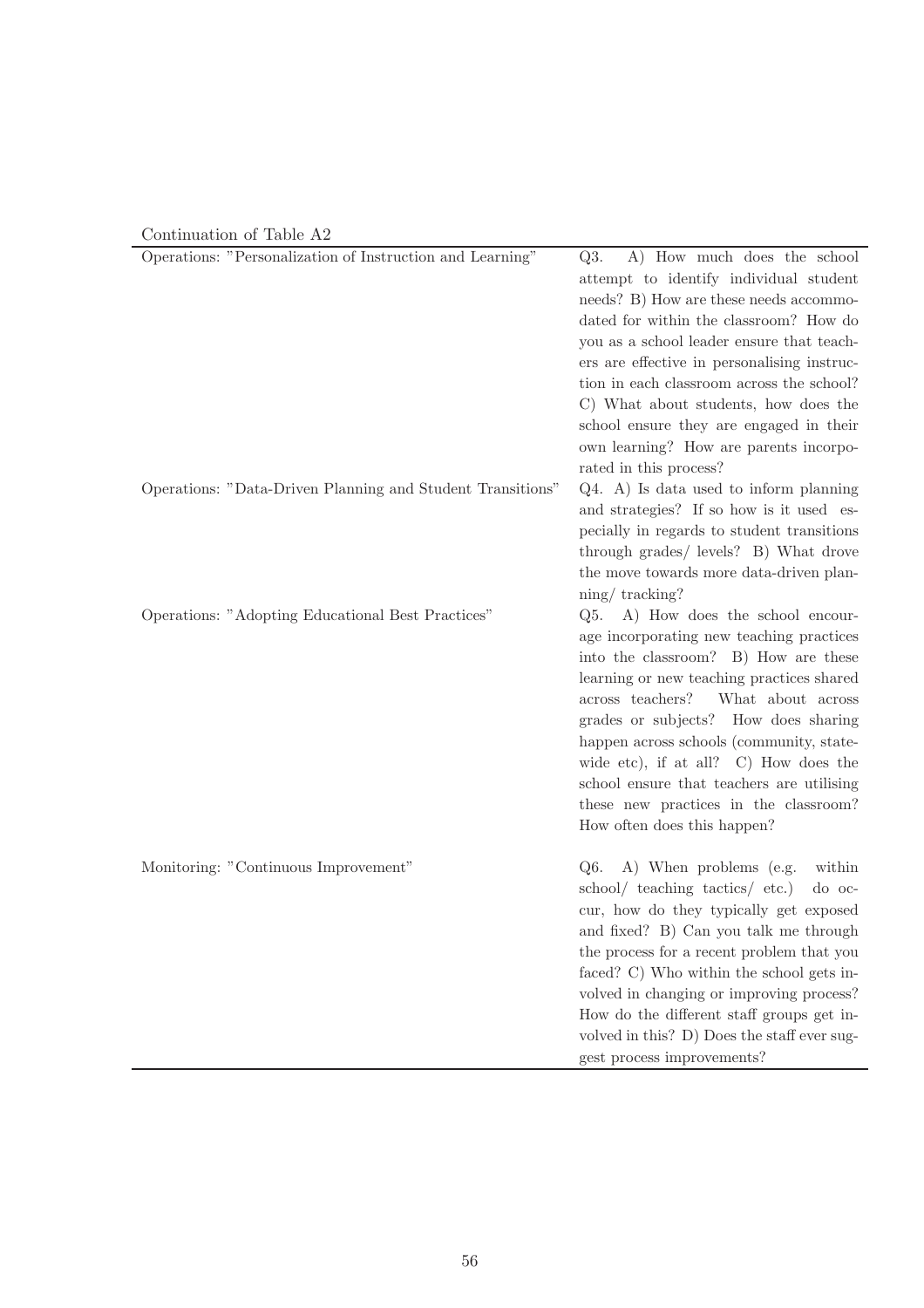### Continuation of Table A2

| Monitoring: "Performance Tracking"   | Q7. A) What kind of main indicators          |
|--------------------------------------|----------------------------------------------|
|                                      | do you use to track school performance?      |
|                                      | What sources of information are used to      |
|                                      | inform this tracking? B) How frequently      |
|                                      | are these measured? Who gets to see this     |
|                                      | performance data? C) If I were to walk       |
|                                      | through your school, how could I tell how    |
|                                      | it was doing against these main indica-      |
|                                      | tors?                                        |
| Monitoring: "Performance Review"     | Q8. A) How often do you review (school)      |
|                                      | performance -formally or informally-         |
|                                      |                                              |
|                                      | with teachers and staff? B) Could you        |
|                                      | walk me through the steps you go through     |
|                                      | in a process review? C) Who is involved      |
|                                      | in these meetings? Who gets to see the       |
|                                      | results of this review? D) What sort         |
|                                      | of follow-up plan would you leave these      |
|                                      | meetings with? Is there an individual per-   |
|                                      | formance plan?                               |
| Monitoring: "Performance Dialogue"   | Q9. A) How are these review meetings         |
|                                      | structured? B) Do you generally feel that    |
|                                      | you do have enough data for a fact-based     |
|                                      | review? C) What type of feedback occurs      |
|                                      | during these meetings?                       |
| Monitoring: "Consequence Management" | Q10. A) Lets say youve agreed to a follow-   |
|                                      | up plan at one of your meetings, what        |
|                                      | would happen if the plan was not enacted?    |
|                                      | B) How long does it typically go between     |
|                                      | when a problem is identified to when it is   |
|                                      | solved? Can you give me a recent exam-       |
|                                      | ple? C) How do you deal with repeated        |
|                                      | failures in a specific department or area of |
|                                      | process?                                     |
| Targets: "Target Balance"            | Q11. A) What types of targets are set for    |
|                                      | the school to improve student outcomes?      |
|                                      | Which staff levels are held accountable to   |
|                                      | achieve these stated goals? B) How much      |
|                                      | are these targets determined by external     |
|                                      | factors? Can you tell me about goals that    |
|                                      | are not externally set for the school (e.g.  |
|                                      | by the government or regulators)?            |
|                                      |                                              |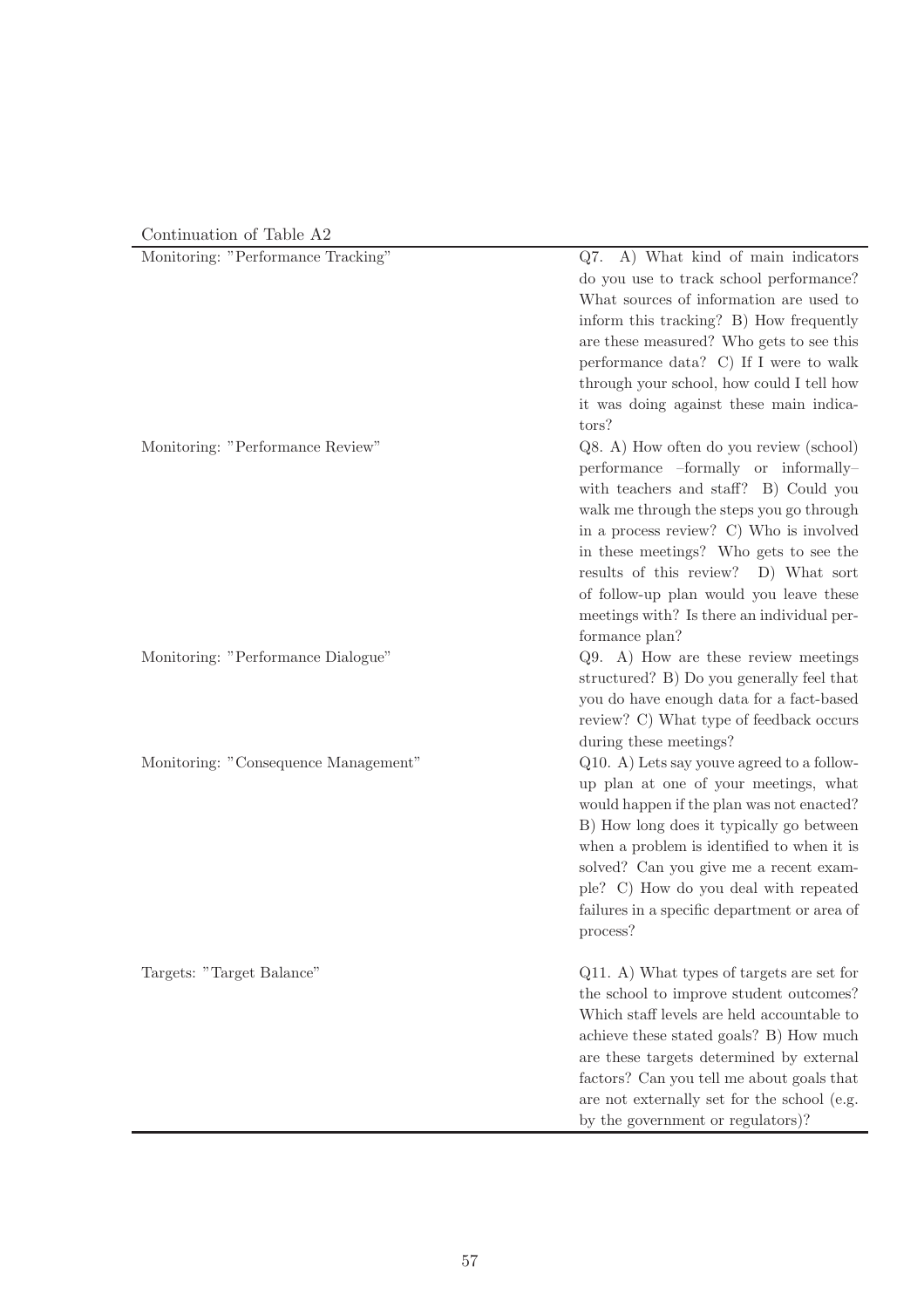| Continuation of Table A2 |  |  |
|--------------------------|--|--|
|--------------------------|--|--|

| $\sim$ 0.101110.001011 01 10010 112             |                                                                                                                                                                                                                                                                                                                                                                                                                 |
|-------------------------------------------------|-----------------------------------------------------------------------------------------------------------------------------------------------------------------------------------------------------------------------------------------------------------------------------------------------------------------------------------------------------------------------------------------------------------------|
| Targets: "Target Inter-Connection"              | Q12. A) How are these goals cascaded<br>down to the different staff groups or to in-<br>dividual staff members? B) How are your<br>targets linked to the overall school-system<br>performance and its goals?                                                                                                                                                                                                    |
| Targets: "Time Horizon of Targets"              | Q13. A) What kind of time scale are you<br>looking at with your targets? B) Which<br>goals receive the most emphasis? C) Are<br>the long-term and short-term goals set in-<br>dependently? D) Could you meet all your<br>short-run goals but miss your long-run<br>goals?                                                                                                                                       |
| Targets: "Target Stretch"                       | Q14. A) How tough are your targets?<br>How pushed are you by the targets? B)<br>On average, how often would you say that<br>you and your school meet its targets?<br>How are your targets benchmarked? C)<br>Do you feel that on targets all depart-<br>ments/ areas receive the same degree of<br>difficulty? Do some departments/ areas<br>get easier targets?                                                |
| Targets: "Clarity and Comparability of Targets" | Q.17 A) If I asked one of your staff<br>members directly about individual tar-<br>gets, what would they tell me? B) Does<br>anyone complain that the targets are too<br>complex? Could every staff member em-<br>ployed by the school tell me what they<br>are responsible for and how it will be as-<br>sessed? C) How do people know about<br>their own performance compared to other<br>peoples performance? |
| People: "Rewarding High Performers"             | Q18. A) How does your evaluation system<br>work? What proportion of your employ-<br>ees' pay is related to the results of this<br>review? B) Are there any non-financial<br>or financial bonuses/rewards for the best<br>performers across all staff groups? How<br>does the bonus system work (for staff and<br>teachers)? C) How does your reward sys-<br>tem compare to that of other schools?               |